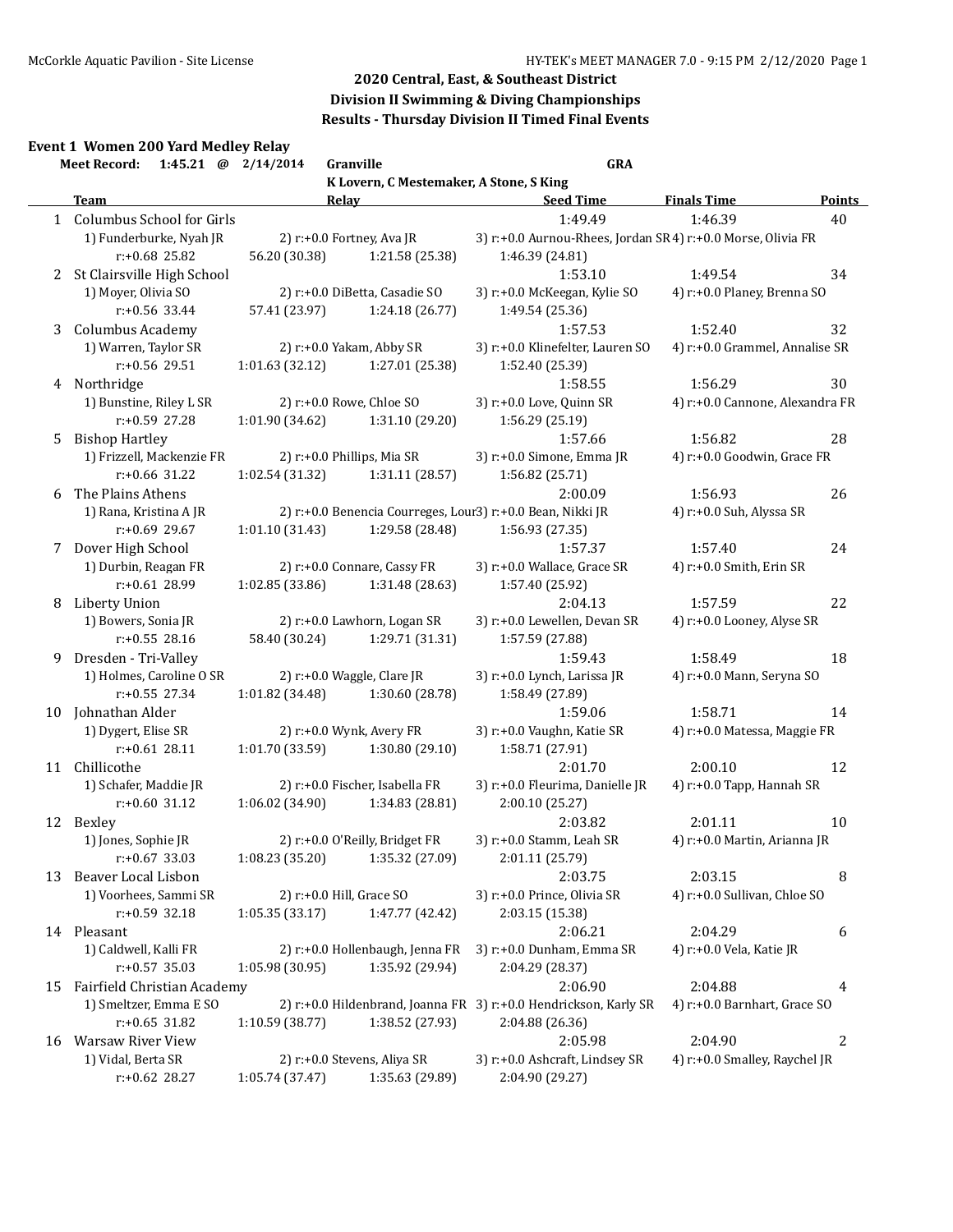#### **(Event 1 Women 200 Yard Medley Relay)**

| 2:10.24<br>2:05.11<br>17 Grandview Heights<br>1) Heren, Jada C FR<br>3) r:+0.0 Rowland, Emma SO<br>4) r:+0.0 Watters, Meghan SR<br>2) r:+0.0 Mattingly, Mabel SR<br>$r: +0.62$ 29.71<br>1:38.64 (32.07)<br>2:05.11 (26.47)<br>1:06.57 (36.86)<br>2:05.83<br>Martins Ferry High School<br>2:05.49<br>18<br>1) Wyatt, Skylar SR<br>2) r:+0.0 McNickle, Haze SO<br>3) r:+0.0 Fogle, Kayla SR<br>4) r:+0.0 Jones, Kayana SR<br>r:+0.67 32.09<br>1:08.26 (36.17)<br>1:37.08 (28.82)<br>2:05.49 (28.41)<br>Granville<br>2:09.00<br>19<br>2:07.44<br>3) r:+0.0 Nelson, Ruby SO<br>1) Lauffer, Isabella FR<br>2) r:+0.0 Wells, Carmen FR<br>4) r:+0.0 Otter, Caroline FR<br>1:09.07 (35.34)<br>$r: +0.56$ 33.73<br>1:49.83 (40.76)<br>2:07.44 (17.61)<br>The Wellington School<br>2:10.65<br>2:08.00<br>20<br>1) Bennett, Paige JR<br>2) r:+0.0 Abdelbaki, Serene SR<br>3) r:+0.0 Anderson, Sarah SR<br>4) r:+0.0 Olson, Kath SR<br>$r: +0.67$ 35.44<br>1:13.13 (37.69)<br>1:41.27 (28.14)<br>2:08.00 (26.73)<br>2:11.53<br>2:09.04<br>21 Worthington Christian<br>1) Stathulis, Anna SR<br>2) r:+0.0 Lawrence, Morgan SO<br>3) r:+0.0 Stoll, Emma FR<br>4) r:+0.0 Lake, Mary JR |  |
|--------------------------------------------------------------------------------------------------------------------------------------------------------------------------------------------------------------------------------------------------------------------------------------------------------------------------------------------------------------------------------------------------------------------------------------------------------------------------------------------------------------------------------------------------------------------------------------------------------------------------------------------------------------------------------------------------------------------------------------------------------------------------------------------------------------------------------------------------------------------------------------------------------------------------------------------------------------------------------------------------------------------------------------------------------------------------------------------------------------------------------------------------------------------------|--|
|                                                                                                                                                                                                                                                                                                                                                                                                                                                                                                                                                                                                                                                                                                                                                                                                                                                                                                                                                                                                                                                                                                                                                                          |  |
|                                                                                                                                                                                                                                                                                                                                                                                                                                                                                                                                                                                                                                                                                                                                                                                                                                                                                                                                                                                                                                                                                                                                                                          |  |
|                                                                                                                                                                                                                                                                                                                                                                                                                                                                                                                                                                                                                                                                                                                                                                                                                                                                                                                                                                                                                                                                                                                                                                          |  |
|                                                                                                                                                                                                                                                                                                                                                                                                                                                                                                                                                                                                                                                                                                                                                                                                                                                                                                                                                                                                                                                                                                                                                                          |  |
|                                                                                                                                                                                                                                                                                                                                                                                                                                                                                                                                                                                                                                                                                                                                                                                                                                                                                                                                                                                                                                                                                                                                                                          |  |
|                                                                                                                                                                                                                                                                                                                                                                                                                                                                                                                                                                                                                                                                                                                                                                                                                                                                                                                                                                                                                                                                                                                                                                          |  |
|                                                                                                                                                                                                                                                                                                                                                                                                                                                                                                                                                                                                                                                                                                                                                                                                                                                                                                                                                                                                                                                                                                                                                                          |  |
|                                                                                                                                                                                                                                                                                                                                                                                                                                                                                                                                                                                                                                                                                                                                                                                                                                                                                                                                                                                                                                                                                                                                                                          |  |
|                                                                                                                                                                                                                                                                                                                                                                                                                                                                                                                                                                                                                                                                                                                                                                                                                                                                                                                                                                                                                                                                                                                                                                          |  |
|                                                                                                                                                                                                                                                                                                                                                                                                                                                                                                                                                                                                                                                                                                                                                                                                                                                                                                                                                                                                                                                                                                                                                                          |  |
|                                                                                                                                                                                                                                                                                                                                                                                                                                                                                                                                                                                                                                                                                                                                                                                                                                                                                                                                                                                                                                                                                                                                                                          |  |
|                                                                                                                                                                                                                                                                                                                                                                                                                                                                                                                                                                                                                                                                                                                                                                                                                                                                                                                                                                                                                                                                                                                                                                          |  |
|                                                                                                                                                                                                                                                                                                                                                                                                                                                                                                                                                                                                                                                                                                                                                                                                                                                                                                                                                                                                                                                                                                                                                                          |  |
|                                                                                                                                                                                                                                                                                                                                                                                                                                                                                                                                                                                                                                                                                                                                                                                                                                                                                                                                                                                                                                                                                                                                                                          |  |
| $r: +0.71$ 33.83<br>1:41.79 (29.61)<br>1:12.18 (38.35)<br>2:09.04 (27.25)                                                                                                                                                                                                                                                                                                                                                                                                                                                                                                                                                                                                                                                                                                                                                                                                                                                                                                                                                                                                                                                                                                |  |
| 22 Caledonia River Valley<br>2:12.29<br>2:09.45                                                                                                                                                                                                                                                                                                                                                                                                                                                                                                                                                                                                                                                                                                                                                                                                                                                                                                                                                                                                                                                                                                                          |  |
| 2) r:+0.0 Rawlins, Addie SR<br>1) Phillians, Skylar JR<br>3) r:+0.0 Lehner, Rachel SR<br>4) r:+0.0 Gray, Kylie JR                                                                                                                                                                                                                                                                                                                                                                                                                                                                                                                                                                                                                                                                                                                                                                                                                                                                                                                                                                                                                                                        |  |
| $r: +0.60$ 31.96<br>1:09.92 (37.96)<br>1:41.50 (31.58)<br>2:09.45 (27.95)                                                                                                                                                                                                                                                                                                                                                                                                                                                                                                                                                                                                                                                                                                                                                                                                                                                                                                                                                                                                                                                                                                |  |
| 2:11.29<br>2:10.44<br>23<br>Heath                                                                                                                                                                                                                                                                                                                                                                                                                                                                                                                                                                                                                                                                                                                                                                                                                                                                                                                                                                                                                                                                                                                                        |  |
| 1) Henry, Abby JR<br>2) r:+0.0 Mason, Sydney SR<br>3) r:+0.0 Hogue, Isabel JR<br>4) r:+0.0 Lees, Kalista JR                                                                                                                                                                                                                                                                                                                                                                                                                                                                                                                                                                                                                                                                                                                                                                                                                                                                                                                                                                                                                                                              |  |
| 1:10.92 (39.15)<br>1:41.94 (31.02)<br>2:10.44 (28.50)<br>$r: +0.67$ 31.77                                                                                                                                                                                                                                                                                                                                                                                                                                                                                                                                                                                                                                                                                                                                                                                                                                                                                                                                                                                                                                                                                                |  |
| 24 Fairfiield Union<br>2:11.30<br>2:10.59                                                                                                                                                                                                                                                                                                                                                                                                                                                                                                                                                                                                                                                                                                                                                                                                                                                                                                                                                                                                                                                                                                                                |  |
| 3) r:+0.0 Baker, Amanda SR<br>4) r:+0.0 Conrad, Elise JR<br>1) White, Caelan JR<br>2) r:+0.0 Vail, Claire SR                                                                                                                                                                                                                                                                                                                                                                                                                                                                                                                                                                                                                                                                                                                                                                                                                                                                                                                                                                                                                                                             |  |
| r:+0.84 34.10<br>1:09.47 (35.37)<br>1:41.90 (32.43)<br>2:10.59 (28.69)                                                                                                                                                                                                                                                                                                                                                                                                                                                                                                                                                                                                                                                                                                                                                                                                                                                                                                                                                                                                                                                                                                   |  |
| <b>Buckeye Valley</b><br>2:12.94<br>2:12.25<br>25                                                                                                                                                                                                                                                                                                                                                                                                                                                                                                                                                                                                                                                                                                                                                                                                                                                                                                                                                                                                                                                                                                                        |  |
| 1) Mylin, Caitlin R JR<br>2) r:+0.0 Penry, Bella SO<br>3) r:+0.0 Langhirt, Kimberly SR<br>4) r:+0.0 Rock, Skyelar SR                                                                                                                                                                                                                                                                                                                                                                                                                                                                                                                                                                                                                                                                                                                                                                                                                                                                                                                                                                                                                                                     |  |
| $r: +0.71$ 32.36<br>1:11.86 (39.50)<br>1:41.71 (29.85)<br>2:12.25 (30.54)                                                                                                                                                                                                                                                                                                                                                                                                                                                                                                                                                                                                                                                                                                                                                                                                                                                                                                                                                                                                                                                                                                |  |
| 2:10.75<br>Steubenville High School<br>2:12.28<br>26                                                                                                                                                                                                                                                                                                                                                                                                                                                                                                                                                                                                                                                                                                                                                                                                                                                                                                                                                                                                                                                                                                                     |  |
| 1) Beadling, Madison JR<br>3) r:+0.0 Irvin, Diana SO<br>2) r:+0.0 Phillips, Isabella SO<br>4) r:+0.0 Crisante, Anastasia SO                                                                                                                                                                                                                                                                                                                                                                                                                                                                                                                                                                                                                                                                                                                                                                                                                                                                                                                                                                                                                                              |  |
| $r: +0.74$ 32.03<br>1:10.98 (38.95)<br>1:41.64 (30.66)<br>2:12.28 (30.64)                                                                                                                                                                                                                                                                                                                                                                                                                                                                                                                                                                                                                                                                                                                                                                                                                                                                                                                                                                                                                                                                                                |  |
| <b>Washington Court House</b><br>2:15.55<br>2:14.79<br>27                                                                                                                                                                                                                                                                                                                                                                                                                                                                                                                                                                                                                                                                                                                                                                                                                                                                                                                                                                                                                                                                                                                |  |
| 3) r:+0.0 Newsome, Adeline FR<br>4) r:+0.0 Brenner, Haley SO<br>1) Lotz, Audrey FR<br>2) r:+0.0 Bailey, Julianne JR                                                                                                                                                                                                                                                                                                                                                                                                                                                                                                                                                                                                                                                                                                                                                                                                                                                                                                                                                                                                                                                      |  |
| $r: +0.73$ 35.98<br>1:11.07 (35.09)<br>1:47.78 (36.71)<br>2:14.79 (27.01)                                                                                                                                                                                                                                                                                                                                                                                                                                                                                                                                                                                                                                                                                                                                                                                                                                                                                                                                                                                                                                                                                                |  |
| Coshocton High School<br>2:16.21<br>2:13.21<br>28                                                                                                                                                                                                                                                                                                                                                                                                                                                                                                                                                                                                                                                                                                                                                                                                                                                                                                                                                                                                                                                                                                                        |  |
| 1) Jones, Autumn SO<br>2) r:+0.0 Baylor, Ella FR<br>3) r:+0.0 Hall, Bella SR<br>4) r:+0.0 Hall, Chloe SO<br>$r: +0.62$ 33.80<br>1:19.96(46.16)                                                                                                                                                                                                                                                                                                                                                                                                                                                                                                                                                                                                                                                                                                                                                                                                                                                                                                                                                                                                                           |  |
| 1:46.45 (26.49)<br>2:16.21 (29.76)<br>2:16.72                                                                                                                                                                                                                                                                                                                                                                                                                                                                                                                                                                                                                                                                                                                                                                                                                                                                                                                                                                                                                                                                                                                            |  |
| 29<br>Mount Gilead<br>2:19.00                                                                                                                                                                                                                                                                                                                                                                                                                                                                                                                                                                                                                                                                                                                                                                                                                                                                                                                                                                                                                                                                                                                                            |  |
| 1) Snopik, Cassandra SR<br>2) r:+0.0 Hack, Madison FR<br>3) r:+0.0 Tinch, Adriana JR<br>4) r:+0.0 McGill, Michaela SO<br>$r: +0.65$ 34.77<br>1:46.85 (31.19)                                                                                                                                                                                                                                                                                                                                                                                                                                                                                                                                                                                                                                                                                                                                                                                                                                                                                                                                                                                                             |  |
| 1:15.66 (40.89)<br>2:19.00 (32.15)<br><b>Columbus Centennial HS</b><br>2:17.12<br>2:22.20                                                                                                                                                                                                                                                                                                                                                                                                                                                                                                                                                                                                                                                                                                                                                                                                                                                                                                                                                                                                                                                                                |  |
| 30<br>3) r:+0.0 Dixon, Anna SO<br>4) r:+0.0 Chambers, Joy JR<br>1) Zimmerman, Nina SR<br>2) r:+0.0 Dixon, Cada SR                                                                                                                                                                                                                                                                                                                                                                                                                                                                                                                                                                                                                                                                                                                                                                                                                                                                                                                                                                                                                                                        |  |
| r:+0.77 38.09<br>1:18.92 (40.83)<br>1:52.90 (33.98)<br>2:22.20 (29.30)                                                                                                                                                                                                                                                                                                                                                                                                                                                                                                                                                                                                                                                                                                                                                                                                                                                                                                                                                                                                                                                                                                   |  |

#### **Event 2 Boys 200 Yard Medley Relay**

**Meet Record: 1:34.75 @ 2/20/2015 Dover Dover J Bichesel, F Brogan, J Armstrong, J Toney Team Relay Seed Time Finals Time Points** 1:40.58 1:37.81 1:40.58 1:40.58 1:40.58 1:40.58 1:37.81 1:40.58 1:37.81 1:40.58 1:37.81 1:40.58 1:37.81 1:40.58 1:37.81 1:40 1) Sexton, Blake JR 2) r:+0.0 McCrate, Will JR 3) r:+0.0 Lane, Lucas FR 4) r:+0.0 Burris, Peyton SR r:+0.51 24.76 52.59 (27.83) 1:16.15 (23.56) 1:37.81 (21.66) 2 Granville 1:46.64 1:42.81 34 1) Mayberry, Graham SO 2) r:+0.0 Teter, Jacob FR 3) r:+0.0 Hauenstein, Bryson SR 4) r:+0.0 Rodgers, Julian SO r:+0.57 25.48 54.91 (29.43) 1:19.95 (25.04) 1:42.81 (22.86)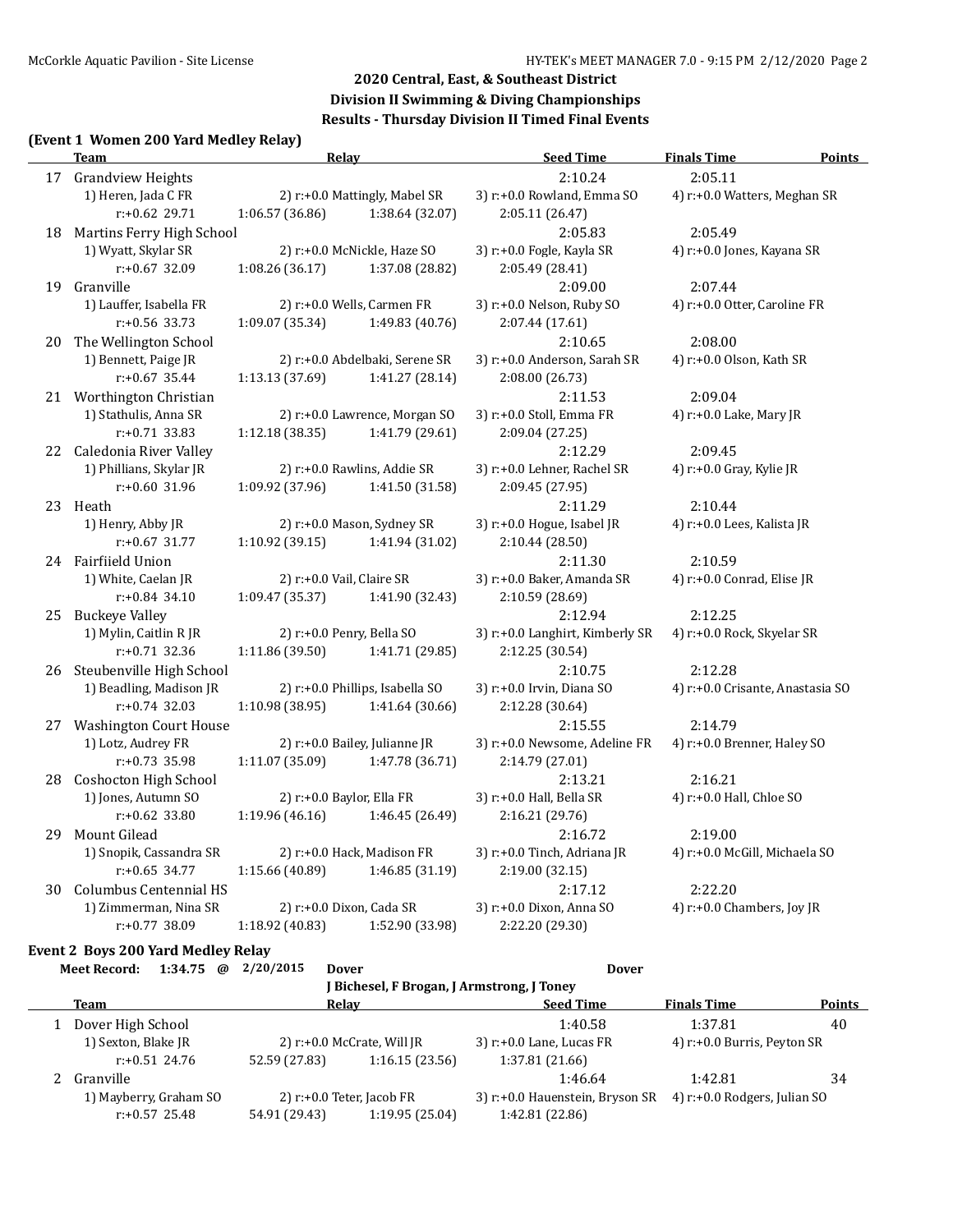# **(Event 2 Boys 200 Yard Medley Relay)**

|    | $\frac{1}{2}$ boys 200 rard rically riciny<br><u>Team</u> |                 | <b>Relay</b>                   | <b>Seed Time</b>                        | <b>Finals Time</b>                      | <b>Points</b>  |
|----|-----------------------------------------------------------|-----------------|--------------------------------|-----------------------------------------|-----------------------------------------|----------------|
|    | 3 Buckeye Valley                                          |                 |                                | 1:45.95                                 | 1:44.15                                 | 32             |
|    | 1) Holst, Philip A JR                                     |                 | 2) r:+0.0 Tseng, Jarek JR      | 3) r:+0.0 Fisher, Dylan JR              | 4) r:+0.0 Vaulx, Carson SO              |                |
|    | $r: +0.55$ 26.85                                          | 55.00 (28.15)   | 1:20.45 (25.45)                | 1:44.15 (23.70)                         |                                         |                |
| 4  | St Clairsville High School                                |                 |                                | 1:48.46                                 | 1:44.78                                 | 30             |
|    | 1) Yost, Nathan JR                                        |                 | 2) r:+0.0 Gasber, Jack SO      | 3) r:+0.0 Marling, Matthew SR           | 4) r:+0.0 Banks, Ethan SR               |                |
|    | $r: +0.61$ 27.18                                          | 56.34 (29.16)   | 1:21.11 (24.77)                | 1:44.78 (23.67)                         |                                         |                |
| 5  | <b>Columbus St Francis Desales</b>                        |                 |                                | 1:51.58                                 | 1:45.64                                 | 28             |
|    | 1) Hanley, Wyatt T FR                                     |                 | 2) r:+0.0 McInerney, Brady SO  | 3) r:+0.0 Spittell, Aaron SR            | 4) r:+0.0 Jordan, Will SO               |                |
|    | $r: +0.56$ 26.78                                          | 54.81 (28.03)   | 1:20.34 (25.53)                | 1:45.64 (25.30)                         |                                         |                |
| 6  | <b>Bishop Hartley</b>                                     |                 |                                | 1:49.88                                 | 1:46.17                                 | 26             |
|    | 1) Sheridan, William SO                                   |                 | 2) r:+0.0 Kegelmayer, Chad SR  | 3) r:+0.0 LeMay, Sam JR                 | 4) r:+0.0 Noll, Leo JR                  |                |
|    | $r: +0.65$ 29.30                                          | 58.69 (29.39)   | 1:23.25 (24.56)                | 1:46.17 (22.92)                         |                                         |                |
| 7  | Chillicothe                                               |                 |                                | 1:48.86                                 | 1:46.21                                 | 24             |
|    | 1) Blum, Andy SR                                          |                 | 2) r:+0.0 Siberell, Evan JR    | 3) r:+0.0 Byrd, Jake FR                 | 4) r:+0.0 Alflen, Clayton SR            |                |
|    | r:+0.58 27.61                                             | 54.87 (27.26)   | 1:22.15 (27.28)                | 1:46.21 (24.06)                         |                                         |                |
| 8  | Bexley                                                    |                 |                                | 1:51.05                                 | 1:47.60                                 | 22             |
|    | 1) Minkin, Nicholas FR<br>r:+0.59 26.85                   |                 | 2) r:+0.0 Kemp, Ryan JR        | 3) r:+0.0 Dresbach, Eli SO              | 4) r:+0.0 Hall, Quinn SO                |                |
| 9  | <b>Columbus Academy</b>                                   | 57.32 (30.47)   | 1:24.85 (27.53)                | 1:47.60 (22.75)<br>1:46.87              | 1:47.70                                 | 18             |
|    | 1) Cao, James SR                                          |                 | 2) r:+0.0 Hannallah, Cyrus SO  | 3) r:+0.0 Lewis, Gavin FR               | 4) r:+0.0 Johnson, Ezra SR              |                |
|    | r:+0.64 27.99                                             | 58.78 (30.79)   | 1:24.12 (25.34)                | 1:47.70 (23.58)                         |                                         |                |
| 10 | New Philadlephia High School                              |                 |                                | 1:50.24                                 | 1:48.02                                 | 14             |
|    | 1) Cox, Kyle SR                                           |                 | 2) r:+0.0 Banks, Nick SR       | 3) r:+0.0 Billman, Brenton SO           | 4) r:+0.0 Polka, Nick SR                |                |
|    | $r: +0.64$ 30.68                                          | 1:00.57 (29.89) | 1:25.17 (24.60)                | 1:48.02 (22.85)                         |                                         |                |
| 11 | Dresden - Tri-Valley                                      |                 |                                | 1:49.82                                 | 1:48.06                                 | 12             |
|    | 1) McDaniel, Mason R JR                                   |                 | 2) r:+0.0 Dittmar, Cyrus JR    | 3) r:+0.0 Holmes, Hansel FR             | 4) r:+0.0 Sauerbrey, Nathan SO          |                |
|    | $r: +0.68$ 28.30                                          | 57.19 (28.89)   | 1:21.99 (24.80)                | 1:48.06 (26.07)                         |                                         |                |
| 12 | <b>Warsaw River View</b>                                  |                 |                                | 1:49.22                                 | 1:48.13                                 | 10             |
|    | 1) Philabaum, Brady JR                                    |                 | 2) r:+0.0 Karr, Brayden JR     | 3) r:+0.0 Tatro, Cole SO                | 4) r:+0.0 Roberts, JT JR                |                |
|    | $r: +0.57$ 28.63                                          | 59.07 (30.44)   | 1:24.89 (25.82)                | 1:48.13 (23.24)                         |                                         |                |
| 13 | <b>Grandview Heights</b>                                  |                 |                                | 1:51.77                                 | 1:49.07                                 | 8              |
|    | 1) Ellis, Adam JR                                         |                 | 2) r:+0.0 Ferguson, Charlie SR | 3) r:+0.0 Deis, Ethan JR                | 4) r:+0.0 Yates, Blake FR               |                |
|    | r:+0.52 30.31                                             | 57.90 (27.59)   | 1:23.39 (25.49)                | 1:49.07 (25.68)                         |                                         |                |
| 14 | Martins Ferry High School                                 |                 |                                | 1:52.08                                 | 1:50.34                                 | 6              |
|    | 1) Blatt, Tristen JR                                      |                 | 2) r:+0.0 Collette, Matt FR    | 3) r:+0.0 Bolinger, Jarrett SR          | 4) r:+0.0 Wodarcyk, Wyatt JR            |                |
|    | $r: +0.53$ 30.10                                          | 1:00.22(30.12)  | 1:24.66 (24.44)                | 1:50.34 (25.68)                         |                                         |                |
| 15 | <b>Columbus Bishop Watterson</b>                          |                 |                                | 1:52.73                                 | 1:51.08                                 | 4              |
|    | 1) Newcomb, Ryan L SR                                     |                 | 2) r:+0.0 Pitones, Mateo SO    | 3) r:+0.0 Latshaw, Max SO               | 4) r:+0.0 Vondran, Michael SR           |                |
|    | $r: +0.65$ 30.03                                          | 1:02.78 (32.75) | 1:28.95 (26.17)                | 1:51.08 (22.13)                         |                                         |                |
| 16 | The Wellington School                                     |                 |                                | 1:53.61                                 | 1:51.48                                 | $\overline{c}$ |
|    | 1) Lott, Alex SO                                          |                 | 2) r:+0.0 Albers, Eric FR      | 3) r:+0.0 Thomas, Heath JR              | 4) r:+0.0 Miller, Will JR               |                |
|    | r:+0.63 30.78                                             | 1:01.42 (30.64) | 1:26.77 (25.35)                | 1:51.48 (24.71)                         |                                         |                |
| 17 | Marietta<br>1) Herb, Garrett SR                           |                 | 2) r:+0.0 Zundell, Owen SO     | 1:54.31<br>3) r:+0.0 Johnson, Nathan SO | 1:53.54<br>4) $r: +0.0$ Wharff, John JR |                |
|    | r:+0.72 30.91                                             | 1:02.50 (31.59) | 1:28.53 (26.03)                | 1:53.54 (25.01)                         |                                         |                |
| 18 | East Liverpool High School                                |                 |                                | 1:53.73                                 | 1:54.22                                 |                |
|    | 1) Myers, Jacob SO                                        |                 | 2) r:+0.0 Latshaw, Nathan SR   | 3) r:+0.0 Smith, Brannan JR             | 4) r:+0.0 Dawson, Nathan JR             |                |
|    | r:+0.63 29.22                                             | 1:00.16 (30.94) | 1:27.12 (26.96)                | 1:54.22 (27.10)                         |                                         |                |
| 19 | Columbus Centennial HS                                    |                 |                                | 1:57.54                                 | 1:54.93                                 |                |
|    | 1) Smith, Andrew SR                                       |                 | 2) r:+0.0 Juracich, Kyle SR    | 3) r:+0.0 Richards, Dominic JR          | 4) r:+0.0 Massey, Evan SR               |                |
|    | r:+0.68 29.69                                             | 1:01.26 (31.57) | 1:28.96 (27.70)                | 1:54.93 (25.97)                         |                                         |                |
|    |                                                           |                 |                                |                                         |                                         |                |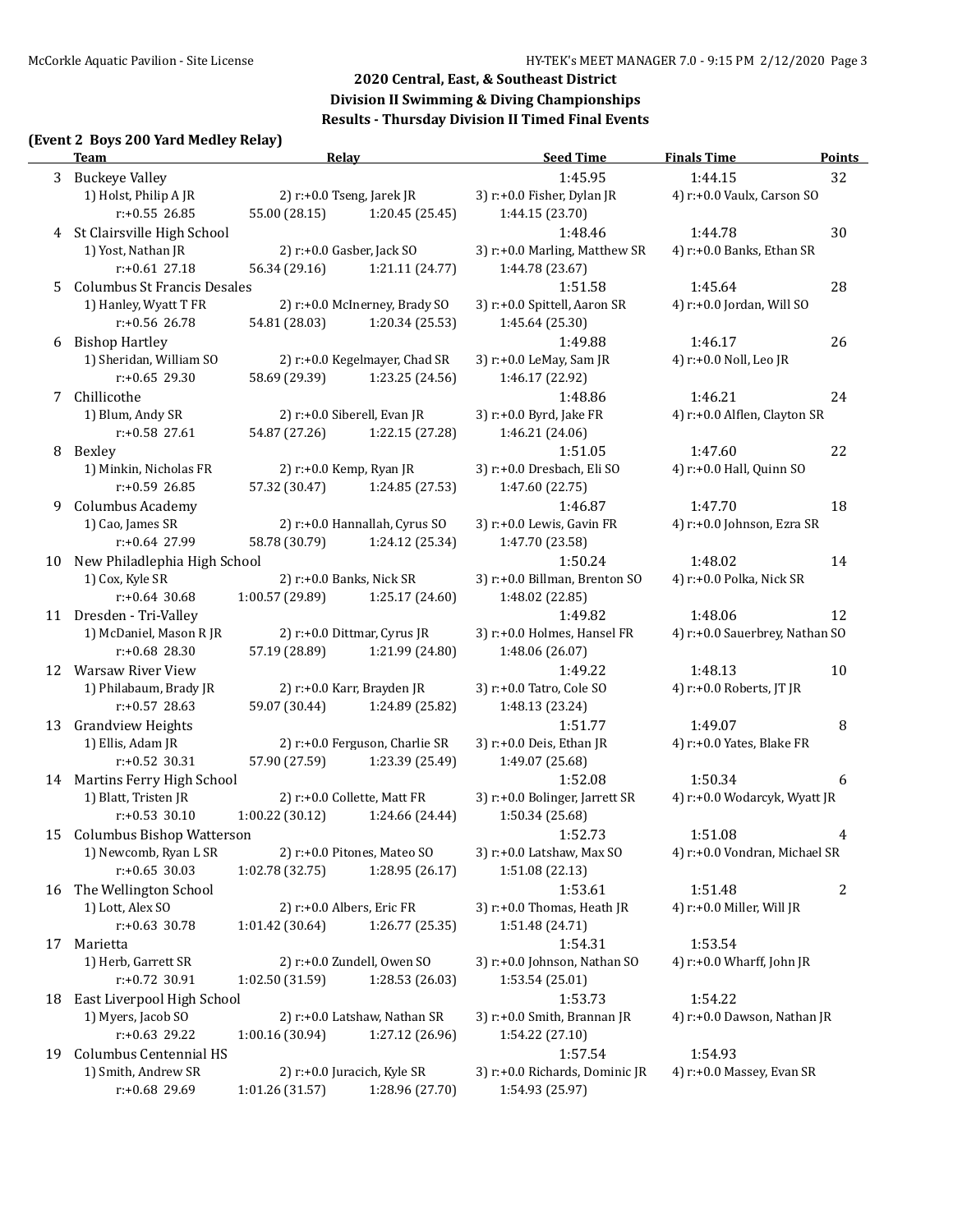# **(Event 2 Boys 200 Yard Medley Relay)**

|       | <b>Team</b>                 |                   | <b>Relay</b>                   | <b>Seed Time</b>             | <b>Finals Time</b>           | <b>Points</b> |
|-------|-----------------------------|-------------------|--------------------------------|------------------------------|------------------------------|---------------|
| 20    | <b>Bidwell River Valley</b> |                   |                                | 2:01.84                      | 1:58.00                      |               |
|       | 1) Santos, John SR          |                   | 2) r:+0.0 Nibert, Conner SO    | 3) r:+0.0 Lollathin, Ryan JR | 4) r:+0.0 Cline, Ethan SR    |               |
|       | $r: +0.73$ 32.17            | 1:07.64(35.47)    | 1:34.71 (27.07)                | 1:58.00 (23.29)              |                              |               |
|       | 21 Northridge               |                   |                                | 1:53.03                      | 1:58.41                      |               |
|       | 1) Fuller, Noah SO          |                   | 2) r:+0.0 Chalfant, Logan SO   | 3) r:+0.0 Holt, William JR   | 4) r:+0.0 Roser, Jason SR    |               |
|       | $r: +0.56$ 31.54            | 1:03.84(32.30)    | 1:31.84 (28.00)                | 1:58.41 (26.57)              |                              |               |
|       | 22 Hebron Lakewood          |                   |                                | 2:00.81                      | 1:58.74                      |               |
|       | 1) Pletcher, Alex SR        |                   | 2) r:+0.0 Stricklin, Ashton FR | 3) r:+0.0 Masters, Austin FR | 4) r:+0.0 Guerin, Patrick SR |               |
|       | r:+0.58 33.57               | 1:05.13(31.56)    | 1:31.19 (26.06)                | 1:58.74 (27.55)              |                              |               |
|       | 23 Heath                    |                   |                                | 1:59.96                      | 1:59.65                      |               |
|       | 1) Williamson, Andrew JR    |                   | 2) r:+0.0 Lambert, Michael JR  | 3) r:+0.0 Yeagle, John SR    | 4) r:+0.0 Barrick, Cole JR   |               |
|       | $r: +0.60$ 33.82            | 1:04.93 (31.11)   | 1:33.86 (28.93)                | 1:59.65 (25.79)              |                              |               |
|       | 24 Barnesville Swim Team    |                   |                                | 2:01.36                      | 1:59.73                      |               |
|       | 1) Spangenburg, Ethan SO    |                   | 2) r:+0.0 Johnson, Payne SR    | 3) r:+0.0 Stephen, Jett SO   | 4) r:+0.0 Dodd, Logan FR     |               |
|       | $r: +0.73$ 31.63            | 1:03.91 (32.28)   | 1:34.19 (30.28)                | 1:59.73 (25.54)              |                              |               |
| 25    | Bloom-Carroll               |                   |                                | 2:02.39                      | 2:01.08                      |               |
|       | 1) Mace, Landon G JR        |                   | 2) r:+0.0 Hampton, Logan FR    | 3) r:+0.0 Weidner, Sergei SO | 4) r:+0.0 Dawson, Nick SO    |               |
|       | $r: +0.70$ 29.81            | 1:34.40 (1:04.59) | 2:01.08 (26.68)                |                              |                              |               |
| 26    | <b>McDermott Northwest</b>  |                   |                                | 2:02.13                      | 2:01.62                      |               |
|       | 1) Bower, Evan SO           |                   | 2) r:+0.0 Tackett, Orville SO  | 3) r:+0.0 Bruch, Jeremiah SR | 4) r:+0.0 Yunkuan, Bo SR     |               |
|       | $r: +0.63$ 32.47            | 1:03.26(30.79)    | 1:31.62 (28.36)                | 2:01.62 (30.00)              |                              |               |
| 27    | Greenfield McClain          |                   |                                | 2:01.67                      | 2:02.10                      |               |
|       | 1) George, Garett SO        |                   | 2) r:+0.0 Roush, Matthew SR    | 3) r:+0.0 Surritt, Andrew SO | 4) r:+0.0 Reichman, Mason SO |               |
|       | $r: +0.60$ 32.91            | 1:07.53(34.62)    | 1:34.45 (26.92)                | 2:02.10 (27.65)              |                              |               |
| 28    | Cambridge High School       |                   |                                | 2:04.14                      | 2:03.85                      |               |
|       | 1) Lopez, Antonio SR        |                   | 2) r:+0.0 Goodman, AJ SR       | 3) r:+0.0 Lopez, Noe SO      | 4) r:+0.0 Shockley, Alex SO  |               |
|       | $r: +0.67$ 33.37            | 1:07.97(34.60)    | 1:39.61 (31.64)                | 2:03.85 (24.24)              |                              |               |
| 29    | Portsmouth                  |                   |                                | 2:04.31                      | 2:06.69                      |               |
|       | 1) Lee, Donnie SR           |                   | 2) r:+0.0 Wallace, Bryce SR    | 3) r:+0.0 McCoy, Tyler SR    | 4) r:+0.0 Fannin, Brady SR   |               |
|       | $r: +0.64$ 36.31            | 1:08.96(32.65)    | 1:39.97 (31.01)                | 2:06.69 (26.72)              |                              |               |
| $---$ | Steubenville High School    |                   |                                | 1:53.17                      | DQ                           |               |
|       | Early take-off swimmer #3   |                   |                                |                              |                              |               |
|       | 1) Hauck, Greg JR           |                   | 2) r:+0.0 Power, Tanner SR     | 3) r:+0.0 Norris, Kaleb SR   | 4) r:+0.0 Rusnak, Jaden SR   |               |
|       | r:+0.66 32.72               | 1:01.87(29.15)    | 1:29.55 (27.68)                | DQ (24.15)                   |                              |               |

#### **Event 3 Women 200 Yard Freestyle**

|   | 1:50.72 $\omega$<br>Meet Record: | 2/14/2014     | <b>Sydney King</b>             | <b>GRA</b>       |                    |               |
|---|----------------------------------|---------------|--------------------------------|------------------|--------------------|---------------|
|   | <b>Name</b>                      |               | Yr School                      | <b>Seed Time</b> | <b>Finals Time</b> | <b>Points</b> |
|   | 1 Holmes, Caroline O             |               | SR Dresden - Tri-Valley        | 1:55.99          | 1:52.92            | 20            |
|   | 25.84                            | 54.11 (28.27) | 1:23.12 (29.01)                | 1:52.92 (29.80)  |                    |               |
|   | 2 Bowers, Sonia                  |               | JR Liberty Union               | 1:58.34          | 1:54.20            | 17            |
|   | 26.82                            | 55.54 (28.72) | 1:24.62 (29.08)                | 1:54.20 (29.58)  |                    |               |
|   | 3 Barnhart, Grace M              |               | SO Fairfield Christian Academy | 1:58.71          | 1:57.06            | 16            |
|   | 27.35                            | 56.60 (29.25) | 1:26.89 (30.29)                | 1:57.06(30.17)   |                    |               |
|   | 4 Volker, Annie                  |               | SR Grandview Heights           | 2:02.91          | 1:57.16            | 15            |
|   | 26.42                            | 55.99 (29.57) | 1:26.52 (30.53)                | 1:57.16(30.64)   |                    |               |
|   | 5 Lemert, Brooke                 |               | FR Granville                   | 2:00.92          | 1:57.36            | 14            |
|   | 26.83                            | 56.71 (29.88) | 1:27.21 (30.50)                | 1:57.36(30.15)   |                    |               |
| 6 | Marody, Maggie                   |               | IR St Clairsville High School  | 1:58.53          | 1:59.32            | 13            |
|   | 27.46                            | 57.21 (29.75) | 1:27.88 (30.67)                | 1:59.32 (31.44)  |                    |               |
|   | Butnariu, Alexandra              |               | SO Columbus Academy            | 2:02.18          | 1:59.94            | 12            |
|   | 27.97                            | 58.16 (30.19) | 1:28.38 (30.22)                | 1:59.94 (31.56)  |                    |               |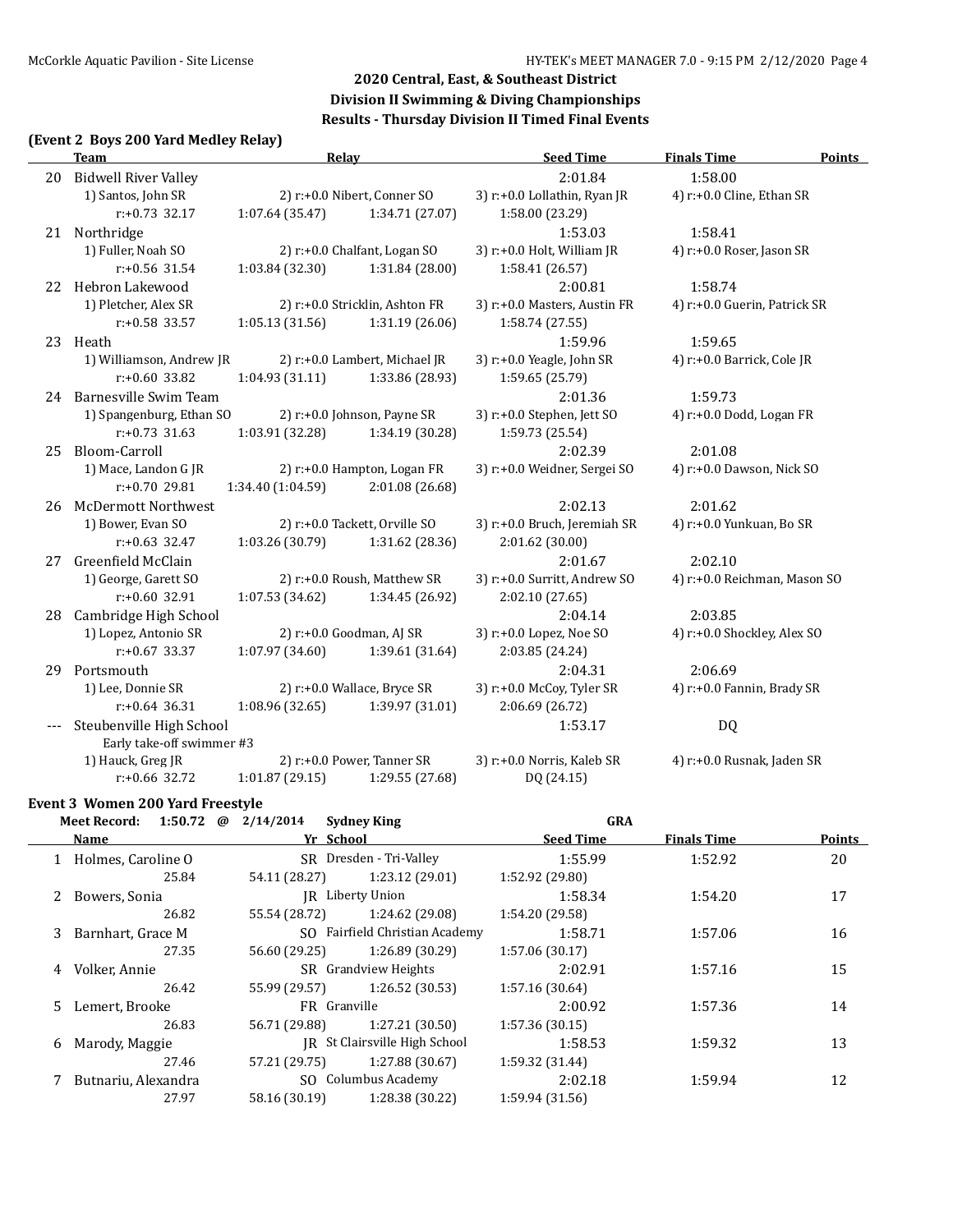### **(Event 3 Women 200 Yard Freestyle)**

|    | <b>Name</b>                            | Yr School                                              | Seed Time                  | Finals Time | <b>Points</b>    |
|----|----------------------------------------|--------------------------------------------------------|----------------------------|-------------|------------------|
|    | 8 Grieshop, Ally                       | JR Bexley                                              | 2:04.06                    | 2:00.91     | 11               |
|    | 27.18                                  | 56.97 (29.79)<br>1:28.63 (31.66)                       | 2:00.91 (32.28)            |             |                  |
|    | 9 Aslaner, Julie S                     | SO Columbus School for Girls                           | 2:08.72                    | 2:01.18     | $\boldsymbol{9}$ |
|    | 27.67                                  | 57.60 (29.93)<br>1:29.12 (31.52)                       | 2:01.18 (32.06)            |             |                  |
|    | 10 Hendrickson, Karly J                | SR Fairfield Christian Academy                         | 2:04.45                    | 2:01.21     | 7                |
|    | 27.71                                  | 57.68 (29.97)<br>1:29.33 (31.65)                       | 2:01.21 (31.88)            |             |                  |
|    | 11 Planey, Brenna                      | SO St Clairsville High School                          | 2:06.50                    | 2:02.69     | 6                |
|    | 28.62                                  | 59.40 (30.78) 1:31.18 (31.78)                          | 2:02.69 (31.51)            |             |                  |
|    | 12 Lynch, Larissa D                    | JR Dresden - Tri-Valley                                | 2:03.84                    | 2:03.51     | 5                |
|    | 28.30                                  | 58.94 (30.64) 1:31.05 (32.11)                          | 2:03.51 (32.46)            |             |                  |
|    | 13 Rana, Kristina A                    | JR The Plains Athens                                   | 2:07.99                    | 2:04.98     | 4                |
|    | 28.37                                  | 1:00.16 (31.79)<br>1:33.09 (32.93)                     | 2:04.98 (31.89)            |             |                  |
|    | 14 Durbin, Reagan                      | FR Dover High School                                   | 2:05.10                    | 2:05.03     | 3                |
|    | 28.58                                  | 59.94 (31.36)<br>1:31.96 (32.02)                       | 2:05.03 (33.07)            |             |                  |
|    | 15 Peters, Riley                       | SR Dover High School                                   | 2:04.66                    | 2:05.08     | 2                |
|    | 28.72                                  | 1:00.48 (31.76)<br>1:33.33 (32.85)                     | 2:05.08 (31.75)            |             |                  |
|    | 16 Smith, Erin                         | SR Dover High School                                   | 2:05.37                    | 2:05.18     | $\mathbf{1}$     |
|    | 28.86                                  | 1:00.78 (31.92)<br>1:33.66 (32.88)                     | 2:05.18 (31.52)            |             |                  |
|    | 17 Smith, Elaine                       | JR Bishop Ready                                        | 2:04.35                    | 2:05.32     |                  |
|    | 27.70                                  | 58.31 (30.61)<br>1:31.15 (32.84)                       | 2:05.32 (34.17)            |             |                  |
|    | 18 Dittrick, Lauren R                  | JR Columbus School for Girls                           | 2:10.48                    | 2:08.45     |                  |
|    | 28.76                                  | 1:01.31 (32.55)<br>1:35.03 (33.72)                     | 2:08.45 (33.42)            |             |                  |
|    | 19 Fleege, Anja E                      | SO Columbus School for Girls                           | 2:15.59                    | 2:08.87     |                  |
|    | 29.07                                  | 1:02.43 (33.36)<br>1:36.22 (33.79)                     | 2:08.87 (32.65)            |             |                  |
|    | 20 Mertz, Olesya                       | SR Johnstown-Monroe                                    | 2:09.42                    | 2:09.30     |                  |
|    | 29.02                                  | $1:01.63$ (32.61) $1:35.34$ (33.71)                    | 2:09.30 (33.96)            |             |                  |
|    | 21 Mutchler, Emily                     | SR Madison Christian                                   | 2:14.61                    | 2:09.64     |                  |
|    | 29.27                                  | 1:35.35 (33.98)<br>1:01.37(32.10)                      | 2:09.64 (34.29)            |             |                  |
|    | 22 Waggle, Clare                       | JR Dresden - Tri-Valley                                | 2:09.69                    | 2:09.82     |                  |
|    | 30.54                                  | $1:03.07(32.53)$ $1:36.55(33.48)$                      | 2:09.82 (33.27)            |             |                  |
|    | 23 Yakam, Emma<br>29.49                | SO Columbus Academy                                    | 2:15.88                    | 2:10.80     |                  |
|    |                                        | $1:02.35(32.86)$ $1:36.47(34.12)$<br>JR Buckeye Valley | 2:10.80 (34.33)            |             |                  |
|    | 24 Mylin, Caitlin R<br>29.17           | $1:02.11(32.94)$ $1:36.66(34.55)$                      | 2:11.66<br>2:11.03 (34.37) | 2:11.03     |                  |
|    | 25 Mitchell, Olivia                    | JR Bexley                                              | 2:13.25                    | 2:11.75     |                  |
|    | 29.19                                  | 1:01.63 (32.44) 1:36.14 (34.51)                        | 2:11.75(35.61)             |             |                  |
|    | 26 Noretto, Olivia                     | FR Dover High School                                   | 2:13.86                    | 2:12.39     |                  |
|    | 29.96                                  | 1:03.76 (33.80)<br>1:38.54 (34.78)                     | 2:12.39 (33.85)            |             |                  |
| 27 | Wells, Carmen                          | FR Granville                                           | 2:14.89                    | 2:12.51     |                  |
|    | 30.48                                  | 1:38.81 (34.72)<br>1:04.09 (33.61)                     | 2:12.51 (33.70)            |             |                  |
| 28 | Pittaway, Izzy R                       | JR The Plains Athens                                   | 2:15.86                    | 2:12.89     |                  |
|    | 29.45                                  | 1:38.06 (35.24)<br>1:02.82 (33.37)                     | 2:12.89 (34.83)            |             |                  |
| 29 | Koshenko, Paige                        | SO St Clairsville High School                          | 2:14.21                    | 2:14.66     |                  |
|    | 30.04                                  | 1:04.29 (34.25)<br>1:40.04 (35.75)                     | 2:14.66 (34.62)            |             |                  |
| 30 | Schafer, Maddie                        | JR Chillicothe                                         | 2:15.55                    | 2:17.97     |                  |
|    | 30.35                                  | 1:04.78 (34.43)<br>1:41.15 (36.37)                     | 2:17.97 (36.82)            |             |                  |
|    | <b>Event 4 Boys 200 Yard Freestyle</b> |                                                        |                            |             |                  |
|    |                                        |                                                        |                            |             |                  |

| Meet Record: |       | $1:42.09$ @ $2/16/2018$ | <b>Calvin S Furbee</b> |                  | <b>Grandview Height</b> |               |
|--------------|-------|-------------------------|------------------------|------------------|-------------------------|---------------|
| <b>Name</b>  |       |                         | Yr School              | <b>Seed Time</b> | <b>Finals Time</b>      | <b>Points</b> |
| Lane. Lucas  |       |                         | FR Dover High School   | 1:46.17          | 1:42.43                 | 20            |
|              | 24.27 | 50.24 (25.97)           | 1:16.43(26.19)         | 1:42.43(26.00)   |                         |               |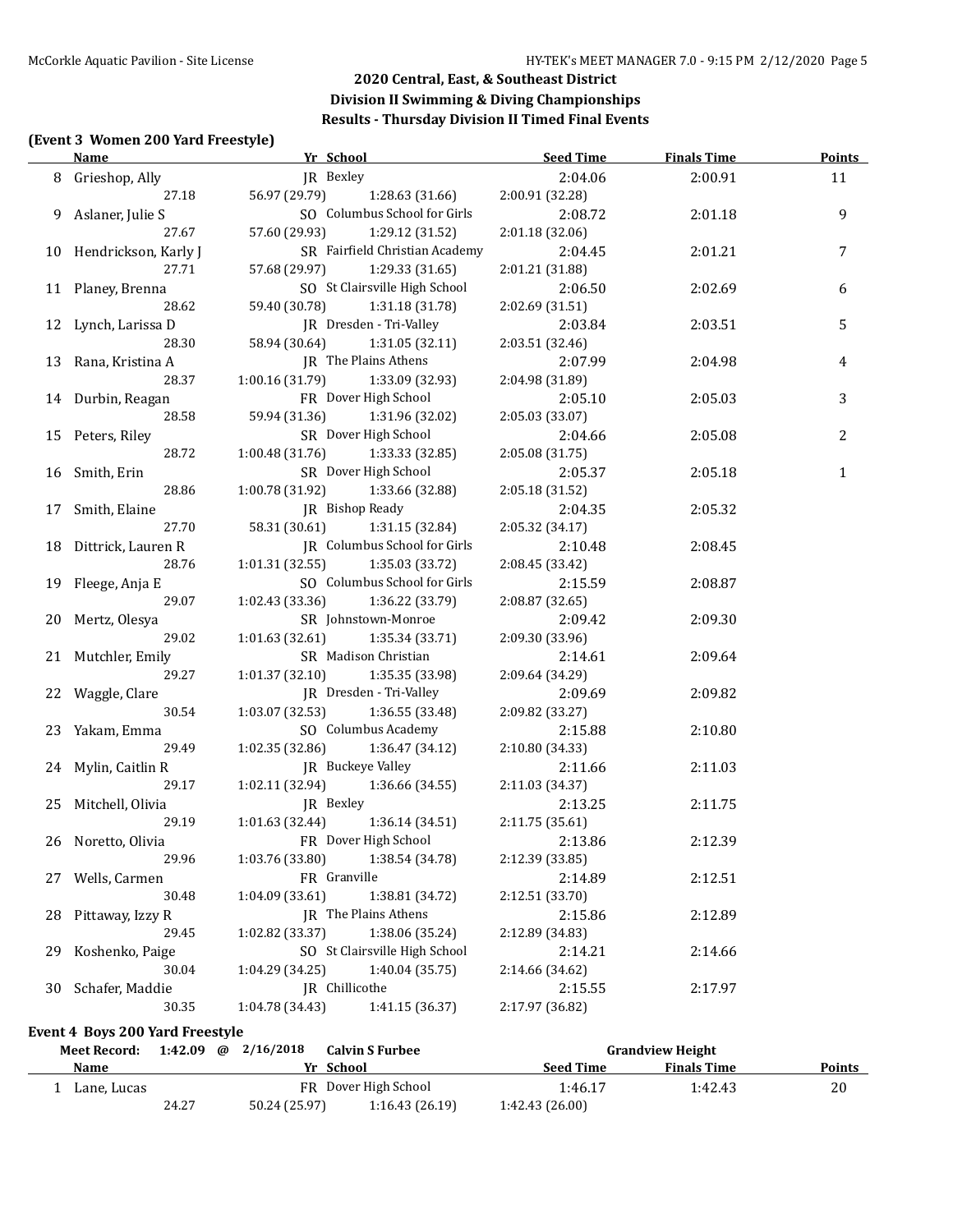### **(Event 4 Boys 200 Yard Freestyle)**

|    | <b>Name</b>                | Yr School                                     | Seed Time       | <b>Finals Time</b> | <b>Points</b> |
|----|----------------------------|-----------------------------------------------|-----------------|--------------------|---------------|
|    | 2 Thomas, Heath            | JR The Wellington School                      | 1:51.92         | 1:48.60            | 17            |
|    | 24.95                      | 52.35 (27.40) 1:20.39 (28.04)                 | 1:48.60 (28.21) |                    |               |
|    | 3 Dunham, Ben              | FR Pleasant                                   | 1:53.89         | 1:48.68            | 16            |
|    | 25.22                      | 52.70 (27.48)<br>1:20.84 (28.14)              | 1:48.68 (27.84) |                    |               |
|    | 4 Masters, Austin          | FR Hebron Lakewood                            | 1:52.67         | 1:50.26            | 15            |
|    | 24.46                      | 51.88 (27.42)<br>1:21.12 (29.24)              | 1:50.26 (29.14) |                    |               |
|    | 5 McDermott, Cole          | SR Granville                                  | 1:52.34         | 1:51.08            | 14            |
|    | 24.62                      | 52.15 (27.53)<br>1:21.20 (29.05)              | 1:51.08 (29.88) |                    |               |
|    | 6 Banks, Ethan             | SR St Clairsville High School                 | 1:55.90         | 1:51.87            | 13            |
|    | 25.55                      | 53.76 (28.21) 1:22.60 (28.84)                 | 1:51.87 (29.27) |                    |               |
|    | 7 Mace, Landon G           | JR Bloom-Carroll                              | 1:56.88         | 1:52.40            | 12            |
|    | 25.58                      | 54.06 (28.48) 1:22.88 (28.82)                 | 1:52.40 (29.52) |                    |               |
|    | 8 Fisher, Dylan A          | JR Buckeye Valley                             | 1:53.60         | 1:52.58            | 11            |
|    | 25.31                      | 53.28 (27.97) 1:22.87 (29.59)                 | 1:52.58 (29.71) |                    |               |
|    | 9 Rodgers, Julian          | SO Granville                                  | 1:54.86         | 1:52.82            | 9             |
|    | 25.97                      | 54.15 (28.18) 1:23.64 (29.49)                 | 1:52.82 (29.18) |                    |               |
|    |                            | FR Grandview Heights                          | 1:59.61         |                    | 7             |
|    | 10 Yates, Blake W<br>26.21 |                                               |                 | 1:53.35            |               |
|    |                            | 55.28 (29.07) 1:24.76 (29.48)                 | 1:53.35 (28.59) |                    |               |
|    | 11 Farthing, Gabe M        | SR Northridge                                 | 1:59.26         | 1:54.08            | 6             |
|    | 25.68                      | 54.12 (28.44) 1:23.75 (29.63)                 | 1:54.08 (30.33) |                    |               |
|    | 12 Hanley, Wyatt T         | FR Columbus St Francis Desales                | 1:57.48         | 1:54.25            | 5             |
|    | 26.40                      | 55.00 (28.60) 1:24.83 (29.83)                 | 1:54.25 (29.42) |                    |               |
|    | 13 Lewis, Gavin            | FR Columbus Academy                           | 1:56.08         | 1:54.40            | 4             |
|    | 25.98                      | 55.12 (29.14) 1:23.93 (28.81)                 | 1:54.40(30.47)  |                    |               |
|    | 14 Remlinger, Josh         | FR Granville                                  | 1:56.19         | 1:54.76            | 3             |
|    | 26.43                      | 55.44 (29.01) 1:25.56 (30.12)                 | 1:54.76 (29.20) |                    |               |
|    | 15 Blum, Andy              | SR Chillicothe                                | 1:55.95         | 1:55.00            | 2             |
|    | 26.02                      | 54.83 (28.81) 1:24.84 (30.01)                 | 1:55.00(30.16)  |                    |               |
|    | 16 Boltz, Luke             | FR Columbus Academy                           | 1:56.32         | 1:55.45            | 1             |
|    | 26.51                      | 55.39 (28.88) 1:25.91 (30.52)                 | 1:55.45 (29.54) |                    |               |
|    | 17 Orti Dolz, Miguel       | JR New Philadlephia High School               | 1:56.35         | 1:55.99            |               |
|    | 26.31                      | 55.31 (29.00) 1:25.43 (30.12)                 | 1:55.99 (30.56) |                    |               |
|    | 18 Wilson, Ty              | SR Dover High School                          | 1:58.04         | 1:56.62            |               |
|    | 25.48                      | 54.77 (29.29) 1:25.79 (31.02) 1:56.62 (30.83) |                 |                    |               |
|    | 19 Kegelmayer, Chad W      | SR Bishop Hartley                             | 2:00.86         | 1:56.70            |               |
|    | 26.97                      | 56.52 (29.55) 1:26.61 (30.09)                 | 1:56.70 (30.09) |                    |               |
|    | 20 Mcglumphy, Jonah        | SR New Philadlephia High School               | 2:00.53         | 1:57.46            |               |
|    | 26.27                      | 55.72 (29.45)<br>1:26.68 (30.96)              | 1:57.46 (30.78) |                    |               |
|    | 21 McColley, Dylan N       | SR Heath                                      | 2:02.17         | 1:58.55            |               |
|    | 27.09                      | 57.20 (30.11)<br>1:28.38 (31.18)              | 1:58.55 (30.17) |                    |               |
|    | Gasber, Jack               | SO St Clairsville High School                 | 2:02.90         | 1:59.39            |               |
| 22 | 27.34                      | 1:28.64 (31.31)                               |                 |                    |               |
|    |                            | 57.33 (29.99)                                 | 1:59.39 (30.75) |                    |               |
| 23 | Richardson, Cyrus          | SO Columbus Academy                           | 2:02.18         | 1:59.60            |               |
|    | 26.68                      | 1:28.75 (31.81)<br>56.94 (30.26)              | 1:59.60 (30.85) |                    |               |
|    | 24 Johnson, Hunter         | SR Bexley                                     | 2:00.93         | 2:01.02            |               |
|    | 27.11                      | 1:29.16 (31.74)<br>57.42 (30.31)              | 2:01.02 (31.86) |                    |               |
| 25 | Pease, Parker              | SO Beaver Local Lisbon                        | 2:02.76         | 2:02.60            |               |
|    | 27.81                      | 59.54 (31.73)<br>1:31.36 (31.82)              | 2:02.60 (31.24) |                    |               |
| 26 | Dreier, Caleb              | SO Maysville High School                      | 2:00.36         | 2:03.75            |               |
|    | 27.68                      | 58.10 (30.42)<br>1:30.25 (32.15)              | 2:03.75 (33.50) |                    |               |
| 27 | Vaulx, Carson S            | SO Buckeye Valley                             | 2:03.63         | 2:03.90            |               |
|    | 26.19                      | 56.94 (30.75)<br>1:30.47 (33.53)              | 2:03.90 (33.43) |                    |               |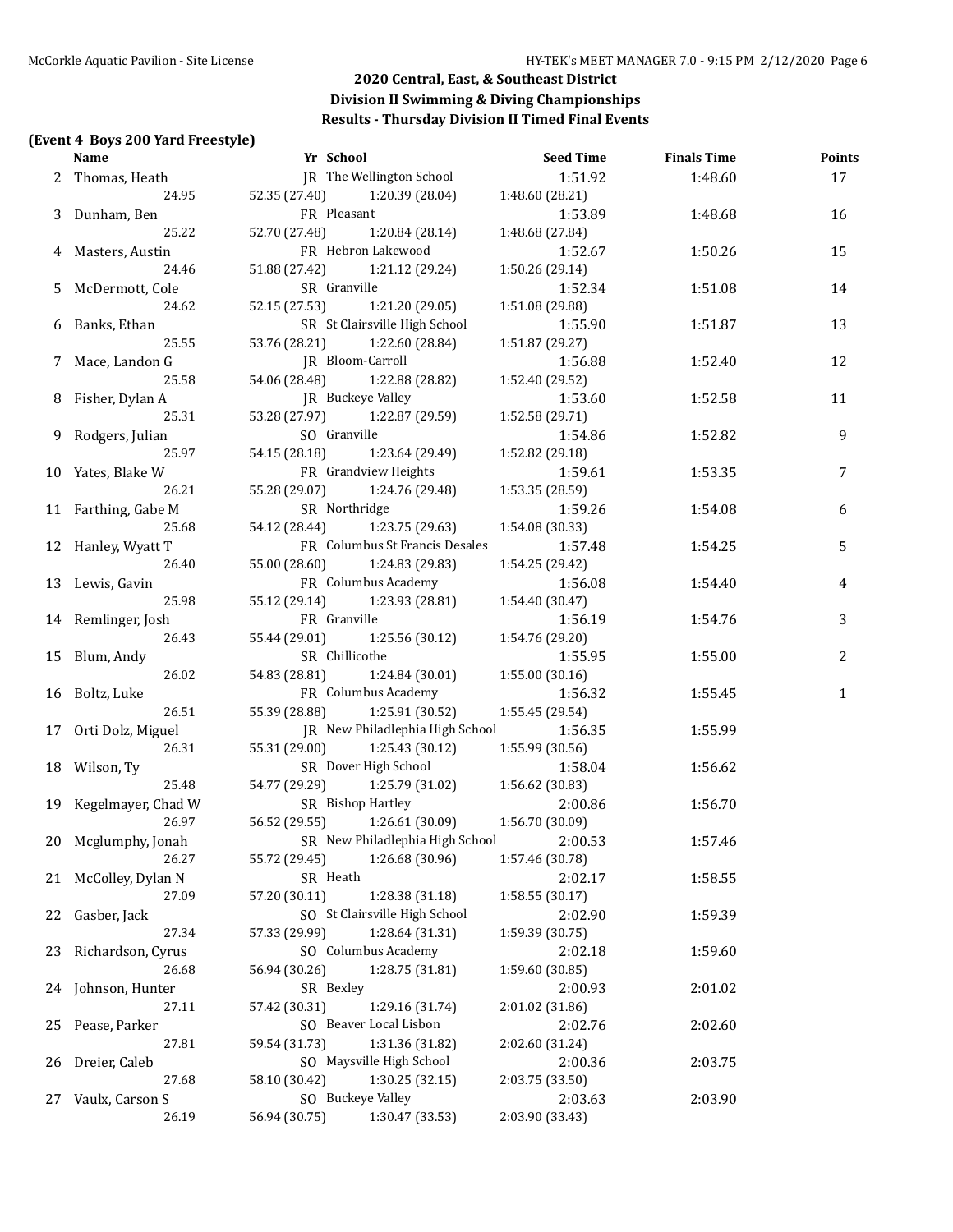### **(Event 4 Boys 200 Yard Freestyle)**

|    | Name           |       | Yr School       |                                     | <b>Seed Time</b> | <b>Finals Time</b> | <b>Points</b> |
|----|----------------|-------|-----------------|-------------------------------------|------------------|--------------------|---------------|
| 28 | Blatt, Tristen |       |                 | <b>IR</b> Martins Ferry High School | 2:03.36          | 2:05.14            |               |
|    |                | 27.76 | 58.86 (31.10)   | 1:31.83 (32.97)                     | 2:05.14(33.31)   |                    |               |
| 29 | Ellis, Adam    |       |                 | IR Grandview Heights                | 2:04.45          | 2:06.39            |               |
|    |                | 29.09 | 1:01.55(32.46)  | 1:34.60 (33.05)                     | 2:06.39(31.79)   |                    |               |
| 30 | Clark, Jake E  |       |                 | IR Federal Hocking                  | 2:03.38          | 2:06.90            |               |
|    |                | 28.45 | 1:00.43 (31.98) | 1:34.10(33.67)                      | 2:06.90(32.80)   |                    |               |

#### **Event 5 Women 200 Yard IM**

|    | <b>Meet Record:</b>           |       | 2:03.49 @ 2/20/2015 | <b>Abby Stone</b>            | <b>GRA</b>       |                    |               |
|----|-------------------------------|-------|---------------------|------------------------------|------------------|--------------------|---------------|
|    | <b>Name</b>                   |       |                     | Yr School                    | <b>Seed Time</b> | <b>Finals Time</b> | <b>Points</b> |
|    | 1 Aurnou-Rhees, Jordan        |       |                     | SR Columbus School for Girls | 2:09.37          | 2:05.97            | 20            |
|    |                               | 27.02 | 57.71 (30.69)       | 1:35.40 (37.69)              | 2:05.97 (30.57)  |                    |               |
|    | 2 Ferguson, Phoebe G          |       |                     | SO Grandview Heights         | 2:12.31          | 2:07.41            | 17            |
|    |                               | 26.83 | 58.39 (31.56)       | 1:37.50 (39.11)              | 2:07.41 (29.91)  |                    |               |
|    | 3 Bunstine, Riley L           |       |                     | SR Northridge                | 2:14.92          | 2:07.46            | 16            |
|    |                               | 28.42 | 59.87 (31.45)       | 1:37.78 (37.91)              | 2:07.46 (29.68)  |                    |               |
|    | 4 Klinefelter, Lauren         |       |                     | SO Columbus Academy          | 2:17.05          | 2:09.81            | 15            |
|    |                               | 26.65 | 59.16 (32.51)       | 1:38.88 (39.72)              | 2:09.81 (30.93)  |                    |               |
| 5  | Vidal, Berta                  |       |                     | SR Warsaw River View         | 2:15.99          | 2:14.09            | 14            |
|    |                               | 28.42 | 1:00.57(32.15)      | 1:43.68(43.11)               | 2:14.09 (30.41)  |                    |               |
| 6  | Dygert, Elise                 |       |                     | SR Johnathan Alder           | 2:17.62          | 2:15.72            | 13            |
|    |                               | 29.10 | 1:02.13 (33.03)     | 1:42.39 (40.26)              | 2:15.72 (33.33)  |                    |               |
|    | 7 Hollenbaugh, Jenna          |       |                     | FR Pleasant                  | 2:21.75          | 2:16.67            | 12            |
|    |                               | 29.01 | 1:04.17(35.16)      | 1:43.15 (38.98)              | 2:16.67 (33.52)  |                    |               |
| 8  | Prall, Mary Kate              |       |                     | SO Columbus Academy          | 2:27.14          | 2:16.91            | 11            |
|    |                               | 29.10 | 1:01.86(32.76)      | 1:44.60 (42.74)              | 2:16.91 (32.31)  |                    |               |
| 9  | Spiker, Avery                 |       |                     | SO Granville                 | 2:23.61          | 2:19.68            | 9             |
|    |                               | 31.09 | 1:05.33 (34.24)     | 1:46.80(41.47)               | 2:19.68 (32.88)  |                    |               |
|    | 10 Wallace, Grace             |       |                     | SR Dover High School         | 2:21.64          | 2:20.65            | 7             |
|    |                               | 29.52 | 1:03.98 (34.46)     | 1:46.52 (42.54)              | 2:20.65 (34.13)  |                    |               |
|    | 11 Fogle, Kayla               |       |                     | SR Martins Ferry High School | 2:21.21          | 2:22.26            | 6             |
|    |                               | 29.11 | 1:05.91(36.80)      | 1:47.66 (41.75)              | 2:22.26 (34.60)  |                    |               |
| 12 | Di-Nardo, Abby                |       |                     | FR Bishop Hartley            | 2:26.86          | 2:22.79            | 5             |
|    |                               | 31.18 | 1:07.66 (36.48)     | 1:47.76 (40.10)              | 2:22.79 (35.03)  |                    |               |
| 13 | Spivak, Natasha               |       |                     | SO Columbus School for Girls | 2:30.08          | 2:24.25            | 4             |
|    |                               | 31.61 | 1:08.78(37.17)      | 1:49.56 (40.78)              | 2:24.25 (34.69)  |                    |               |
|    | 14 Dodgion, Kendall J         |       |                     | SO Ironton                   | 2:25.74          | 2:24.32            | 3             |
|    |                               | 29.59 | 1:04.46 (34.87)     | 1:49.62 (45.16)              | 2:24.32 (34.70)  |                    |               |
| 15 | Simone, Emma                  |       |                     | JR Bishop Hartley            | 2:26.05          | 2:26.33            | 2             |
|    |                               | 30.48 | 1:08.23(37.75)      | 1:52.27 (44.04)              | 2:26.33 (34.06)  |                    |               |
| 16 | Benencia Courreges, Lourdes M |       |                     | <b>IR</b> The Plains Athens  | 2:28.02          | 2:27.86            | $\mathbf{1}$  |
|    |                               | 31.89 | 1:12.68 (40.79)     | 1:52.99 (40.31)              | 2:27.86 (34.87)  |                    |               |
|    | 17 Whitfield, Nyrobi          |       |                     | SO Beechcroft                | 2:31.05          | 2:29.40            |               |
|    |                               | 31.41 | 1:09.85(38.44)      | 1:55.98 (46.13)              | 2:29.40 (33.42)  |                    |               |
|    | 18 Love, Quinn.               |       |                     | SR Northridge                | 2:30.29          | 2:29.52            |               |
|    |                               | 31.24 | 1:10.59 (39.35)     | 1:55.21 (44.62)              | 2:29.52 (34.31)  |                    |               |
| 19 | Glaser, Krista L              |       |                     | FR Magnolia Sandy Valley     | 2:30.42          | 2:30.04            |               |
|    |                               | 32.42 | 1:11.51 (39.09)     | 1:55.41 (43.90)              | 2:30.04 (34.63)  |                    |               |
| 20 | Fleurima, Danielle            |       |                     | JR Chillicothe               | 2:31.47          | 2:30.05            |               |
|    |                               | 30.90 | 1:09.44 (38.54)     | 1:55.26 (45.82)              | 2:30.05 (34.79)  |                    |               |
|    | 21 Vail, Lyza                 |       |                     | FR Fairfiield Union          | 2:29.68          | 2:31.41            |               |
|    |                               | 33.04 | 1:12.88 (39.84)     | 1:57.92 (45.04)              | 2:31.41 (33.49)  |                    |               |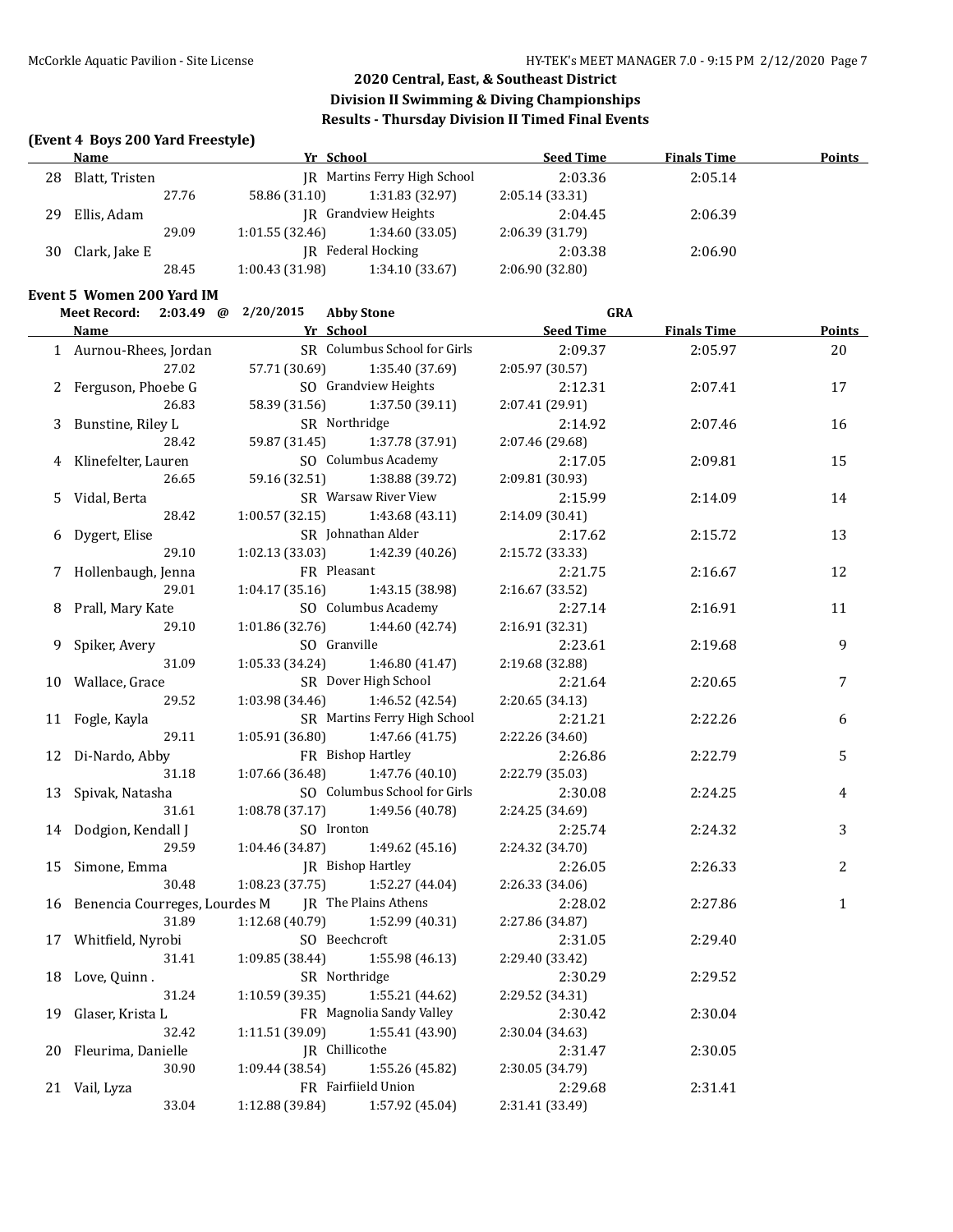### **(Event 5 Women 200 Yard IM)**

|    | <u>Name</u>                                                                                                                                                                                                                   | <b>The School Seed Time Seed Time</b>            |                 | <b>Finals Time</b>      | <b>Points</b> |
|----|-------------------------------------------------------------------------------------------------------------------------------------------------------------------------------------------------------------------------------|--------------------------------------------------|-----------------|-------------------------|---------------|
|    | 22 Tanner, Ellie I                                                                                                                                                                                                            | SR Bishop Hartley                                | 2:34.29         | 2:32.85                 |               |
|    | 33.79                                                                                                                                                                                                                         | $1:11.92$ (38.13) $1:55.19$ (43.27)              | 2:32.85 (37.66) |                         |               |
|    | 23 Bailey, Julianne                                                                                                                                                                                                           | JR Washington Court House                        | 2:31.73         | 2:33.17                 |               |
|    | 33.14                                                                                                                                                                                                                         | $1:13.80(40.66)$ $1:58.53(44.73)$                | 2:33.17 (34.64) |                         |               |
|    | 24 Connare, Cassy                                                                                                                                                                                                             | FR Dover High School                             | 2:34.77         | 2:33.56                 |               |
|    | 35.70                                                                                                                                                                                                                         | $1:16.59(40.89)$ $1:58.96(42.37)$                | 2:33.56 (34.60) |                         |               |
|    | 25 Wright, Annie                                                                                                                                                                                                              | FR Dover High School                             | 2:33.63         | 2:33.76                 |               |
|    | 32.08                                                                                                                                                                                                                         | $1:11.85(39.77)$ $1:58.84(46.99)$                | 2:33.76 (34.92) |                         |               |
|    | 26 McLarty, C.C.                                                                                                                                                                                                              | FR Columbus School for Girls                     | 2:36.74         | 2:35.77                 |               |
|    | 35.19                                                                                                                                                                                                                         | $1:15.35(40.16)$ $2:00.12(44.77)$                | 2:35.77 (35.65) |                         |               |
|    | 27 Jackson, Gabby                                                                                                                                                                                                             | SR Bishop Hartley                                | 2:35.30         | 2:36.68                 |               |
|    | 32.68                                                                                                                                                                                                                         | $1:12.22$ (39.54) $1:59.55$ (47.33)              | 2:36.68 (37.13) |                         |               |
|    | 28 Smith, Katie                                                                                                                                                                                                               | SR Bishop Ready                                  | 2:36.30         | 2:38.07                 |               |
|    | 33.66                                                                                                                                                                                                                         | $1:12.63$ (38.97) $1:59.59$ (46.96)              | 2:38.07 (38.48) |                         |               |
|    | 29 Hoover, Siarra N                                                                                                                                                                                                           | SR Licking Valley                                | 2:26.28         | 2:38.59                 |               |
|    | 31.97                                                                                                                                                                                                                         | $1:13.01(41.04)$ $1:58.54(45.53)$                | 2:38.59 (40.05) |                         |               |
|    | 30 DeVore, Julia                                                                                                                                                                                                              | SO Columbus Academy                              | 2:35.73         | 2:40.52                 |               |
|    | 33.90                                                                                                                                                                                                                         | $1:16.79(42.89)$ $2:02.41(45.62)$                | 2:40.52 (38.11) |                         |               |
|    |                                                                                                                                                                                                                               |                                                  |                 |                         |               |
|    | Event 6 Boys 200 Yard IM                                                                                                                                                                                                      |                                                  |                 |                         |               |
|    |                                                                                                                                                                                                                               | Meet Record: 1:53.97 @ 2/16/2018 Thomas W Clark  |                 | <b>Bishop Watterson</b> |               |
|    | Name and the same state of the state of the state of the state of the state of the state of the state of the state of the state of the state of the state of the state of the state of the state of the state of the state of | <b>Example 2 Seed Time</b> Seed Time Finals Time |                 |                         | <b>Points</b> |
|    | 1 Stoll, Eli C                                                                                                                                                                                                                | FR Johnathan Alder                               | 1:58.43         | 1:53.75@                | 20            |
|    | 24.66                                                                                                                                                                                                                         | 51.64 (26.98) 1:25.82 (34.18)                    | 1:53.75 (27.93) |                         |               |
|    | 2 McInerney, Brady                                                                                                                                                                                                            | SO Columbus St Francis Desales                   | 2:03.75         | 1:56.34                 | 17            |
|    | 24.54                                                                                                                                                                                                                         | 53.40 (28.86) 1:27.78 (34.38)                    | 1:56.34 (28.56) |                         |               |
|    | 3 Lawhorn, Lonnie D                                                                                                                                                                                                           | SR Liberty Union                                 | 2:07.75         | 1:58.79                 | 16            |
|    | 24.92                                                                                                                                                                                                                         | 55.03 (30.11)<br>1:29.79 (34.76)                 | 1:58.79 (29.00) |                         |               |
|    | 4 Mayberry, Graham                                                                                                                                                                                                            | SO Granville                                     | 2:04.82         | 2:02.65                 | 15            |
|    | 25.56                                                                                                                                                                                                                         | 1:32.26 (36.98)<br>55.28 (29.72)                 | 2:02.65 (30.39) |                         |               |
|    | 5 McCrate, Will                                                                                                                                                                                                               | JR Dover High School                             | 2:11.11         | 2:05.10                 | 14            |
|    | 26.66                                                                                                                                                                                                                         | 58.19 (31.53)<br>1:33.66 (35.47)                 | 2:05.10 (31.44) |                         |               |
|    | 6 Latshaw, Max J                                                                                                                                                                                                              | SO Columbus Bishop Watterson                     | 2:10.87         | 2:07.18                 | 13            |
|    | 27.43                                                                                                                                                                                                                         | 1:00.05(32.62)<br>1:36.61 (36.56)                | 2:07.18(30.57)  |                         |               |
|    | 7 Siberell, Evan                                                                                                                                                                                                              | JR Chillicothe                                   | 2:11.63         | 2:07.25                 | 12            |
|    | 28.93                                                                                                                                                                                                                         | 1:01.71 (32.78)<br>1:36.27 (34.56)               | 2:07.25 (30.98) |                         |               |
|    | 8 Billman, Brenton                                                                                                                                                                                                            | SO New Philadlephia High School                  | 2:14.83         | 2:08.98                 | 11            |
|    | 26.33                                                                                                                                                                                                                         | $1:00.05(33.72)$ $1:37.43(37.38)$                | 2:08.98 (31.55) |                         |               |
|    | 9 Holst, Philip A                                                                                                                                                                                                             | JR Buckeye Valley                                | 2:09.13         | 2:09.08                 | 9             |
|    | 27.18                                                                                                                                                                                                                         | 59.74 (32.56)<br>1:40.38 (40.64)                 | 2:09.08 (28.70) |                         |               |
|    | 10 McKeegan, Caleb                                                                                                                                                                                                            | FR St Clairsville High School                    | 2:15.86         | 2:12.60                 | 7             |
|    | 27.59                                                                                                                                                                                                                         | 59.33 (31.74)<br>1:41.33 (42.00)                 | 2:12.60 (31.27) |                         |               |
|    | 11 Dresbach, Eli L                                                                                                                                                                                                            | SO Bexley                                        | 2:17.72         | 2:13.50                 | 6             |
|    | 28.15                                                                                                                                                                                                                         | 1:02.54 (34.39)<br>1:42.31 (39.77)               | 2:13.50 (31.19) |                         |               |
|    | 12 McDermott, Cian                                                                                                                                                                                                            | SR Granville                                     | 2:16.78         | 2:13.93                 | 5             |
|    | 27.24                                                                                                                                                                                                                         | 1:02.08 (34.84)<br>1:40.35 (38.27)               | 2:13.93 (33.58) |                         |               |
| 13 | Tatro, Cole                                                                                                                                                                                                                   | SO Warsaw River View                             | 2:17.86         | 2:13.96                 | 4             |
|    | 27.54                                                                                                                                                                                                                         | 1:02.17 (34.63)<br>1:42.95 (40.78)               | 2:13.96 (31.01) |                         |               |
| 14 | Tseng, Jarek                                                                                                                                                                                                                  | JR Buckeye Valley                                | 2:14.35         | 2:14.15                 | 3             |
|    | 28.42                                                                                                                                                                                                                         | 1:42.60 (38.86)<br>1:03.74 (35.32)               | 2:14.15 (31.55) |                         |               |
| 15 | Spittell, Aaron                                                                                                                                                                                                               | SR Columbus St Francis Desales                   | 2:19.19         | 2:14.29                 | 2             |
|    | 28.47                                                                                                                                                                                                                         | 1:02.65 (34.18)<br>1:42.32 (39.67)               | 2:14.29 (31.97) |                         |               |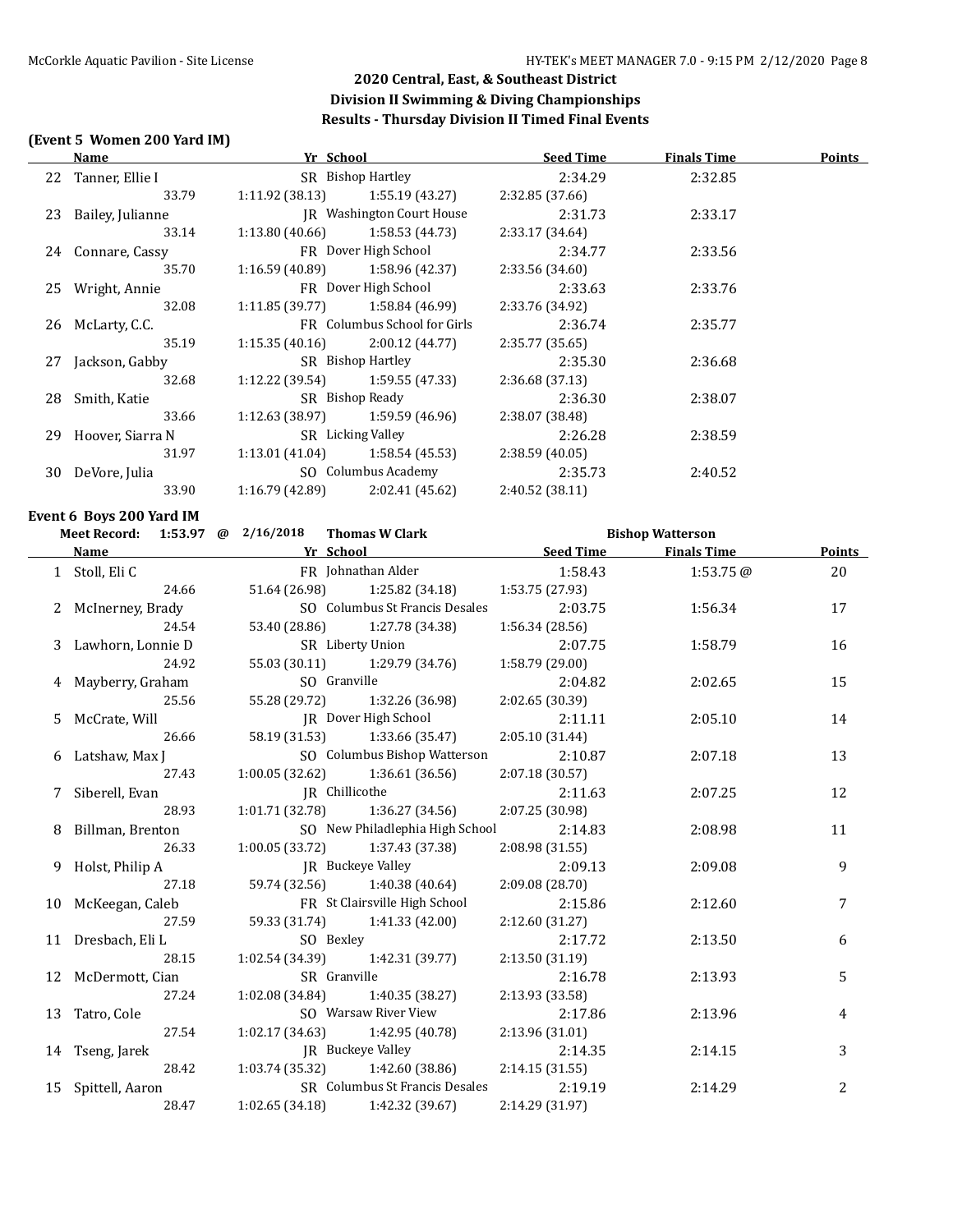### **(Event 6 Boys 200 Yard IM)**

| <b>Name</b>            | <b>Example 2018 The School</b> School Service School School School School School School School School School School School School School School School School School School School School School School School School School School |                                                                      | Seed Time                    | <b>Finals Time</b> | <b>Points</b> |
|------------------------|-------------------------------------------------------------------------------------------------------------------------------------------------------------------------------------------------------------------------------------|----------------------------------------------------------------------|------------------------------|--------------------|---------------|
| 16 Gutekanst, Sam C    |                                                                                                                                                                                                                                     |                                                                      | SO The Plains Athens 2:12.69 | 2:14.41            | $\mathbf{1}$  |
|                        | 28.24 1:02.85 (34.61) 1:41.53 (38.68) 2:14.41 (32.88)                                                                                                                                                                               |                                                                      |                              |                    |               |
| 17 Shemenski, Micah A  |                                                                                                                                                                                                                                     | SO Worthington Christian                                             | 2:20.13                      | 2:14.99            |               |
| 29.61                  |                                                                                                                                                                                                                                     | $1:03.78(34.17)$ $1:44.73(40.95)$                                    | 2:14.99 (30.26)              |                    |               |
| 18 Burris, Blaze       |                                                                                                                                                                                                                                     | SO Dover High School                                                 | 2:19.48                      | 2:15.30            |               |
| 28.35                  |                                                                                                                                                                                                                                     | $1:03.87(35.52)$ $1:44.14(40.27)$                                    | 2:15.30 (31.16)              |                    |               |
| 19 Mertz, Viktor       |                                                                                                                                                                                                                                     | JR Johnstown-Monroe                                                  | 2:18.98                      | 2:17.10            |               |
| 29.08                  |                                                                                                                                                                                                                                     | $1:03.35(34.27)$ $1:43.17(39.82)$                                    | 2:17.10 (33.93)              |                    |               |
| 20 Massie, Luke        |                                                                                                                                                                                                                                     | IR Warsaw River View 2:23.93                                         |                              | 2:19.42            |               |
| 28.60                  |                                                                                                                                                                                                                                     | $1:03.12$ $(34.52)$ $1:47.19$ $(44.07)$                              | 2:19.42 (32.23)              |                    |               |
| 21 Dittmar, Cyrus B    |                                                                                                                                                                                                                                     | JR Dresden - Tri-Valley<br>1:06.15 (35.84) 1:46.27 (40.12) 2:19.62 ( | 2:23.31                      | 2:19.62            |               |
| 30.31                  |                                                                                                                                                                                                                                     |                                                                      | 2:19.62 (33.35)              |                    |               |
| 22 Fuller, Noah        | SO Northridge                                                                                                                                                                                                                       |                                                                      | 2:22.95                      | 2:20.15            |               |
| 29.59                  |                                                                                                                                                                                                                                     | $1:04.01(34.42)$ $1:46.67(42.66)$                                    | 2:20.15(33.48)               |                    |               |
| 23 Kemp, Ryan          |                                                                                                                                                                                                                                     | IR Bexley                                                            | 2:23.88                      | 2:20.76            |               |
| 29.37                  |                                                                                                                                                                                                                                     | $1:06.49(37.12)$ $1:46.68(40.19)$ $2:20.76(34.08)$                   |                              |                    |               |
| 24 Hennessy, Rowan     |                                                                                                                                                                                                                                     | <b>IR</b> Columbus Academy                                           | 2:24.39                      | 2:23.09            |               |
| 29.27                  |                                                                                                                                                                                                                                     | $1:05.14(35.87)$ $1:50.10(44.96)$                                    | 2:23.09 (32.99)              |                    |               |
| 25 Smith, Brannan      |                                                                                                                                                                                                                                     | JR East Liverpool High School                                        | 2:24.13                      | 2:23.27            |               |
| 29.19                  |                                                                                                                                                                                                                                     | $1:05.62(36.43)$ $1:50.36(44.74)$                                    | 2:23.27 (32.91)              |                    |               |
| 26 Collette, Matt      |                                                                                                                                                                                                                                     | FR Martins Ferry High School                                         | 2:22.02                      | 2:23.55            |               |
| 29.46                  |                                                                                                                                                                                                                                     | $1:08.51(39.05)$ $1:48.78(40.27)$                                    | 2:23.55 (34.77)              |                    |               |
| 27 Ruegsegger, Kasey   |                                                                                                                                                                                                                                     | FR Dover High School                                                 | 2:23.76                      | 2:24.29            |               |
| 29.10                  |                                                                                                                                                                                                                                     | $1:07.24(38.14)$ $1:50.13(42.89)$                                    | 2:24.29 (34.16)              |                    |               |
| 28 Hauenstein, Gryffin | FR Granville                                                                                                                                                                                                                        |                                                                      | 2:26.78                      | 2:25.92            |               |
| 31.96                  |                                                                                                                                                                                                                                     | $1:10.79$ (38.83) $1:50.71$ (39.92)                                  | 2:25.92 (35.21)              |                    |               |
| 29 Smith, Andrew       |                                                                                                                                                                                                                                     | SR Columbus Centennial HS 2:27.78                                    |                              | 2:31.67            |               |
|                        | 32.69 1:09.99 (37.30) 1:56.71 (46.72) 2:31.67 (34.96)                                                                                                                                                                               |                                                                      |                              |                    |               |
| 30 Bliss, Luke         |                                                                                                                                                                                                                                     | SO Greenfield McClain 2:28.55                                        |                              | 2:32.47            |               |
| 31.42                  | $1:13.18(41.76)$ $1:56.94(43.76)$                                                                                                                                                                                                   |                                                                      | 2:32.47 (35.53)              |                    |               |

#### **Event 7 Women 50 Yard Freestyle**

|    | 22.35<br><b>Meet Record:</b> | 2/19/2010<br>@ | <b>Fairbanks</b><br><b>Margo M Geer</b> |                  |                    |        |
|----|------------------------------|----------------|-----------------------------------------|------------------|--------------------|--------|
|    | Name                         |                | Yr School                               | <b>Seed Time</b> | <b>Finals Time</b> | Points |
|    | Lawhorn, Logan               | SR             | Liberty Union                           | 25.31            | 24.24              | 20     |
|    | Hardin, Hannah               | FR             | Granville                               | 25.31            | 24.54              | 17     |
| 3  | McKeegan, Kylie              | SO.            | St Clairsville High School              | 25.57            | 25.05              | 16     |
| 4  | Morse, Olivia                | FR             | Columbus School for Girls               | 25.76            | 25.16              | 15     |
| 5  | Selinsky, Sydney             | IR             | Dover High School                       | 25.77            | 25.25              | 14     |
| 6  | Cannone, Alexandra           | FR             | Northridge                              | 25.78            | 25.45              | 13     |
|    | Persall, Cosette             | SR             | Columbus School for Girls               | 26.87            | 25.46              | 12     |
| 8  | Stamm, Leah                  |                | SR Bexley                               | 26.17            | 25.67              | 11     |
| 9  | Koester, Avery               | SO.            | Granville                               | 26.24            | 25.69              | 9      |
| 10 | Perkowski, Holly             | FR             | Dover High School                       | 25.82            | 25.70              | 7      |
| 11 | Tapp, Hannah                 | SR             | Chillicothe                             | 25.92            | 25.77              | 6      |
| 12 | Dittrick, Lauren R           | IR             | Columbus School for Girls               | 26.86            | 25.91              | 5      |
| 13 | Martin, Arianna              | IR             | Bexley                                  | 26.26            | 26.19              | 4      |
| 14 | Whittredge, Wylee            | SO.            | Grove City Christian                    | 26.64            | 26.29              | 3      |
| 15 | Richardson, Claire           | FR             | <b>Columbus Academy</b>                 | 26.76            | 26.47              | 2      |
| 16 | Pollard, Kerigan             | IR             | Greenfield McClain                      | 26.74            | 26.56              | 1      |
| 17 | Moffett, Elisabeth           | SR             | <b>Bidwell River Valley</b>             | 27.35            | 26.73              |        |
| 18 | Watters, Meghan K            | SR             | <b>Grandview Heights</b>                | 26.62            | 26.81              |        |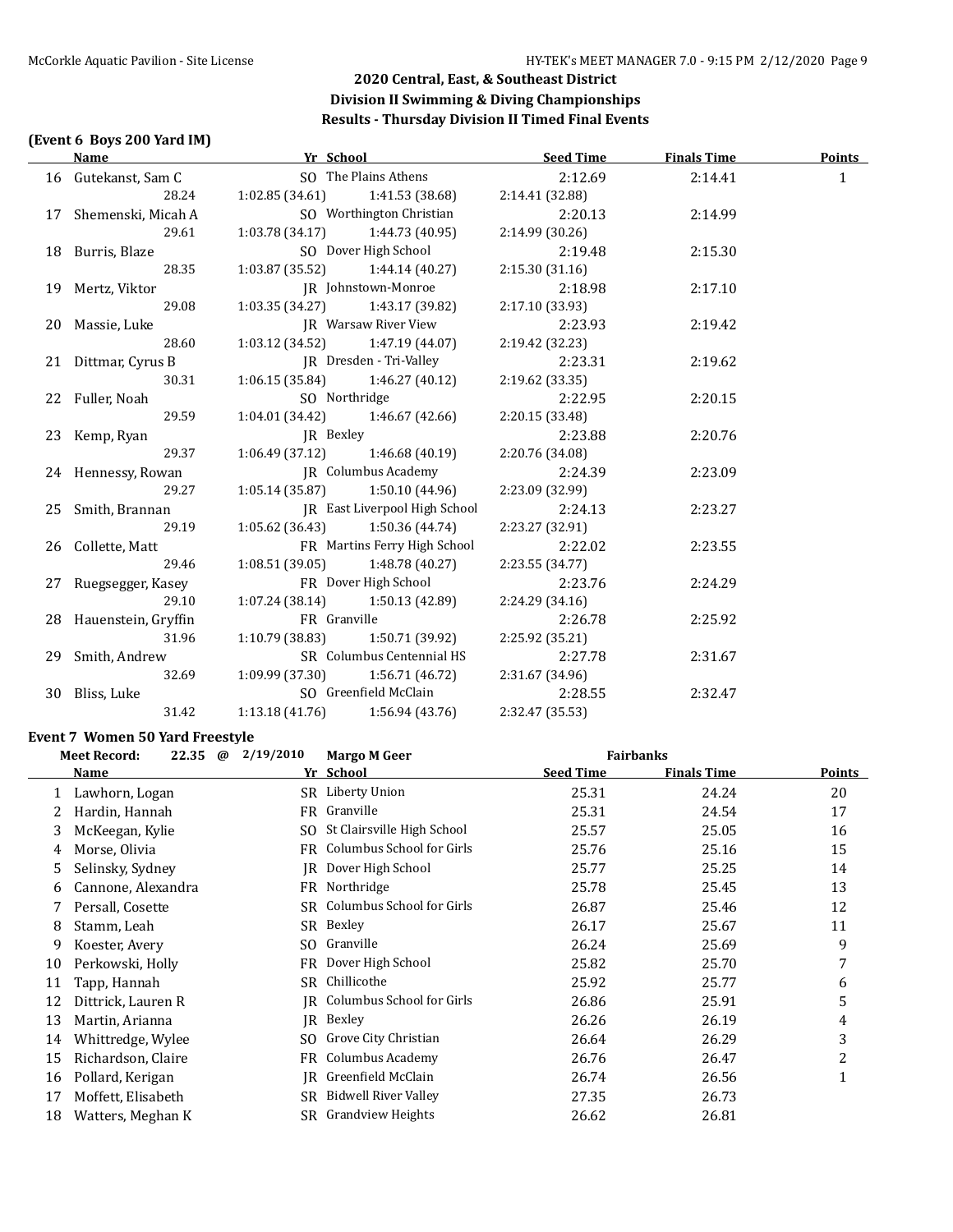#### **(Event 7 Women 50 Yard Freestyle)**

|    | Name            |    | Yr School                           | <b>Seed Time</b> | <b>Finals Time</b> | <b>Points</b> |
|----|-----------------|----|-------------------------------------|------------------|--------------------|---------------|
| 19 | Knight, Alia    |    | <b>FR</b> Columbus School for Girls | 27.29            | 26.94              |               |
| 20 | Lewis, Reagan   |    | SO McDermott Northwest              | 27.23            | 26.96              |               |
| 21 | Otter, Caroline |    | FR Granville                        | 27.01            | 27.04              |               |
| 22 | Bean, Nikki     |    | <b>IR</b> The Plains Athens         | 27.15            | 27.07              |               |
| 23 | Goodwin, Grace  |    | FR Bishop Hartley                   | 26.40            | 27.10              |               |
| 24 | Wynk, Avery G   |    | FR Johnathan Alder                  | 26.95            | 27.11              |               |
| 25 | Schie, Riley    |    | FR Dover High School                | 27.33            | 27.17              |               |
| 26 | Albrecht, Chloe |    | FR Bishop Hartley                   | 27.13            | 27.30              |               |
| 27 | Hill, Grace     |    | SO Beaver Local Lisbon              | 27.53            | 27.37              |               |
| 28 | Miller, Ashley  |    | FR Warren                           | 27.54            | 27.41              |               |
| 29 | Lake, Mary      | IR | Worthington Christian               | 27.49            | 27.55              |               |
| 30 | Gray, Kylie     |    | JR Caledonia River Valley           | 27.73            | 27.99              |               |

# **Event 8 Boys 50 Yard Freestyle**

|    | <b>Meet Record:</b> |  | 2/17/2017<br>$20.40 \quad \textcircled{a}$ | <b>Sem Andreis</b>           | New Philadelphia |                    |               |
|----|---------------------|--|--------------------------------------------|------------------------------|------------------|--------------------|---------------|
|    | <b>Name</b>         |  | Yr                                         | School                       | <b>Seed Time</b> | <b>Finals Time</b> | <b>Points</b> |
| 1  | Burris, Peyton      |  |                                            | SR Dover High School         | 22.90            | 21.51              | 20            |
| 2  | Litle, Benjamin     |  |                                            | SR Granville                 | 22.78            | 21.82              | 17            |
| 3  | Vondran, Michael R  |  | SR.                                        | Columbus Bishop Watterson    | 22.44            | 22.37              | 16            |
| 4  | Marling, Matthew    |  | SR.                                        | St Clairsville High School   | 23.53            | 22.76              | 15            |
| 5  | Borsini, Cody       |  |                                            | SR Greenfield McClain        | 23.00            | 22.84              | 14            |
| 6  | Rodgers, Julian     |  |                                            | SO Granville                 | 23.48            | 22.99              | 13            |
| 7  | Conrad, Joel        |  | SO.                                        | <b>Mount Gilead</b>          | 23.55            | 23.02              | 12            |
| 8  | Pepper, Reas        |  | IR                                         | Warsaw River View            | 23.49            | 23.03              | 11            |
| 9  | Polka, Nick         |  | SR                                         | New Philadlephia High School | 23.63            | 23.54              | 9             |
| 10 | Noll, Leo           |  | IR                                         | <b>Bishop Hartley</b>        | 23.97            | 23.67              | 7             |
| 11 | Juracich, Kyle      |  | SR.                                        | Columbus Centennial HS       | 23.83            | 23.69              | 6             |
| 12 | Roberts, JT         |  | IR                                         | Warsaw River View            | 23.97            | 23.79              | 5             |
| 13 | Rusnak, Jaden       |  | <b>SR</b>                                  | Steubenville High School     | 24.37            | 23.94              | 4             |
| 14 | Latshaw, Nathan     |  | SR.                                        | East Liverpool High School   | 24.23            | 23.97              | 3             |
| 15 | Burris, Blaze       |  | SO.                                        | Dover High School            | 24.39            | 23.99              | 2             |
| 16 | Martin, Matthew     |  |                                            | JR Pleasant                  | 24.20            | 24.00              | $\mathbf{1}$  |
| 17 | Snopik, Michael     |  | SO.                                        | Mount Gilead                 | 23.81            | 24.01              |               |
| 18 | LeMay, Sam          |  | IR                                         | <b>Bishop Hartley</b>        | 24.21            | 24.05              |               |
| 19 | Rennick, Avery      |  | IR.                                        | The Wellington School        | 23.99            | 24.06              |               |
| 20 | Shroyer, Lincoln    |  | IR                                         | Warsaw River View            | 24.66            | 24.12              |               |
| 21 | Cline, Ethan        |  | SR.                                        | <b>Bidwell River Valley</b>  | 24.24            | 24.16              |               |
| 22 | Balaloski, Alek     |  | FR                                         | <b>Columbus Academy</b>      | 24.65            | 24.31              |               |
| 23 | Rahde, Jackson      |  | SO.                                        | Northridge                   | 24.82            | 24.40              |               |
| 24 | Myhal, Isaac D      |  | SO.                                        | Worthington Christian        | 24.76            | 24.42              |               |
| 25 | Vaulx, Carson S     |  | SO.                                        | <b>Buckeye Valley</b>        | 24.61            | 24.45              |               |
| 26 | Alflen, Clayton     |  | <b>SR</b>                                  | Chillicothe                  | 24.82            | 24.50              |               |
| 27 | Bible, Coen         |  | SO.                                        | Warsaw River View            | 24.16            | 24.54              |               |
| 28 | Leithauser, Peter   |  |                                            | SR Granville                 | 24.63            | 24.56              |               |
| 29 | White, Mason        |  |                                            | JR Granville                 | 24.72            | 24.65              |               |
| 30 | Ater, Evan D        |  |                                            | SO Frankfort Adena           | 24.29            | 25.47              |               |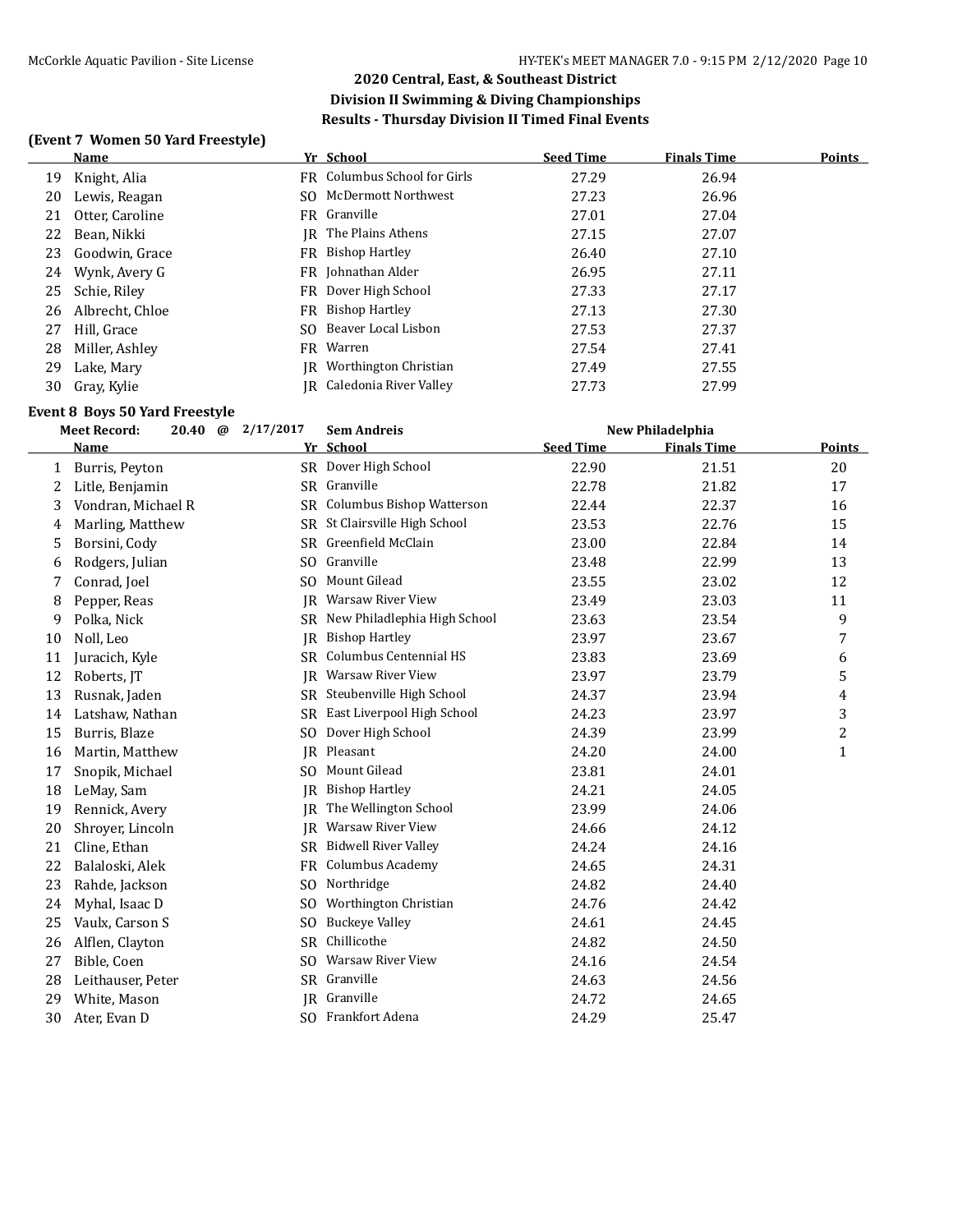## **Event 11 Women 100 Yard Butterfly**

|    | <b>Meet Record:</b>    | 54.98 @ | 2/19/2016       | <b>Miranda E Donley</b>        | C S G            |                    |               |
|----|------------------------|---------|-----------------|--------------------------------|------------------|--------------------|---------------|
|    | Name                   |         |                 | Yr School                      | <b>Seed Time</b> | <b>Finals Time</b> | <b>Points</b> |
|    | 1 Funderburke, Nyah    | 26.20   | 54.77 (28.57)   | JR Columbus School for Girls   | 57.91            | 54.77@             | 20            |
|    | 2 Aurnou-Rhees, Jordan | 26.51   | 56.04 (29.53)   | SR Columbus School for Girls   | 57.97            | 56.04              | 17            |
| 3  | Ferguson, Phoebe G     | 26.71   | 57.25 (30.54)   | SO Grandview Heights           | 59.17            | 57.25              | 16            |
| 4  | Klinefelter, Lauren    | 26.84   | 57.34 (30.50)   | SO Columbus Academy            | 1:00.20          | 57.34              | 15            |
| 5  | DiBetta, Casadie       | 27.58   |                 | SO St Clairsville High School  | 1:00.01          | 58.72              | 14            |
| 6  | Moyer, Olivia          |         | 58.72 (31.14)   | SO St Clairsville High School  | 1:02.79          | 59.06              | 13            |
| 7  | Hendrickson, Karly J   | 28.10   | 59.06 (30.96)   | SR Fairfield Christian Academy | 1:02.49          | 59.82              | 12            |
| 8  | Phillips, Mia A        | 28.09   | 59.82 (31.73)   | SR Bishop Hartley              | 1:02.90          | 1:01.42            | 11            |
| 9  | Fogle, Kayla           | 28.31   | 1:01.42 (33.11) | SR Martins Ferry High School   | 1:02.31          | 1:01.58            | 9             |
| 10 | Anderson, Sarah        | 28.69   | 1:01.58 (32.89) | SR The Wellington School       | 1:03.51          | 1:03.91            | 7             |
|    | 11 Yuan, Gabrielle     | 28.60   | 1:03.91 (35.31) | FR Columbus School for Girls   | 1:07.10          | 1:04.23            | 6             |
|    | 12 Wallace, Grace      | 29.12   | 1:04.23 (35.11) | SR Dover High School           | 1:05.34          | 1:04.26            | 5             |
| 13 | Vaughn, Katie A        | 30.19   | 1:04.26 (34.07) | SR Johnathan Alder             | 1:06.64          | 1:04.41            | 4             |
| 14 | Stoll, Emma M          | 30.49   | 1:04.41 (33.92) | FR Worthington Christian       | 1:06.24          | 1:04.95            | 3             |
| 15 | Hannallah, Whitney     | 30.36   | 1:04.95 (34.59) | SR Columbus Academy            | 1:09.76          | 1:05.37            | 2             |
| 16 | Simone, Emma           | 30.31   | 1:05.37 (35.06) | JR Bishop Hartley              | 1:06.15          | 1:06.02            | 1             |
| 17 | Love, Quinn.           | 31.03   | 1:06.02 (34.99) | SR Northridge                  | 1:07.64          | 1:06.74            |               |
| 18 | Langhirt, Kimberly L   | 30.98   | 1:06.74 (35.76) | SR Buckeye Valley              | 1:09.81          | 1:07.48            |               |
|    | 19 Kitsmiller, Ellie   | 31.37   | 1:07.48 (36.11) | JR Bishop Hartley              | 1:06.58          | 1:07.76            |               |
| 20 | Mitchell, Olivia       | 32.14   | 1:07.76 (35.62) | JR Bexley                      | 1:09.58          | 1:08.17            |               |
| 21 | Irvin, Diana           | 31.29   | 1:08.17 (36.88) | SO Steubenville High School    | 1:06.74          | 1:08.30            |               |
| 22 | Ashcraft, Lindsey      | 32.85   | 1:08.30 (35.45) | SR Warsaw River View           | 1:10.18          | 1:08.65            |               |
| 23 | Bean, Nikki            | 31.73   | 1:08.65 (36.92) | IR The Plains Athens           | 1:10.50          | 1:08.67            |               |
|    | 24 Fleurima, Danielle  | 30.71   | 1:08.67 (37.96) | JR Chillicothe                 | 1:09.35          | 1:09.03            |               |
|    | 25 Prince, Olivia      | 31.12   | 1:09.03 (37.91) | SR Beaver Local Lisbon         | 1:08.49          | 1:09.31            |               |
|    |                        | 31.14   | 1:09.31 (38.17) |                                |                  |                    |               |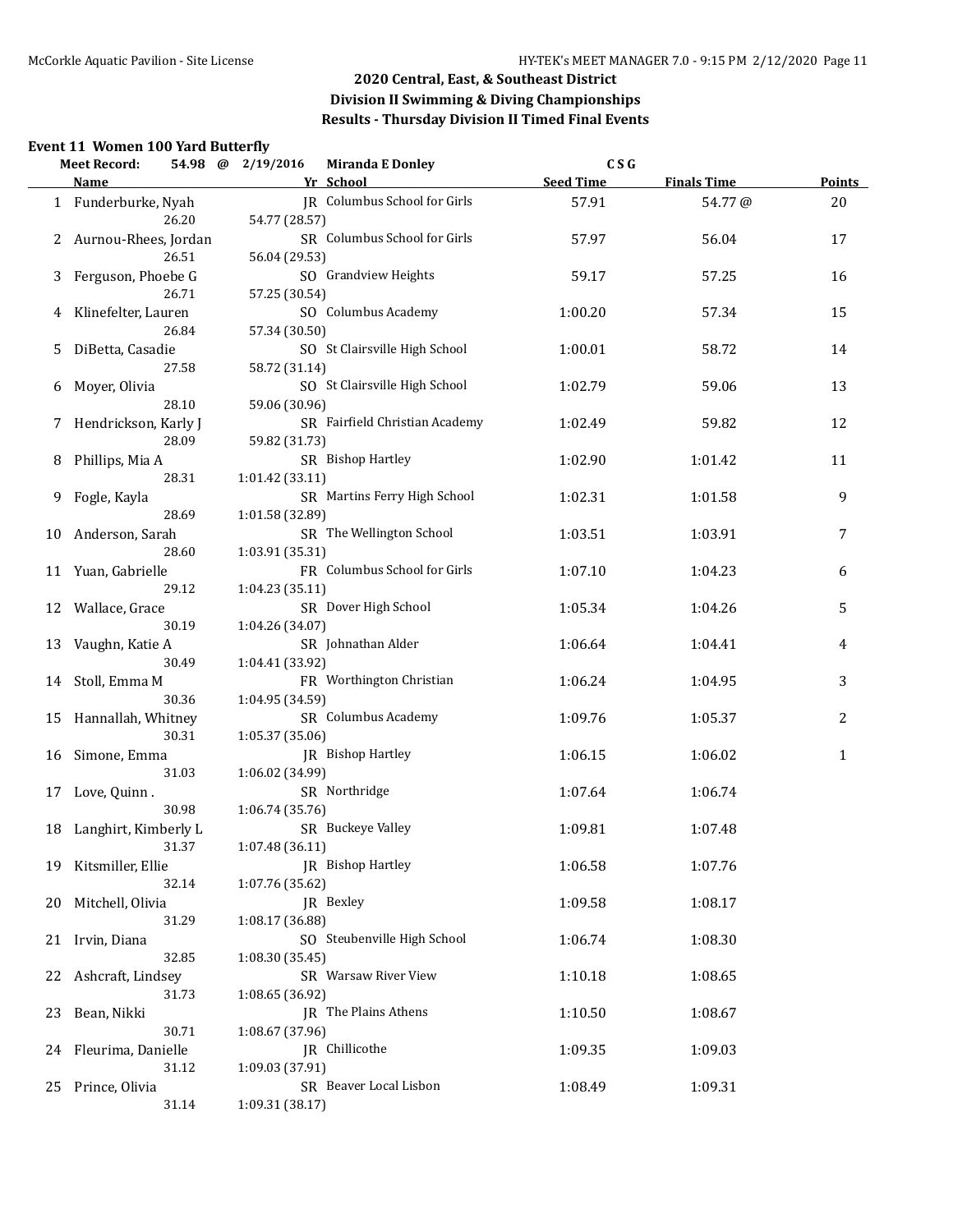### **(Event 11 Women 100 Yard Butterfly)**

|    | Name              | Yr School                        | <b>Seed Time</b> | <b>Finals Time</b> | <b>Points</b> |
|----|-------------------|----------------------------------|------------------|--------------------|---------------|
| 26 | Fischer, Isabella | FR Chillicothe                   | 1:10.90          | 1:09.36            |               |
|    | 31.69             | 1:09.36 (37.67)                  |                  |                    |               |
| 27 | Butler, Alayna    | FR Zane Trace                    | 1:10.45          | 1:09.95            |               |
|    | 32.04             | 1:09.95 (37.91)                  |                  |                    |               |
| 28 | Rice, Kella       | IR The Plains Athens             | 1:11.10          | 1:10.27            |               |
|    | 33.33             | 1:10.27 (36.94)                  |                  |                    |               |
| 29 | Smeltzer, Emma E  | SO Fairfield Christian Academy   | 1:10.52          | 1:10.30            |               |
|    | 32.37             | 1:10.30 (37.93)                  |                  |                    |               |
| 30 | Pema, Mairin      | Columbus School for Girls<br>SO. | 1:10.34          | 1:11.70            |               |
|    | 31.65             | 1:11.70 (40.05)                  |                  |                    |               |

#### **Event 12 Boys 100 Yard Butterfly**

| <b>Meet Record:</b> |                       | 50.14 $\omega$ | 2/15/2013<br><b>Ronnie Bolden</b> |                 | <b>CBH -OH</b>                  |                  |                    |               |
|---------------------|-----------------------|----------------|-----------------------------------|-----------------|---------------------------------|------------------|--------------------|---------------|
|                     | Name                  |                |                                   |                 | Yr School                       | <b>Seed Time</b> | <b>Finals Time</b> | <b>Points</b> |
|                     | 1 Ferguson, Charlie R |                |                                   |                 | SR Grandview Heights            | 53.56            | 52.15              | 20            |
|                     |                       | 23.71          |                                   | 52.15 (28.44)   |                                 |                  |                    |               |
|                     | 2 Holmes, Hansel W    |                |                                   |                 | FR Dresden - Tri-Valley         | 55.41            | 54.43              | 17            |
|                     |                       | 25.64          |                                   | 54.43 (28.79)   |                                 |                  |                    |               |
|                     | 3 Holst, Philip A     |                |                                   |                 | JR Buckeye Valley               | 55.81            | 54.68              | 16            |
|                     |                       | 25.75          |                                   | 54.68 (28.93)   |                                 |                  |                    |               |
| 4                   | Sexton, Blake         |                |                                   |                 | JR Dover High School            | 57.22            | 56.34              | 15            |
|                     |                       | 25.53          |                                   | 56.34 (30.81)   |                                 |                  |                    |               |
| 5                   | Myhal, Isaac D        |                |                                   |                 | SO Worthington Christian        | 57.18            | 56.50              | 14            |
|                     |                       | 26.14          |                                   | 56.50 (30.36)   |                                 |                  |                    |               |
| 6                   | Hauenstein, Bryson    |                |                                   |                 | SR Granville                    | 59.22            | 56.74              | 13            |
|                     |                       | 25.07          |                                   | 56.74 (31.67)   |                                 |                  |                    |               |
| 7                   | Yost, Nathan          |                |                                   |                 | JR St Clairsville High School   | 58.17            | 56.79              | 12            |
|                     |                       | 26.49          |                                   | 56.79 (30.30)   |                                 |                  |                    |               |
| 8                   | Yates, Blake W        |                |                                   |                 | FR Grandview Heights            | 59.95            | 56.82              | 11            |
|                     |                       | 26.42          |                                   | 56.82 (30.40)   |                                 |                  |                    |               |
| 9                   | LeMay, Sam            |                |                                   |                 | JR Bishop Hartley               | 59.08            | 57.21              | 9             |
|                     |                       | 26.39          |                                   | 57.21 (30.82)   |                                 |                  |                    |               |
|                     | 10 Fisher, Dylan A    |                |                                   |                 | JR Buckeye Valley               | 58.60            | 57.52              | 7             |
|                     |                       | 26.94          |                                   | 57.52 (30.58)   |                                 |                  |                    |               |
|                     | 11 Remlinger, Josh    |                |                                   |                 | FR Granville                    | 58.23            | 57.54              | 6             |
|                     |                       | 26.83          |                                   | 57.54 (30.71)   |                                 |                  |                    |               |
|                     | 12 McDermott, Cian    |                |                                   |                 | SR Granville                    | 59.96            | 58.07              | 5             |
|                     |                       | 27.30          |                                   | 58.07 (30.77)   |                                 |                  |                    |               |
| 13                  | Tatro, Cole           |                |                                   |                 | SO Warsaw River View            | 59.76            | 58.17              | 4             |
|                     |                       | 26.90          |                                   | 58.17 (31.27)   |                                 |                  |                    |               |
|                     | 14 Minkin, Nicholas   |                |                                   |                 | FR Bexley                       | 59.79            | 58.32              | 3             |
|                     |                       | 26.60          |                                   | 58.32 (31.72)   |                                 |                  |                    |               |
| 15                  | Simpson, Steven       |                |                                   |                 | SO New Philadlephia High School | 58.44            | 58.61              | 2             |
|                     |                       | 27.99          |                                   | 58.61 (30.62)   |                                 |                  |                    |               |
| 16                  | Spittell, Aaron       |                |                                   |                 | SR Columbus St Francis Desales  | 1:01.49          | 59.37              | $\mathbf{1}$  |
|                     |                       | 28.24          |                                   | 59.37 (31.13)   |                                 |                  |                    |               |
| 17                  | McKeegan, Caleb       |                |                                   |                 | FR St Clairsville High School   | 1:02.01          | 59.96              |               |
|                     |                       | 27.27          |                                   | 59.96 (32.69)   |                                 |                  |                    |               |
|                     | 18 Burns, Derek       |                |                                   |                 | SR Liberty Union                | 1:01.77          | 1:01.07            |               |
|                     |                       | 28.47          |                                   | 1:01.07 (32.60) |                                 |                  |                    |               |
| 19                  | Banks, Nick           |                |                                   |                 | SR New Philadlephia High School | 1:00.94          | 1:01.50            |               |
|                     |                       | 27.91          |                                   | 1:01.50 (33.59) |                                 |                  |                    |               |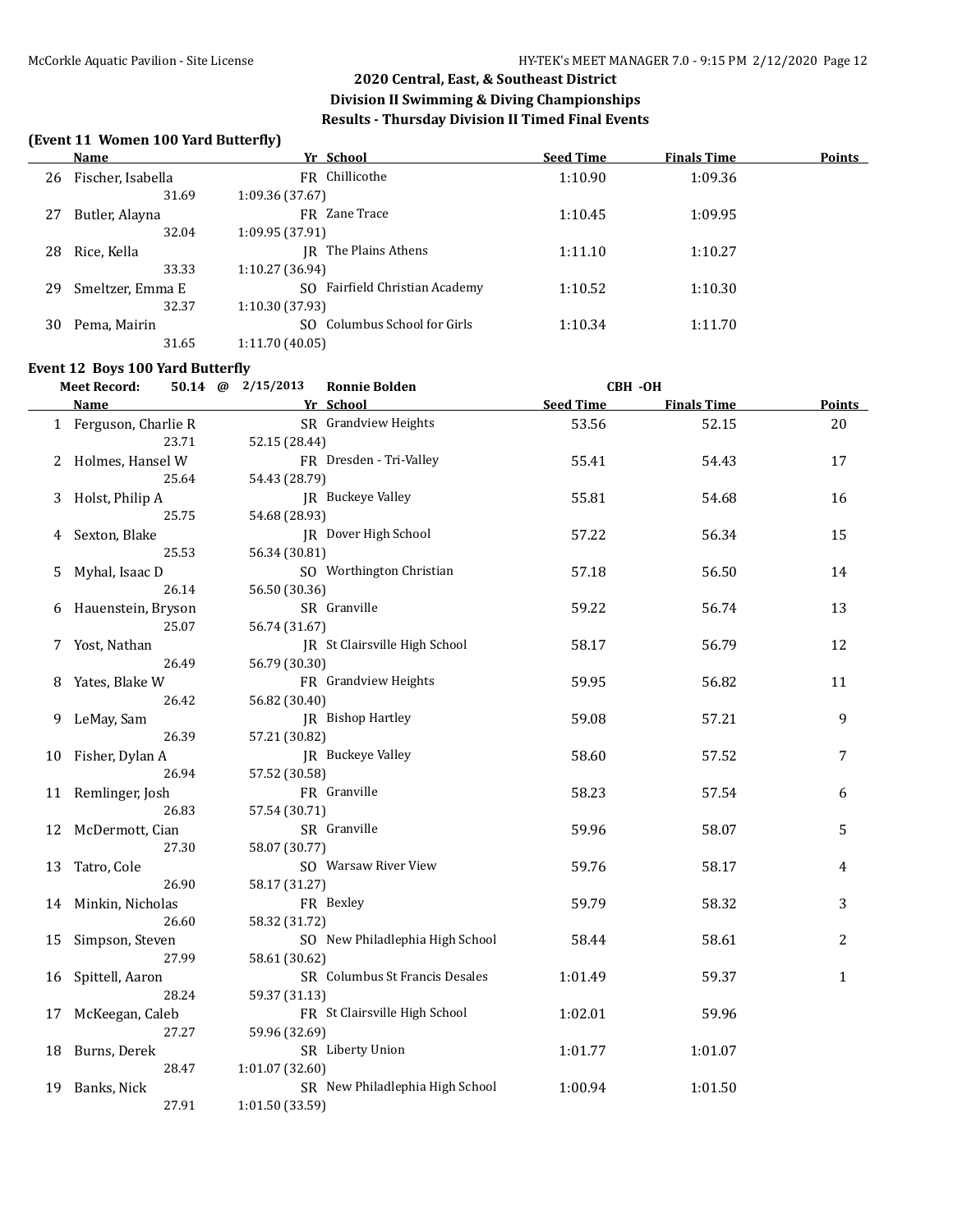### **(Event 12 Boys 100 Yard Butterfly)**

|    | Name                 | Yr School                      | <b>Seed Time</b> | <b>Finals Time</b> | <b>Points</b> |
|----|----------------------|--------------------------------|------------------|--------------------|---------------|
|    | 20 Surritt, Andrew   | SO Greenfield McClain          | 1:02.62          | 1:01.69            |               |
|    | 29.38                | 1:01.69 (32.31)                |                  |                    |               |
|    | 21 Weidner, Sergei D | SO Bloom-Carroll               | 1:03.84          | 1:02.40            |               |
|    | 28.84                | 1:02.40(33.56)                 |                  |                    |               |
| 22 | Smith, Brannan       | JR East Liverpool High School  | 1:04.19          | 1:02.42            |               |
|    | 29.36                | 1:02.42 (33.06)                |                  |                    |               |
|    | 23 Karr, Brayden     | <b>IR</b> Warsaw River View    | 1:03.19          | 1:02.49            |               |
|    | 27.73                | 1:02.49 (34.76)                |                  |                    |               |
| 24 | Ruegsegger, Kasey    | FR Dover High School           | 1:04.38          | 1:02.60            |               |
|    | 29.42                | 1:02.60(33.18)                 |                  |                    |               |
| 25 | Tucker, Ashton       | IR Federal Hocking             | 1:04.35          | 1:03.01            |               |
|    | 29.24                | 1:03.01 (33.77)                |                  |                    |               |
|    | 26 Jordan, Will      | SO Columbus St Francis Desales | 1:04.24          | 1:03.15            |               |
|    | 29.54                | 1:03.15(33.61)                 |                  |                    |               |
| 27 | Hoover, Ian          | IR Fairfiield Union            | 1:02.36          | 1:03.34            |               |
|    | 28.90                | 1:03.34 (34.44)                |                  |                    |               |
| 28 | Miller, Jabe         | IR Columbus Centennial HS      | 1:05.34          | 1:05.36            |               |
|    | 28.38                | 1:05.36 (36.98)                |                  |                    |               |
| 29 | Sauerbrey, Nathan W  | SO Dresden - Tri-Valley        | 1:05.43          | 1:05.45            |               |
|    | 29.24                | 1:05.45(36.21)                 |                  |                    |               |
| 30 | Johnson, Hunter      | SR Bexley                      | 1:04.11          | 1:05.49            |               |
|    | 29.56                | 1:05.49 (35.93)                |                  |                    |               |

#### **Event 13 Women 100 Yard Freestyle**

|    | <b>Meet Record:</b>  | 48.45 @ 2/19/2010 Margo M Geer |                              |                  | <b>Fairbanks</b>   |                |
|----|----------------------|--------------------------------|------------------------------|------------------|--------------------|----------------|
|    | <b>Name</b>          |                                | Yr School                    | <b>Seed Time</b> | <b>Finals Time</b> | Points         |
|    | 1 Hardin, Hannah     |                                | FR Granville                 | 56.07            | 53.35              | 20             |
|    | 25.94                | 53.35 (27.41)                  |                              |                  |                    |                |
|    | Lemert, Brooke       |                                | FR Granville                 | 55.65            | 53.78              | 17             |
|    | 25.86                | 53.78 (27.92)                  |                              |                  |                    |                |
| 3  | Fortney, Ava C       |                                | JR Columbus School for Girls | 57.29            | 54.57              | 16             |
|    | 26.27                | 54.57 (28.30)                  |                              |                  |                    |                |
|    | 4 Murphy, Riley      |                                | SO Columbus School for Girls | 58.22            | 54.73              | 15             |
|    | 26.32                | 54.73 (28.41)                  |                              |                  |                    |                |
| 5. | Morse, Olivia        |                                | FR Columbus School for Girls | 56.62            | 55.26              | 14             |
|    | 26.23                | 55.26 (29.03)                  |                              |                  |                    |                |
| 6  | Tapp, Hannah         |                                | SR Chillicothe               | 56.15            | 55.31              | 13             |
|    | 26.29                | 55.31 (29.02)                  |                              |                  |                    |                |
|    | 7 Lynch, Larissa D   |                                | JR Dresden - Tri-Valley      | 56.63            | 55.65              | 12             |
|    | 26.85                | 55.65 (28.80)                  |                              |                  |                    |                |
| 8  | Perkowski, Holly     |                                | FR Dover High School         | 56.54            | 55.69              | 11             |
|    | 26.92                | 55.69 (28.77)                  |                              |                  |                    |                |
| 9  | Persall, Cosette     |                                | SR Columbus School for Girls | 59.34            | 55.93              | 9              |
|    | 26.50                | 55.93 (29.43)                  |                              |                  |                    |                |
|    | 10 Grammel, Annalise |                                | SR Columbus Academy          | 57.11            | 56.01              | $\overline{7}$ |
|    | 26.81                | 56.01 (29.20)                  |                              |                  |                    |                |
|    | *11 Selinsky, Sydney |                                | <b>IR</b> Dover High School  | 56.62            | 56.05              | 5.50           |
|    | 26.78                | 56.05 (29.27)                  |                              |                  |                    |                |
|    | *11 Heren, Jada C    |                                | FR Grandview Heights         | 58.18            | 56.05              | 5.50           |
|    | 26.93                | 56.05 (29.12)                  |                              |                  |                    |                |
| 13 | Koester, Avery       |                                | SO Granville                 | 57.87            | 56.16              | 4              |
|    | 26.83                | 56.16 (29.33)                  |                              |                  |                    |                |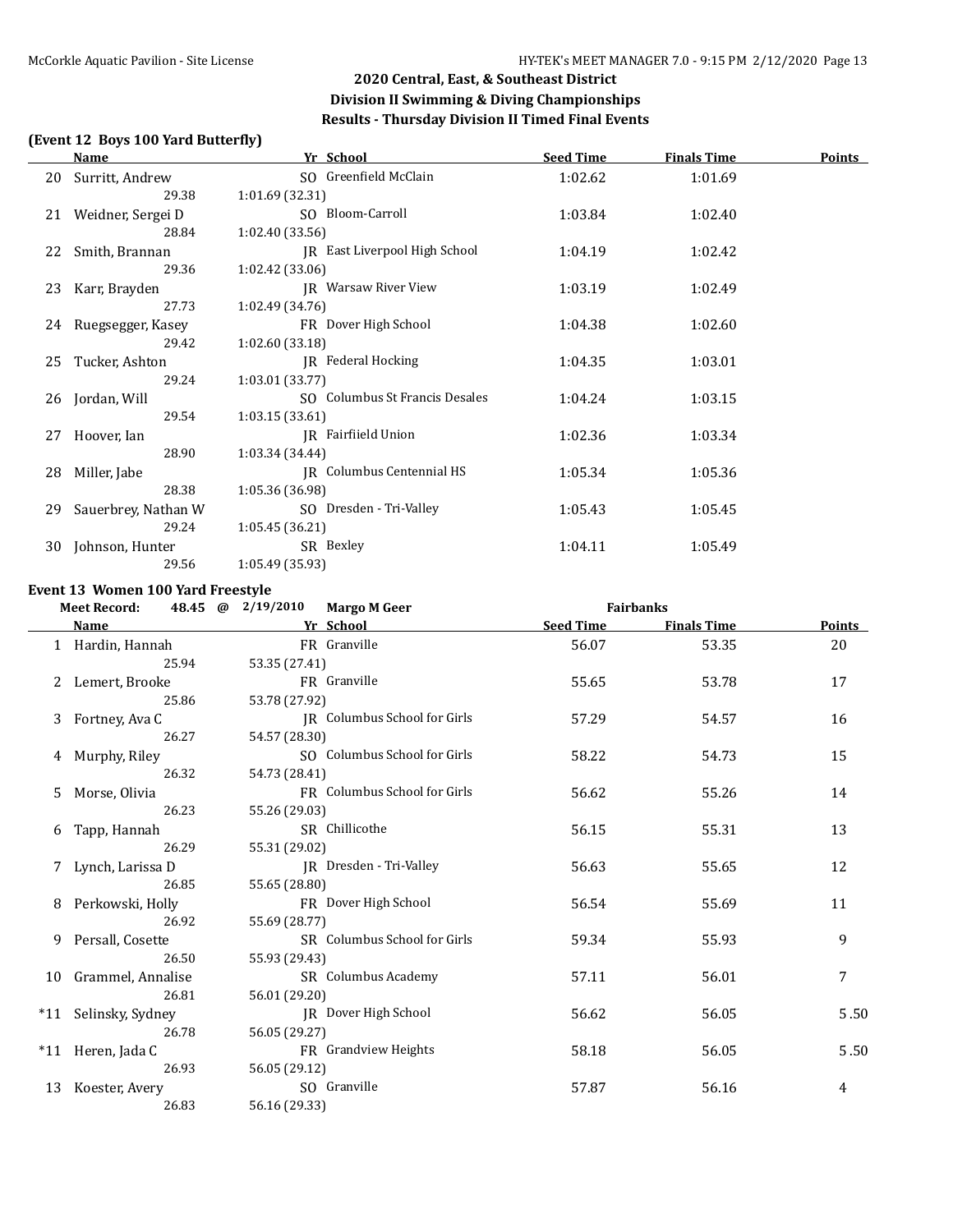### **(Event 13 Women 100 Yard Freestyle)**

|    | <b>Name</b>              | Yr School                      | <b>Seed Time</b> | <b>Finals Time</b> | <b>Points</b> |
|----|--------------------------|--------------------------------|------------------|--------------------|---------------|
|    | 14 Planey, Brenna        | SO St Clairsville High School  | 58.00            | 56.17              | 3             |
|    | 27.03                    | 56.17 (29.14)                  |                  |                    |               |
|    | 15 Cannone, Alexandra    | FR Northridge                  | 57.78            | 56.56              | 2             |
|    | 26.95                    | 56.56 (29.61)                  |                  |                    |               |
| 16 | McKeegan, Kylie          | SO St Clairsville High School  | 57.15            | 57.00              | 1             |
|    | 26.57                    | 57.00 (30.43)                  |                  |                    |               |
| 17 | Dodgion, Kendall J       | SO Ironton                     | 57.95            | 57.71              |               |
|    | 27.67                    | 57.71 (30.04)                  |                  |                    |               |
| 18 | Clayton, Janie           | SO Fairbanks                   | 58.10            | 57.72              |               |
|    | 27.97                    | 57.72 (29.75)                  |                  |                    |               |
|    | 19 Warren, Taylor        | SR Columbus Academy            | 58.92            | 58.21              |               |
|    | 27.46                    | 58.21 (30.75)                  |                  |                    |               |
| 20 | Schie, Riley             | FR Dover High School           | 1:00.09          | 58.72              |               |
|    | 27.70                    | 58.72 (31.02)                  |                  |                    |               |
| 21 | Schaefer, Sam J          | SO Grandview Heights           | 59.50            | 58.97              |               |
|    | 27.94                    | 58.97 (31.03)                  |                  |                    |               |
|    | 22 Hildenbrand, Joanna J | FR Fairfield Christian Academy | 59.55            | 59.24              |               |
|    | 28.52                    | 59.24 (30.72)                  |                  |                    |               |
|    | 23 Whitfield, Nyrobi     | SO Beechcroft                  | 59.35            | 59.42              |               |
|    | 28.19                    | 59.42 (31.23)                  |                  |                    |               |
|    | 24 Richardson, Claire    | FR Columbus Academy            | 59.78            | 59.75              |               |
|    | 28.51                    | 59.75 (31.24)                  |                  |                    |               |
|    | 25 Mutchler, Emily       | SR Madison Christian           | 1:00.04          | 1:00.05            |               |
|    | 28.64                    | 1:00.05 (31.41)                |                  |                    |               |
|    | 26 Watters, Meghan K     | SR Grandview Heights           | 59.25            | 1:00.11            |               |
|    | 28.39                    | 1:00.11 (31.72)                |                  |                    |               |
| 27 | Perkowski, Hannah        | JR Dover High School           | 1:00.22          | 1:00.46            |               |
|    | 28.63                    | 1:00.46 (31.83)                |                  |                    |               |
| 28 | Whittredge, Wylee        | SO Grove City Christian        | 59.26            | 1:00.85            |               |
|    | 28.26                    | 1:00.85 (32.59)                |                  |                    |               |
| 29 | Goodwin, Grace           | FR Bishop Hartley              | 59.23            | 1:01.07            |               |
|    | 28.44                    | 1:01.07 (32.63)                |                  |                    |               |
| 30 | Albrecht, Chloe          | FR Bishop Hartley              | 1:00.41          | 1:01.67            |               |
|    | 29.41                    | 1:01.67 (32.26)                |                  |                    |               |

#### **Event 14 Boys 100 Yard Freestyle**

|   | 45.72<br><b>Meet Record:</b> | 2/17/2017<br>$\omega$ | <b>Sem Andreis</b>            |                  | New Philadelphia   |               |
|---|------------------------------|-----------------------|-------------------------------|------------------|--------------------|---------------|
|   | <b>Name</b>                  |                       | Yr School                     | <b>Seed Time</b> | <b>Finals Time</b> | <b>Points</b> |
|   | Litle, Benjamin              |                       | SR Granville                  | 50.42            | 48.66              | 20            |
|   | 23.11                        | 48.66 (25.55)         |                               |                  |                    |               |
|   | 2 Bolinger, Jarrett          |                       | SR Martins Ferry High School  | 50.81            | 49.17              | 17            |
|   | 22.89                        | 49.17 (26.28)         |                               |                  |                    |               |
| 3 | Masters, Austin              |                       | FR Hebron Lakewood            | 50.39            | 49.25              | 16            |
|   | 23.59                        | 49.25 (25.66)         |                               |                  |                    |               |
| 4 | McDermott, Cole              |                       | SR Granville                  | 50.34            | 50.15              | 15            |
|   | 23.91                        | 50.15 (26.24)         |                               |                  |                    |               |
|   | 5 Cao, James                 |                       | SR Columbus Academy           | 51.14            | 50.59              | 14            |
|   | 24.54                        | 50.59 (26.05)         |                               |                  |                    |               |
| 6 | Borsini, Cody                |                       | SR Greenfield McClain         | 51.53            | 50.79              | 13            |
|   | 24.77                        | 50.79 (26.02)         |                               |                  |                    |               |
|   | Marling, Matthew             |                       | SR St Clairsville High School | 52.01            | 50.88              | 12            |
|   | 23.99                        | 50.88 (26.89)         |                               |                  |                    |               |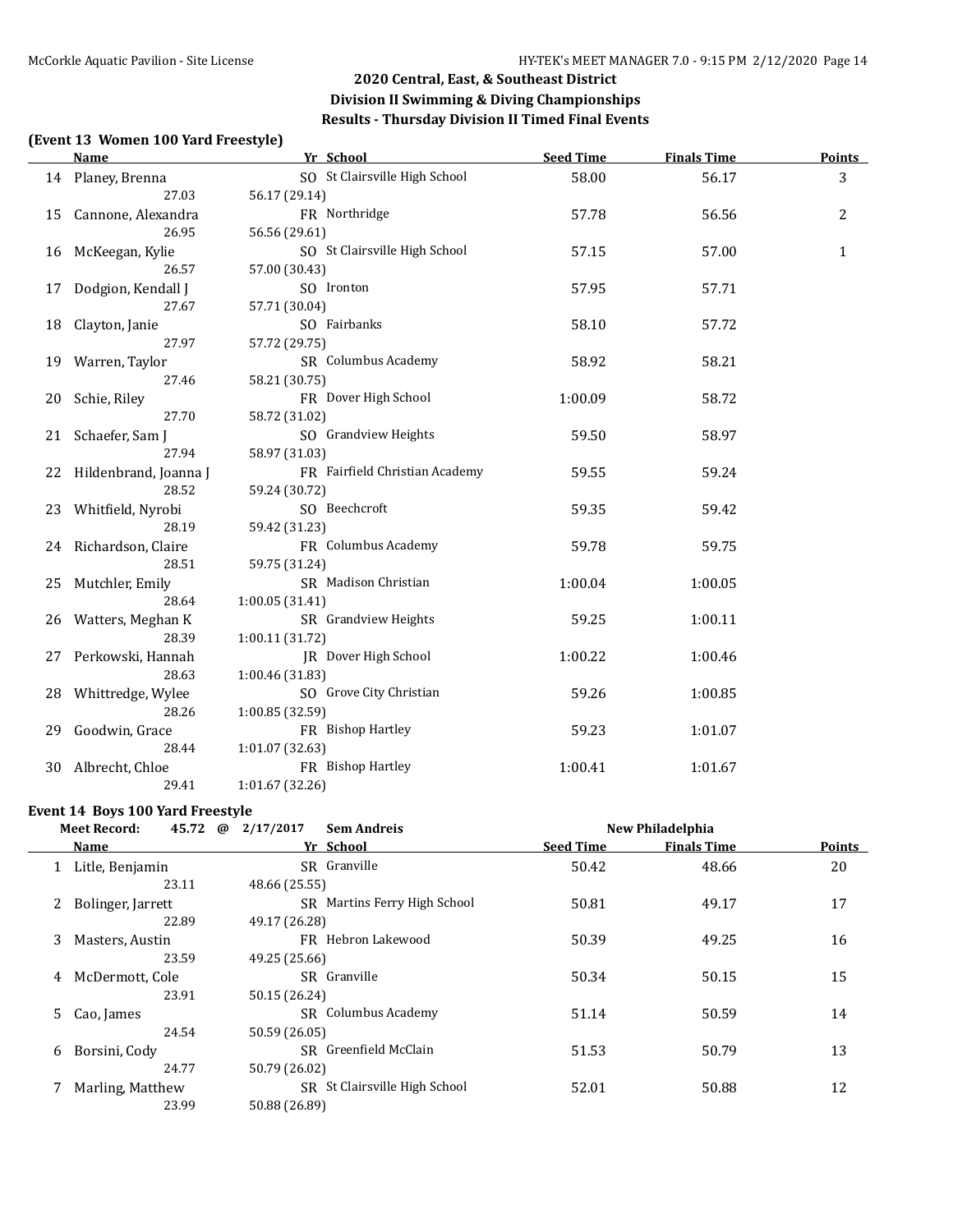### **(Event 14 Boys 100 Yard Freestyle)**

|    | <b>Name</b>          | Yr School                     | <b>Seed Time</b> | <b>Finals Time</b> | <b>Points</b> |
|----|----------------------|-------------------------------|------------------|--------------------|---------------|
|    | 8 Pepper, Reas       | JR Warsaw River View          | 51.83            | 50.95              | 11            |
|    | 24.10                | 50.95 (26.85)                 |                  |                    |               |
|    | 9 Vondran, Michael R | SR Columbus Bishop Watterson  | 50.87            | 51.01              | 9             |
|    | 24.09                | 51.01 (26.92)                 |                  |                    |               |
|    | 10 Ross, Patrick J   | JR Meadowbrook                | 52.94            | 51.28              | 7             |
|    | 24.24                | 51.28 (27.04)                 |                  |                    |               |
|    | 11 Hall, Quinn E     | SO Bexley                     | 53.16            | 51.48              | 6             |
|    | 24.54                | 51.48 (26.94)                 |                  |                    |               |
|    | 12 Wilson, Ty        | SR Dover High School          | 53.74            | 51.76              | 5             |
|    | 24.38                | 51.76 (27.38)                 |                  |                    |               |
|    | 13 Lewis, Gavin      | FR Columbus Academy           | 52.57            | 51.90              | 4             |
|    | 24.59                | 51.90 (27.31)                 |                  |                    |               |
|    | 14 Conrad, Joel      | SO Mount Gilead               | 52.26            | 51.91              | 3             |
|    | 24.45                | 51.91 (27.46)                 |                  |                    |               |
|    | 15 Cline, Ethan      | SR Bidwell River Valley       | 52.15            | 52.27              | 2             |
|    | 24.70                | 52.27 (27.57)                 |                  |                    |               |
|    | 16 Mace, Landon G    | JR Bloom-Carroll              | 52.64            | 52.44              | 1             |
|    | 25.02                | 52.44 (27.42)                 |                  |                    |               |
|    | 17 Johnson, Nathan   | SO Marietta                   | 53.31            | 52.75              |               |
|    | 24.72                | 52.75 (28.03)                 |                  |                    |               |
|    | 18 McColley, Dylan N | SR Heath                      | 53.83            | 52.81              |               |
|    | 25.27                | 52.81 (27.54)                 |                  |                    |               |
|    | *19 Farthing, Gabe M | SR Northridge                 | 53.94            | 52.88              |               |
|    | 25.24                | 52.88 (27.64)                 |                  |                    |               |
|    | *19 Power, Tanner    | SR Steubenville High School   | 52.60            | 52.88              |               |
|    | 24.89                | 52.88 (27.99)                 |                  |                    |               |
|    | 21 Snopik, Michael   | SO Mount Gilead               | 52.97            | 53.12              |               |
|    | 25.20                | 53.12 (27.92)                 |                  |                    |               |
| 22 | Roberts, JT          | JR Warsaw River View          | 54.46            | 53.61              |               |
|    | 25.68                | 53.61 (27.93)                 |                  |                    |               |
|    | 23 Norris, Kaleb     | SR Steubenville High School   | 54.84            | 53.94              |               |
|    | 25.19                | 53.94 (28.75)                 |                  |                    |               |
|    | 24 Rennick, Avery    | JR The Wellington School      | 53.72            | 54.06              |               |
|    | 26.12                | 54.06 (27.94)                 |                  |                    |               |
|    | 25 Allen, Daylen     | SO Beechcroft                 | 54.81            | 54.11              |               |
|    | 25.51                | 54.11 (28.60)                 |                  |                    |               |
|    | 26 Myers, Jacob      | SO East Liverpool High School | 55.20            | 54.37              |               |
|    | 25.74                | 54.37 (28.63)                 |                  |                    |               |
| 27 | Dreier, Caleb        | SO Maysville High School      | 53.87            | 54.61              |               |
|    | 26.35                | 54.61 (28.26)                 |                  |                    |               |
| 28 | Bible, Coen          | SO Warsaw River View          | 53.91            | 55.16              |               |
|    | 26.83                | 55.16 (28.33)                 |                  |                    |               |
| 29 | Johnson, Ezra        | SR Columbus Academy           | 55.41            | 55.26              |               |
|    | 25.15                | 55.26 (30.11)                 |                  |                    |               |
| 30 | Miller, Will         | JR The Wellington School      | 54.89            | 55.62              |               |
|    | 26.40                | 55.62 (29.22)                 |                  |                    |               |
|    |                      |                               |                  |                    |               |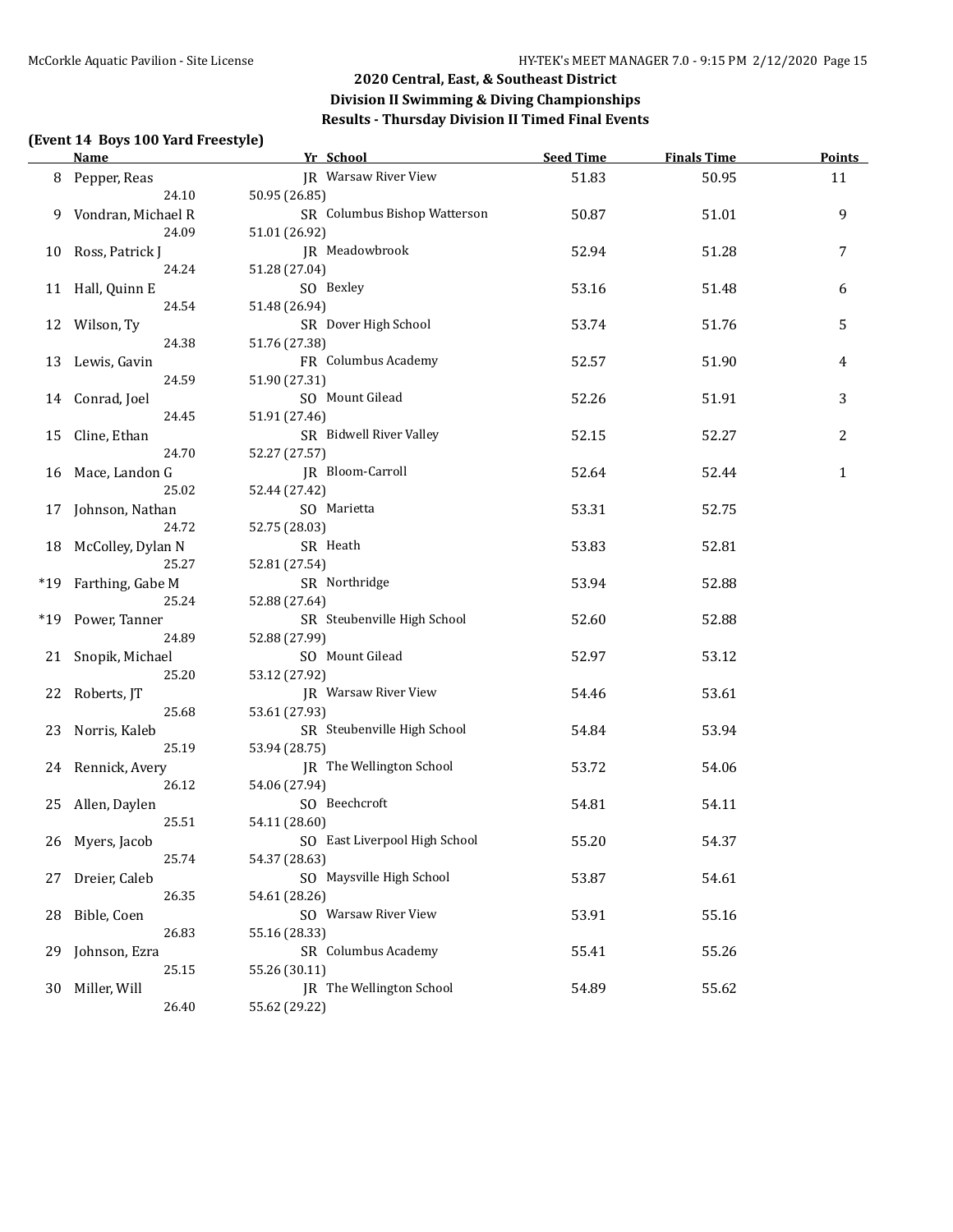# **Event 15 Women 500 Yard Freestyle**

|    | 4:54.48 @ 2/15/2013<br><b>Meet Record:</b> |                 | <b>Sydney King</b>             |                  | <b>GRA -OH</b>     |               |
|----|--------------------------------------------|-----------------|--------------------------------|------------------|--------------------|---------------|
|    | <b>Name</b>                                |                 | Yr School                      | <b>Seed Time</b> | <b>Finals Time</b> | <b>Points</b> |
|    | 1 Barnhart, Grace M                        |                 | SO Fairfield Christian Academy | 5:13.23          | 5:08.91            | 20            |
|    | 27.57                                      | 57.87 (30.30)   | 1:28.64 (30.77)                | 2:00.03 (31.39)  |                    |               |
|    | 2:31.35 (31.32)                            | 3:02.80 (31.45) | 3:34.27 (31.47)                | 4:05.88 (31.61)  |                    |               |
|    | 4:37.52 (31.64)                            | 5:08.91 (31.39) |                                |                  |                    |               |
| 2  | Bowers, Sonia                              |                 | IR Liberty Union               | 5:22.26          | 5:09.86            | 17            |
|    | 28.88                                      | 59.83 (30.95)   | 1:31.09 (31.26)                | 2:02.58 (31.49)  |                    |               |
|    | 2:33.72 (31.14)                            | 3:05.47 (31.75) | 3:36.91 (31.44)                | 4:08.22 (31.31)  |                    |               |
|    | 4:39.45 (31.23)                            | 5:09.86 (30.41) |                                |                  |                    |               |
| 3  | Marody, Maggie                             |                 | JR St Clairsville High School  | 5:11.18          | 5:12.82            | 16            |
|    | 28.23                                      | 58.81 (30.58)   | 1:30.05 (31.24)                | 2:01.54 (31.49)  |                    |               |
|    | 2:33.16 (31.62)                            | 3:04.98 (31.82) | 3:36.98 (32.00)                | 4:09.26 (32.28)  |                    |               |
|    | 4:41.59 (32.33)                            | 5:12.82 (31.23) |                                |                  |                    |               |
| 4  | Aslaner, Julie S                           |                 | SO Columbus School for Girls   | 5:41.16          | 5:22.19            | 15            |
|    | 28.28                                      | 59.20 (30.92)   | 1:31.15 (31.95)                | 2:03.54 (32.39)  |                    |               |
|    | 2:36.18 (32.64)                            | 3:09.26 (33.08) | 3:42.44 (33.18)                | 4:15.93 (33.49)  |                    |               |
|    | 4:49.40 (33.47)                            | 5:22.19 (32.79) |                                |                  |                    |               |
|    |                                            |                 |                                |                  |                    |               |
| 5. | Stoll, Emma M<br>29.17                     |                 | FR Worthington Christian       | 5:32.94          | 5:24.36            | 14            |
|    |                                            | 1:00.55 (31.38) | 1:32.45 (31.90)                | 2:05.02 (32.57)  |                    |               |
|    | 2:38.18 (33.16)                            | 3:11.35 (33.17) | 3:44.98 (33.63)                | 4:18.43 (33.45)  |                    |               |
|    | 4:51.86 (33.43)                            | 5:24.36 (32.50) |                                |                  |                    |               |
| 6  | Grieshop, Ally                             |                 | JR Bexley                      | 5:29.56          | 5:26.08            | 13            |
|    | 28.49                                      | 59.64 (31.15)   | 1:32.13 (32.49)                | 2:05.12 (32.99)  |                    |               |
|    | 2:38.59 (33.47)                            | 3:12.03 (33.44) | 3:45.64 (33.61)                | 4:19.68 (34.04)  |                    |               |
|    | 4:53.28 (33.60)                            | 5:26.08 (32.80) |                                |                  |                    |               |
|    | 7 Butnariu, Alexandra                      |                 | SO Columbus Academy            | 5:34.28          | 5:27.68            | 12            |
|    | 29.00                                      | 1:00.77 (31.77) | 1:33.41 (32.64)                | 2:06.73 (33.32)  |                    |               |
|    | 2:40.03 (33.30)                            | 3:13.55 (33.52) | 3:47.26 (33.71)                | 4:21.19 (33.93)  |                    |               |
|    | 4:55.06 (33.87)                            | 5:27.68 (32.62) |                                |                  |                    |               |
| 8  | Peters, Riley                              |                 | SR Dover High School           | 5:33.58          | 5:28.45            | 11            |
|    | 29.92                                      | 1:02.06 (32.14) | 1:34.98 (32.92)                | 2:08.36 (33.38)  |                    |               |
|    | 2:41.21 (32.85)                            | 3:14.45 (33.24) | 3:48.77 (34.32)                | 4:22.43 (33.66)  |                    |               |
|    | 4:55.82 (33.39)                            | 5:28.45 (32.63) |                                |                  |                    |               |
|    | 9 Vail, Lyza                               |                 | FR Fairfiield Union            | 5:35.96          | 5:37.06            | 9             |
|    | 30.55                                      | 1:03.37 (32.82) | 1:37.02 (33.65)                | 2:11.15 (34.13)  |                    |               |
|    | 2:45.34 (34.19)                            | 3:19.86 (34.52) | 3:54.27 (34.41)                | 4:28.81 (34.54)  |                    |               |
|    | 5:03.33 (34.52)                            | 5:37.06 (33.73) |                                |                  |                    |               |
|    | 10 Smith, Erin                             |                 | SR Dover High School           | 5:38.94          | 5:37.30            | 7             |
|    | 28.63                                      | 1:01.13 (32.50) | 1:34.56 (33.43)                | 2:09.09 (34.53)  |                    |               |
|    | 2:44.01 (34.92)                            | 3:18.36 (34.35) | 3:53.58 (35.22)                | 4:28.30 (34.72)  |                    |               |
|    | 5:02.68 (34.38)                            | 5:37.30 (34.62) |                                |                  |                    |               |
|    | 11 Fleege, Anja E                          |                 | SO Columbus School for Girls   | 6:00.77          | 5:38.66            | 6             |
|    | 28.96                                      | 1:01.67 (32.71) | 1:36.58 (34.91)                | 2:11.14 (34.56)  |                    |               |
|    | 2:46.35 (35.21)                            | 3:21.06 (34.71) | 3:55.36 (34.30)                | 4:31.01 (35.65)  |                    |               |
|    | 5:06.14 (35.13)                            | 5:38.66 (32.52) |                                |                  |                    |               |
|    | 12 Smith, Elaine                           |                 | JR Bishop Ready                | 5:43.18          | 5:39.19            | 5             |
|    | 29.79                                      | 1:03.69 (33.90) | 1:38.34 (34.65)                | 2:13.53 (35.19)  |                    |               |
|    | 2:48.83 (35.30)                            | 3:24.00 (35.17) | 3:59.03 (35.03)                | 4:33.17 (34.14)  |                    |               |
|    | 5:06.79 (33.62)                            | 5:39.19 (32.40) |                                |                  |                    |               |
|    | 13 Vaughn, Katie A                         |                 | SR Johnathan Alder             | 5:50.76          | 5:42.15            | 4             |
|    | 30.51                                      | 1:03.51 (33.00) | 1:37.77 (34.26)                | 2:12.22 (34.45)  |                    |               |
|    | 2:46.75 (34.53)                            | 3:21.75 (35.00) | 3:57.22 (35.47)                | 4:32.71 (35.49)  |                    |               |
|    | 5:07.74 (35.03)                            | 5:42.15 (34.41) |                                |                  |                    |               |
|    |                                            |                 |                                |                  |                    |               |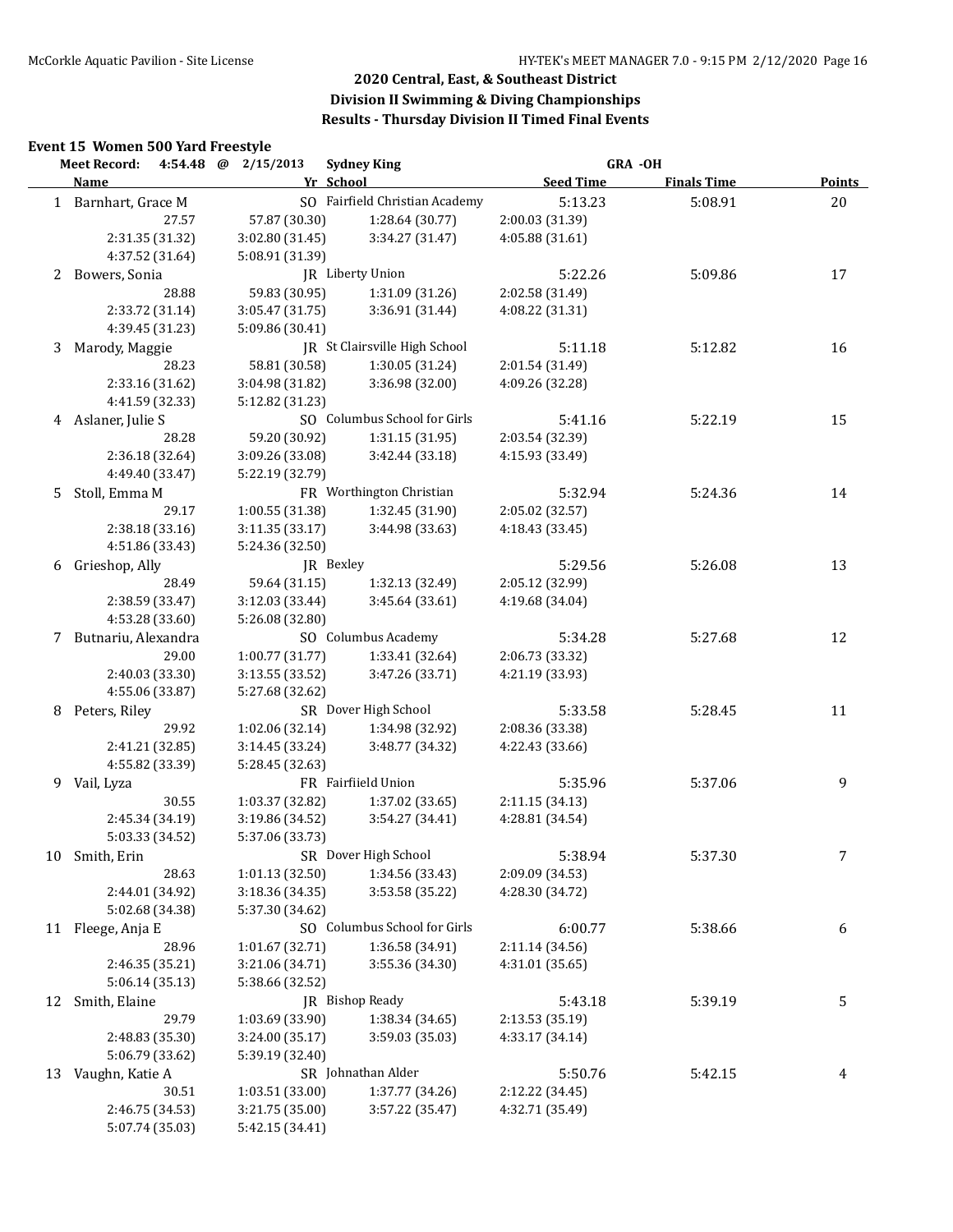#### **(Event 15 Women 500 Yard Freestyle)**

|    | <u>Name</u>          | Yr School       |                              | <b>Seed Time</b> | <b>Finals Time</b> | <b>Points</b> |
|----|----------------------|-----------------|------------------------------|------------------|--------------------|---------------|
|    | 14 O'Reilly, Bridget | FR Bexley       |                              | 5:50.85          | 5:48.47            | 3             |
|    | 30.42                | 1:03.86 (33.44) | 1:38.55 (34.69)              | 2:13.46 (34.91)  |                    |               |
|    | 2:49.29 (35.83)      | 3:25.41 (36.12) | 4:00.99 (35.58)              | 4:37.45 (36.46)  |                    |               |
|    | 5:13.79 (36.34)      | 5:48.47 (34.68) |                              |                  |                    |               |
|    | 15 Mertz, Olesya     |                 | SR Johnstown-Monroe          | 5:51.93          | 5:48.74            | 2             |
|    | 30.80                | 1:04.84 (34.04) | 1:39.76 (34.92)              | 2:15.47 (35.71)  |                    |               |
|    | 2:51.00 (35.53)      | 3:26.69 (35.69) | 4:02.47 (35.78)              | 4:38.27 (35.80)  |                    |               |
|    | 5:14.17 (35.90)      | 5:48.74 (34.57) |                              |                  |                    |               |
|    | 16 Saar, Ruthie      |                 | SO Columbus School for Girls | 6:08.38          | 5:52.64            | $\mathbf{1}$  |
|    | 30.61                | 1:05.31(34.70)  | 1:40.72 (35.41)              | 2:16.23 (35.51)  |                    |               |
|    | 2:52.25 (36.02)      | 3:27.67 (35.42) | 4:03.99 (36.32)              | 4:40.16 (36.17)  |                    |               |
|    | 5:16.64 (36.48)      | 5:52.64 (36.00) |                              |                  |                    |               |
|    | 17 Pema, Mairin      |                 | SO Columbus School for Girls | 6:01.41          | 5:57.15            |               |
|    | 31.71                | 1:07.13 (35.42) | 1:43.78 (36.65)              | 2:19.34 (35.56)  |                    |               |
|    | 2:55.64 (36.30)      | 3:31.19 (35.55) | 4:08.18 (36.99)              | 4:45.22 (37.04)  |                    |               |
|    | 5:22.45 (37.23)      | 5:57.15 (34.70) |                              |                  |                    |               |
|    | 18 Mylin, Caitlin R  |                 | JR Buckeye Valley            |                  | 5:57.17            |               |
|    | 31.14                | 1:06.44(35.30)  |                              | 5:55.85          |                    |               |
|    |                      |                 | 1:43.03 (36.59)              | 2:19.26 (36.23)  |                    |               |
|    | 2:55.93 (36.67)      | 3:32.51 (36.58) | 4:09.32 (36.81)              | 4:46.28 (36.96)  |                    |               |
|    | 5:22.38 (36.10)      | 5:57.17 (34.79) |                              |                  |                    |               |
|    | 19 Noretto, Olivia   |                 | FR Dover High School         | 5:54.96          | 5:57.42            |               |
|    | 31.08                | 1:06.48 (35.40) | 1:43.01 (36.53)              | 2:20.07 (37.06)  |                    |               |
|    | 2:56.76 (36.69)      | 3:33.61 (36.85) | 4:10.76 (37.15)              | 4:47.27 (36.51)  |                    |               |
|    | 5:23.61 (36.34)      | 5:57.42 (33.81) |                              |                  |                    |               |
|    | 20 Miller, Zoe L     |                 | FR The Plains Athens         | 6:02.34          | 6:00.65            |               |
|    | 32.24                | 1:08.38 (36.14) | 1:45.00 (36.62)              | 2:21.86 (36.86)  |                    |               |
|    | 2:59.09 (37.23)      | 3:35.63 (36.54) | 4:12.90 (37.27)              | 4:49.36 (36.46)  |                    |               |
|    | 5:26.02 (36.66)      | 6:00.65 (34.63) |                              |                  |                    |               |
|    | 21 Voss, Peyton      |                 | SR Greenfield McClain        | 6:09.98          | 6:01.14            |               |
|    | 29.70                | 1:03.17 (33.47) | 1:39.03 (35.86)              | 2:16.25 (37.22)  |                    |               |
|    | 2:53.50 (37.25)      | 3:31.66 (38.16) | 4:09.91 (38.25)              | 4:47.92 (38.01)  |                    |               |
|    | 5:25.87 (37.95)      | 6:01.14 (35.27) |                              |                  |                    |               |
|    | 22 Henry, Abby       | JR Heath        |                              | 6:13.57          | 6:09.57            |               |
|    | 32.58                | 1:09.28 (36.70) | 1:47.48 (38.20)              | 2:25.57 (38.09)  |                    |               |
|    | 3:03.24 (37.67)      | 3:41.00 (37.76) | 4:18.47 (37.47)              | 4:56.30 (37.83)  |                    |               |
|    | 5:34.09 (37.79)      | 6:09.57 (35.48) |                              |                  |                    |               |
|    | 23 Kitsmiller, Ellie |                 | JR Bishop Hartley            | 6:16.66          | 6:11.97            |               |
|    | 31.84                | 1:08.10 (36.26) | 1:45.59 (37.49)              | 2:23.52 (37.93)  |                    |               |
|    | 3:02.37 (38.85)      | 3:41.05 (38.68) | 4:19.42 (38.37)              | 4:58.61 (39.19)  |                    |               |
|    | 5:37.36 (38.75)      | 6:11.97 (34.61) |                              |                  |                    |               |
|    | 24 Luallen, Megan    |                 | <b>IR</b> Bishop Hartley     | 6:16.53          | 6:12.83            |               |
|    | 32.39                | 1:09.25 (36.86) | 1:47.37 (38.12)              | 2:25.98 (38.61)  |                    |               |
|    | 3:04.73 (38.75)      | 3:44.07 (39.34) | 4:22.64 (38.57)              | 5:00.48 (37.84)  |                    |               |
|    | 5:37.64 (37.16)      | 6:12.83 (35.19) |                              |                  |                    |               |
| 25 | Curtis, Tara         | SR John Glenn   |                              | 6:15.37          | 6:18.98            |               |
|    | 31.94                | 1:08.25(36.31)  | 1:47.05 (38.80)              | 2:25.76 (38.71)  |                    |               |
|    | 3:05.38 (39.62)      | 3:44.63 (39.25) | 4:24.31 (39.68)              | 5:04.51 (40.20)  |                    |               |
|    | 5:43.54 (39.03)      | 6:18.98 (35.44) |                              |                  |                    |               |
|    | 26 Henninge, Makayla |                 | SR Dover High School         | 6:10.42          | 6:19.71            |               |
|    | 31.36                | 1:08.01 (36.65) | 1:46.40 (38.39)              | 2:25.53 (39.13)  |                    |               |
|    | 3:04.34 (38.81)      | 3:43.40 (39.06) | 4:22.75 (39.35)              | 5:02.09 (39.34)  |                    |               |
|    | 5:42.02 (39.93)      | 6:19.71 (37.69) |                              |                  |                    |               |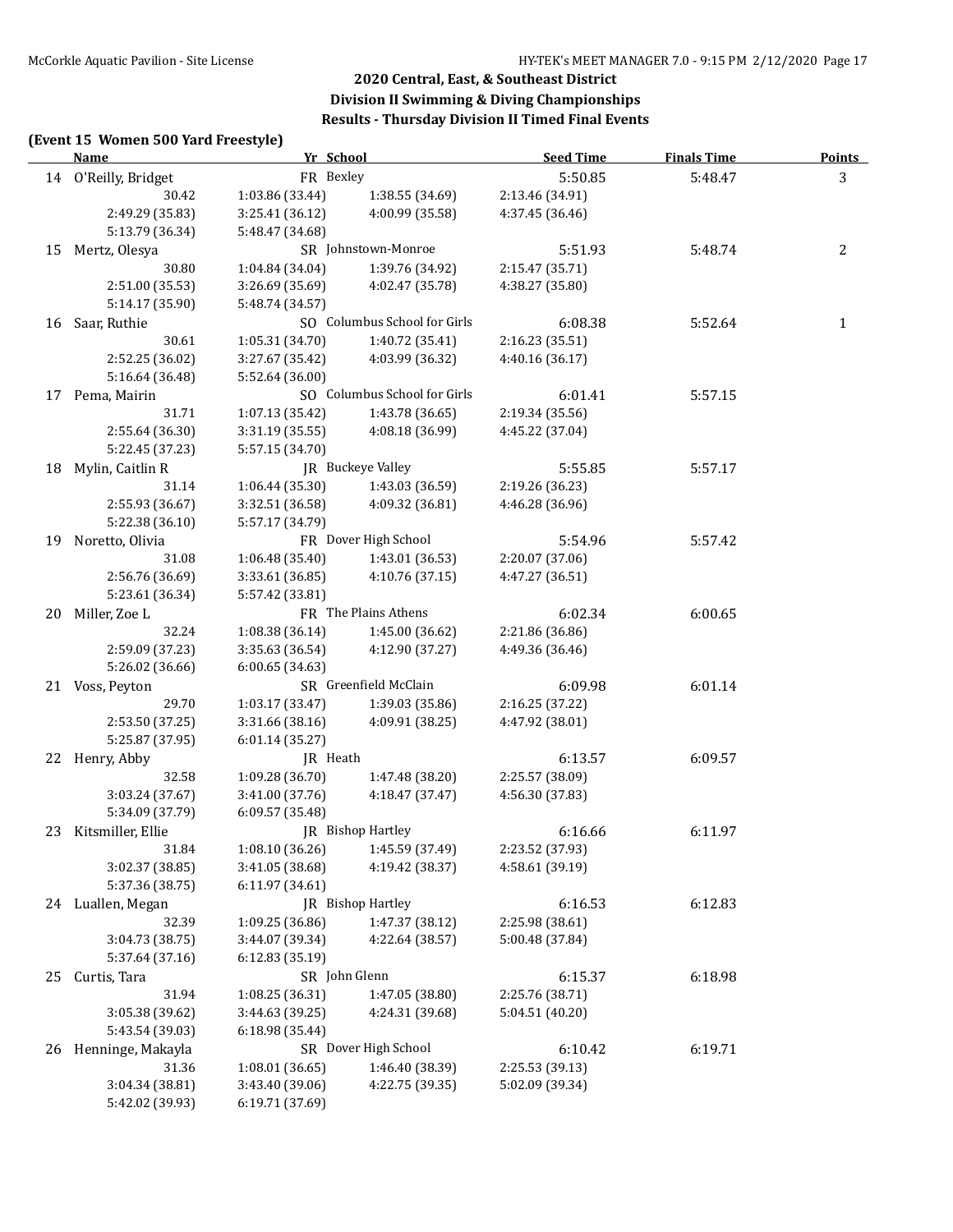### **(Event 15 Women 500 Yard Freestyle)**

| Name                |                           |                 | <b>Seed Time</b>                                   | <b>Finals Time</b> | <b>Points</b> |
|---------------------|---------------------------|-----------------|----------------------------------------------------|--------------------|---------------|
| Dixon, Anna         | SO Columbus Centennial HS |                 | 6:26.66                                            | 6:21.50            |               |
| 32.20               | 1:08.10(35.90)            | 1:45.60(37.50)  | 2:24.12 (38.52)                                    |                    |               |
| 3:03.79 (39.67)     | 3:42.99 (39.20)           | 4:22.75 (39.76) | 5:02.76 (40.01)                                    |                    |               |
| 5:43.02 (40.26)     | 6:21.50(38.48)            |                 |                                                    |                    |               |
| Strous, Jordyn      | SO.                       |                 | 6:25.61                                            | 6:24.15            |               |
| 32.14               | 1:09.17(37.03)            | 1:47.35 (38.18) | 2:26.23 (38.88)                                    |                    |               |
| 3:05.88 (39.65)     | 3:45.85(39.97)            | 4:26.12(40.27)  | 5:06.42(40.30)                                     |                    |               |
| 5:46.44 (40.02)     | 6:24.15(37.71)            |                 |                                                    |                    |               |
| Wissler, Sydney     |                           | IR Chillicothe  |                                                    | 6:24.45            |               |
| 31.41               | 1:07.27(35.86)            | 1:45.07 (37.80) | 2:24.32 (39.25)                                    |                    |               |
| 3:04.43(40.11)      | 3:45.37 (40.94)           | 4:26.07(40.70)  | 5:06.24(40.17)                                     |                    |               |
| 5:47.07 (40.83)     | 6:24.45 (37.38)           |                 |                                                    |                    |               |
| Cacciato, Josephine |                           |                 | 6:22.73                                            | 6:27.09            |               |
| 31.64               | 1:06.80(35.16)            | 1:43.74 (36.94) | 2:22.38 (38.64)                                    |                    |               |
| 3:01.96 (39.58)     | 3:42.53(40.57)            | 4:24.09(41.56)  | 5:05.98 (41.89)                                    |                    |               |
| 5:47.17 (41.19)     | 6:27.09 (39.92)           |                 |                                                    |                    |               |
|                     |                           |                 | Yr School<br>Barnesville Swim Team<br>SR Granville | 6:21.72            |               |

#### **Event 16 Boys 500 Yard Freestyle**

|   | <b>Meet Record:</b> | 4:43.45 @ 2/16/2018<br><b>Zach D Parkman</b> |                                 |                  | <b>Fisher Catholic</b> |        |
|---|---------------------|----------------------------------------------|---------------------------------|------------------|------------------------|--------|
|   | Name                |                                              | Yr School                       | <b>Seed Time</b> | <b>Finals Time</b>     | Points |
|   | 1 Lane, Lucas       |                                              | FR Dover High School            | 4:49.87          | 4:40.52@               | 20     |
|   | 25.44               | 53.76 (28.32)                                | 1:22.71 (28.95)                 | 1:51.49 (28.78)  |                        |        |
|   | 2:20.04 (28.55)     | 2:48.64 (28.60)                              | 3:17.15(28.51)                  | 3:45.82 (28.67)  |                        |        |
|   | 4:13.93 (28.11)     | 4:40.52 (26.59)                              |                                 |                  |                        |        |
| 2 | Dunham, Ben         |                                              | FR Pleasant                     | 5:09.15          | 4:56.70                | 17     |
|   | 26.79               | 56.40 (29.61)                                | 1:26.35(29.95)                  | 1:56.43 (30.08)  |                        |        |
|   | 2:26.84 (30.41)     | 2:57.64 (30.80)                              | 3:28.29 (30.65)                 | 3:58.83 (30.54)  |                        |        |
|   | 4:28.81 (29.98)     | 4:56.70 (27.89)                              |                                 |                  |                        |        |
| 3 | Thomas, Heath       |                                              | JR The Wellington School        | 5:03.31          | 4:57.57                | 16     |
|   | 26.32               | 55.57 (29.25)                                | 1:25.40 (29.83)                 | 1:55.43 (30.03)  |                        |        |
|   | 2:25.85 (30.42)     | 2:56.14 (30.29)                              | 3:26.86 (30.72)                 | 3:57.88 (31.02)  |                        |        |
|   | 4:28.63 (30.75)     | 4:57.57 (28.94)                              |                                 |                  |                        |        |
|   | 4 Banks, Ethan      |                                              | SR St Clairsville High School   | 5:12.57          | 4:58.88                | 15     |
|   | 26.80               | 56.41 (29.61)                                | 1:26.65(30.24)                  | 1:57.07 (30.42)  |                        |        |
|   | 2:27.32 (30.25)     | 2:57.95 (30.63)                              | 3:28.69 (30.74)                 | 3:59.26 (30.57)  |                        |        |
|   | 4:29.81 (30.55)     | 4:58.88 (29.07)                              |                                 |                  |                        |        |
| 5 | Byrd, Jake          |                                              | FR Chillicothe                  | 5:17.45          | 5:17.55                | 14     |
|   | 26.98               | 57.07 (30.09)                                | 1:27.90 (30.83)                 | 2:00.04 (32.14)  |                        |        |
|   | 2:33.36 (33.32)     | 3:06.87 (33.51)                              | 3:40.51 (33.64)                 | 4:14.38 (33.87)  |                        |        |
|   | 4:47.57 (33.19)     | 5:17.55 (29.98)                              |                                 |                  |                        |        |
| 6 | Boltz, Luke         |                                              | FR Columbus Academy             | 5:24.89          | 5:18.01                | 13     |
|   | 27.51               | 57.87 (30.36)                                | 1:29.71 (31.84)                 | 2:02.11 (32.40)  |                        |        |
|   | 2:35.03 (32.92)     | 3:08.24 (33.21)                              | 3:41.69(33.45)                  | 4:15.10 (33.41)  |                        |        |
|   | 4:48.32 (33.22)     | 5:18.01 (29.69)                              |                                 |                  |                        |        |
| 7 | Shemenski, Micah A  |                                              | SO Worthington Christian        | 5:30.26          | 5:20.76                | 12     |
|   | 29.18               | 1:01.05 (31.87)                              | 1:33.11 (32.06)                 | 2:05.30 (32.19)  |                        |        |
|   | 2:37.51 (32.21)     | 3:10.66(33.15)                               | 3:43.76 (33.10)                 | 4:16.40 (32.64)  |                        |        |
|   | 4:49.20 (32.80)     | 5:20.76 (31.56)                              |                                 |                  |                        |        |
| 8 | Orti Dolz, Miguel   |                                              | JR New Philadlephia High School | 5:23.12          | 5:21.62                | 11     |
|   | 27.34               | 57.72 (30.38)                                | 1:29.79 (32.07)                 | 2:02.90 (33.11)  |                        |        |
|   | 2:36.15 (33.25)     | 3:09.75 (33.60)                              | 3:43.40 (33.65)                 | 4:16.77 (33.37)  |                        |        |
|   | 4:50.07 (33.30)     | 5:21.62 (31.55)                              |                                 |                  |                        |        |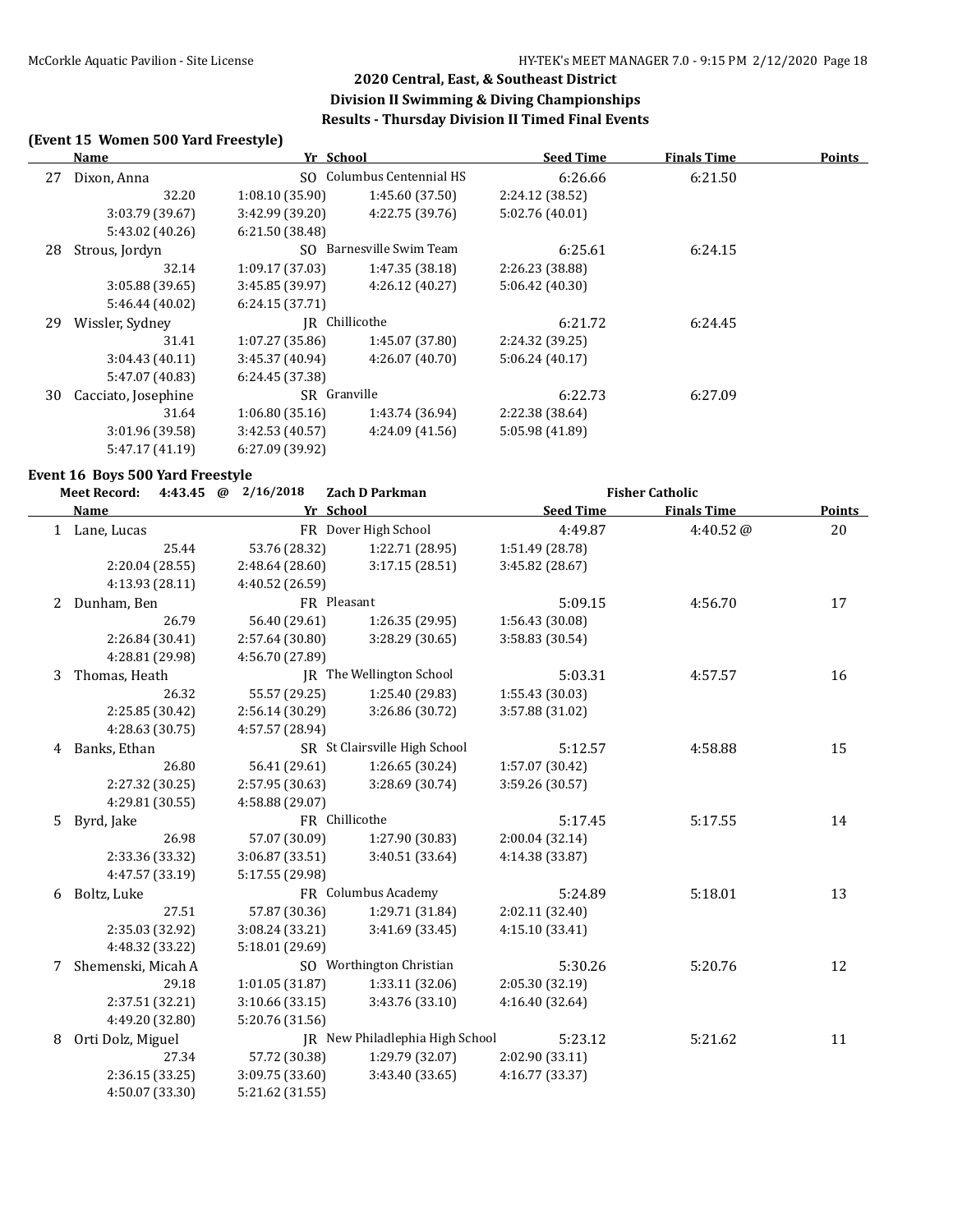### **(Event 16 Boys 500 Yard Freestyle)**

|    | <b>Name</b>                | Yr School       |                                 | <b>Seed Time</b> | <b>Finals Time</b> | <b>Points</b> |
|----|----------------------------|-----------------|---------------------------------|------------------|--------------------|---------------|
|    | 9 Dresbach, Eli L          | SO Bexley       |                                 | 5:30.65          | 5:24.85            | $\mathbf{9}$  |
|    | 28.44                      | 1:00.87 (32.43) | 1:34.07 (33.20)                 | 2:07.50 (33.43)  |                    |               |
|    | 2:40.70 (33.20)            | 3:14.48 (33.78) | 3:48.08 (33.60)                 | 4:21.25 (33.17)  |                    |               |
|    | 4:53.91 (32.66)            | 5:24.85 (30.94) |                                 |                  |                    |               |
|    | 10 Richardson, Cyrus       |                 | SO Columbus Academy             | 5:33.95          | 5:26.31            | 7             |
|    | 28.08                      | 1:00.10 (32.02) | 1:32.64 (32.54)                 | 2:05.93 (33.29)  |                    |               |
|    | 2:39.76 (33.83)            | 3:14.04 (34.28) | 3:48.65 (34.61)                 | 4:22.62 (33.97)  |                    |               |
|    | 4:56.35 (33.73)            | 5:26.31 (29.96) |                                 |                  |                    |               |
|    | 11 Zundell, Owen           | SO Marietta     |                                 | 5:31.48          | 5:27.06            | 6             |
|    | 28.75                      | 1:00.66 (31.91) | 1:33.51 (32.85)                 | 2:06.18 (32.67)  |                    |               |
|    | 2:39.17 (32.99)            | 3:12.99 (33.82) | 3:46.94 (33.95)                 | 4:21.02 (34.08)  |                    |               |
|    | 4:54.45 (33.43)            | 5:27.06 (32.61) |                                 |                  |                    |               |
|    | 12 Gutekanst, Sam C        |                 | SO The Plains Athens            | 5:25.22          | 5:27.29            | 5             |
|    | 28.49                      | 1:00.23 (31.74) | 1:33.93 (33.70)                 | 2:07.03 (33.10)  |                    |               |
|    | 2:40.81 (33.78)            | 3:14.74 (33.93) | 3:48.46 (33.72)                 | 4:21.97 (33.51)  |                    |               |
|    | 4:56.07 (34.10)            | 5:27.29 (31.22) |                                 |                  |                    |               |
|    | 13 Mcglumphy, Jonah        |                 | SR New Philadlephia High School | 5:27.90          | 5:29.28            | 4             |
|    | 27.19                      | 57.82 (30.63)   | 1:30.19(32.37)                  | 2:03.27 (33.08)  |                    |               |
|    | 2:37.52 (34.25)            | 3:12.07(34.55)  | 3:46.59 (34.52)                 | 4:21.40 (34.81)  |                    |               |
|    | 4:56.24 (34.84)            | 5:29.28 (33.04) |                                 |                  |                    |               |
|    | 14 Hostetler, Drew         |                 | SO New Philadlephia High School | 5:34.19          | 5:32.05            | 3             |
|    | 29.14                      | 1:01.63 (32.49) | 1:35.41(33.78)                  | 2:08.89 (33.48)  |                    |               |
|    | 2:43.00 (34.11)            | 3:16.91 (33.91) | 3:51.42 (34.51)                 | 4:25.80 (34.38)  |                    |               |
|    | 4:59.92 (34.12)            | 5:32.05 (32.13) |                                 |                  |                    |               |
|    | 15 Marshall, Cam           |                 | FR Dover High School            | 5:29.88          | 5:32.80            | 2             |
|    | 28.34                      | 1:00.21(31.87)  | 1:33.36 (33.15)                 | 2:06.84 (33.48)  |                    |               |
|    | 2:40.85 (34.01)            | 3:15.20 (34.35) | 3:49.97 (34.77)                 | 4:24.93 (34.96)  |                    |               |
|    | 4:59.38 (34.45)            | 5:32.80 (33.42) |                                 |                  |                    |               |
|    | 16 Gill, Walter            | SR Heath        |                                 | 5:43.89          | 5:33.68            | $\mathbf{1}$  |
|    | 29.93                      | 1:02.67 (32.74) | 1:36.33 (33.66)                 | 2:10.65 (34.32)  |                    |               |
|    | 2:45.34 (34.69)            | 3:19.61 (34.27) | 3:53.78 (34.17)                 | 4:27.71 (33.93)  |                    |               |
|    | 5:01.68 (33.97)            | 5:33.68 (32.00) |                                 |                  |                    |               |
| 17 | Fix, Conner                |                 | SO Dover High School            | 5:40.40          | 5:33.76            |               |
|    | 29.39                      | 1:01.62 (32.23) | 1:34.93 (33.31)                 | 2:09.26 (34.33)  |                    |               |
|    | 2:43.93 (34.67)            | 3:18.17(34.24)  | 3:52.54 (34.37)                 | 4:27.29 (34.75)  |                    |               |
|    | 5:01.57 (34.28)            | 5:33.76 (32.19) |                                 |                  |                    |               |
|    | 18 Santiago Flores, Gabi A |                 | JR The Plains Athens            | 5:28.86          | 5:36.63            |               |
|    | 28.42                      | 1:00.78 (32.36) | 1:34.18 (33.40)                 | 2:07.95 (33.77)  |                    |               |
|    | 2:42.37 (34.42)            | 3:17.04 (34.67) | 3:51.86 (34.82)                 | 4:27.05 (35.19)  |                    |               |
|    | 5:02.37 (35.32)            | 5:36.63 (34.26) |                                 |                  |                    |               |
|    | 19 Lollathin, Ryan         |                 | <b>IR</b> Bidwell River Valley  | 5:49.79          | 5:39.41            |               |
|    | 29.28                      | 1:01.92 (32.64) | 1:35.92 (34.00)                 | 2:10.60 (34.68)  |                    |               |
|    | 2:45.01 (34.41)            | 3:19.76 (34.75) | 3:55.08 (35.32)                 | 4:30.48 (35.40)  |                    |               |
|    | 5:06.25 (35.77)            | 5:39.41 (33.16) |                                 |                  |                    |               |
| 20 | Keels, Atticus             | JR Bexley       |                                 | 5:47.21          | 5:39.59            |               |
|    | 28.40                      | 1:00.36 (31.96) | 1:34.37 (34.01)                 | 2:08.84 (34.47)  |                    |               |
|    | 2:43.98 (35.14)            | 3:19.64 (35.66) | 3:55.18 (35.54)                 | 4:30.85 (35.67)  |                    |               |
|    | 5:06.65 (35.80)            | 5:39.59 (32.94) |                                 |                  |                    |               |
| 21 | Hanley, Reece J            |                 | FR Columbus St Francis Desales  | 5:39.41          | 5:40.23            |               |
|    | 30.77                      | 1:04.29 (33.52) | 1:38.39 (34.10)                 | 2:12.75 (34.36)  |                    |               |
|    | 2:47.19 (34.44)            | 3:21.82 (34.63) | 3:56.79 (34.97)                 | 4:31.39 (34.60)  |                    |               |
|    | 5:06.20 (34.81)            | 5:40.23 (34.03) |                                 |                  |                    |               |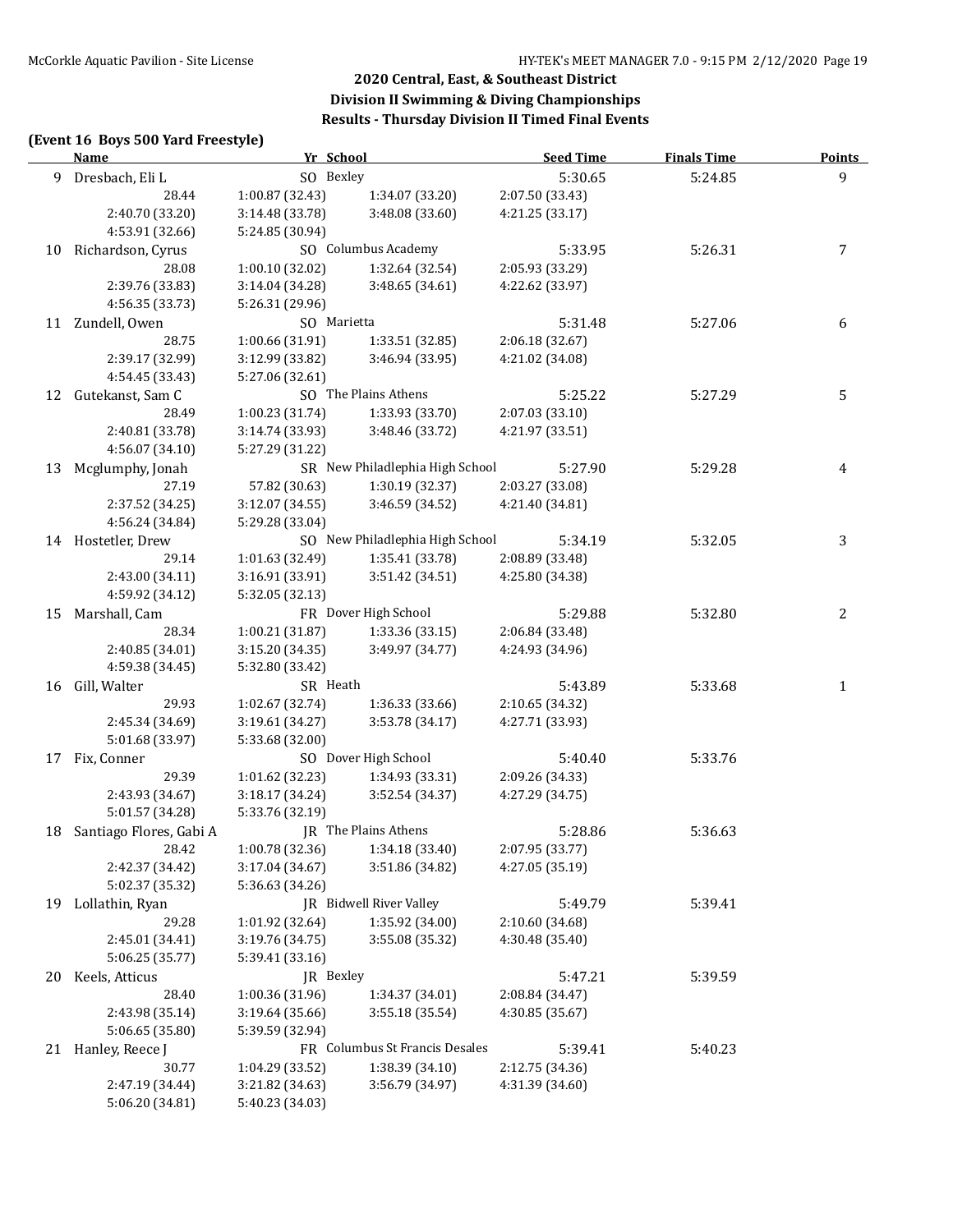### **(Event 16 Boys 500 Yard Freestyle)**

|    | <b>Name</b>        | Yr School                 |                              | <b>Seed Time</b> | <b>Finals Time</b> | <b>Points</b> |
|----|--------------------|---------------------------|------------------------------|------------------|--------------------|---------------|
|    | 22 Blatt, Tristen  |                           | JR Martins Ferry High School | 5:39.89          | 5:40.60            |               |
|    | 28.59              | 1:00.84 (32.25)           | 1:34.63 (33.79)              | 2:08.46 (33.83)  |                    |               |
|    | 2:42.81 (34.35)    | 3:17.80 (34.99)           | 3:52.91 (35.11)              | 4:28.22 (35.31)  |                    |               |
|    | 5:04.35 (36.13)    | 5:40.60 (36.25)           |                              |                  |                    |               |
|    | 23 Peters, Ryan    |                           | FR Dover High School         | 5:47.88          | 5:42.72            |               |
|    | 29.36              | 1:02.18 (32.82)           | 1:36.70 (34.52)              | 2:12.00 (35.30)  |                    |               |
|    | 2:47.20 (35.20)    | 3:23.26 (36.06)           | 3:58.56 (35.30)              | 4:34.16 (35.60)  |                    |               |
|    | 5:09.40 (35.24)    | 5:42.72 (33.32)           |                              |                  |                    |               |
|    | 24 Wodarcyk, Wyatt |                           | JR Martins Ferry High School | 5:54.92          | 5:48.36            |               |
|    | 30.02              | 1:03.12(33.10)            | 1:37.71 (34.59)              | 2:13.29 (35.58)  |                    |               |
|    | 2:49.24 (35.95)    | 3:25.73 (36.49)           | 4:01.97 (36.24)              | 4:38.16 (36.19)  |                    |               |
|    | 5:14.51 (36.35)    | 5:48.36 (33.85)           |                              |                  |                    |               |
|    | 25 Perez, Ahmed    |                           | SR Warsaw River View         | 5:57.13          | 5:48.86            |               |
|    | 29.72              | 1:02.83 (33.11)           | 1:38.12 (35.29)              | 2:13.87 (35.75)  |                    |               |
|    | 2:49.91 (36.04)    | 3:25.99 (36.08)           | 4:02.22 (36.23)              | 4:39.04 (36.82)  |                    |               |
|    | 5:15.72 (36.68)    | 5:48.86 (33.14)           |                              |                  |                    |               |
| 26 | Gottfried, Sam     | SO Marietta               |                              | 5:49.75          | 5:48.90            |               |
|    | 30.22              | 1:03.75 (33.53)           | 1:38.97 (35.22)              | 2:14.90 (35.93)  |                    |               |
|    | 2:51.56 (36.66)    | 3:27.94 (36.38)           | 4:04.06(36.12)               | 4:40.45 (36.39)  |                    |               |
|    | 5:15.55 (35.10)    | 5:48.90 (33.35)           |                              |                  |                    |               |
| 27 | Massey, Evan       | SR Columbus Centennial HS |                              | 5:47.33          | 5:55.11            |               |
|    | 29.17              | 1:01.79 (32.62)           | 1:36.30 (34.51)              | 2:12.71 (36.41)  |                    |               |
|    | 2:49.78 (37.07)    | 3:27.07 (37.29)           | 4:04.11 (37.04)              | 4:41.45 (37.34)  |                    |               |
|    | 5:19.20 (37.75)    | 5:55.11 (35.91)           |                              |                  |                    |               |
| 28 | Surritt, Andrew    |                           | SO Greenfield McClain        | 5:57.28          | 5:56.39            |               |
|    | 30.92              | 1:05.49 (34.57)           | 1:40.80 (35.31)              | 2:16.56 (35.76)  |                    |               |
|    | 2:53.10 (36.54)    | 3:30.42 (37.32)           | 4:08.09 (37.67)              | 4:45.87 (37.78)  |                    |               |
|    | 5:23.08 (37.21)    | 5:56.39 (33.31)           |                              |                  |                    |               |
| 29 | Carroll, Xander    | JR Logan Elm              |                              | 5:51.76          | 5:57.79            |               |
|    | 29.20              | 1:02.38 (33.18)           | 1:37.43 (35.05)              | 2:13.54 (36.11)  |                    |               |
|    | 2:50.72 (37.18)    | 3:27.70 (36.98)           | 4:05.84 (38.14)              | 4:44.04 (38.20)  |                    |               |
|    | 5:21.61 (37.57)    | 5:57.79 (36.18)           |                              |                  |                    |               |
| 30 | Clark, Jake E      |                           | JR Federal Hocking           | 5:50.83          | 5:58.69            |               |
|    | 30.71              | 1:05.66 (34.95)           | 1:41.40 (35.74)              | 2:18.03 (36.63)  |                    |               |
|    | 2:55.61 (37.58)    | 3:31.98 (36.37)           | 4:10.34 (38.36)              | 4:47.08 (36.74)  |                    |               |
|    | 5:23.72 (36.64)    | 5:58.69 (34.97)           |                              |                  |                    |               |

### **Event 17 Women 200 Yard Freestyle Relay**

|                                           | @                                                                                  | 2/20/2015                                                                             |                           | CSG                                                                                                                                                                     |                               |                                                                |  |  |  |
|-------------------------------------------|------------------------------------------------------------------------------------|---------------------------------------------------------------------------------------|---------------------------|-------------------------------------------------------------------------------------------------------------------------------------------------------------------------|-------------------------------|----------------------------------------------------------------|--|--|--|
| A Moosavian, E Smith, M Donley, R. Politi |                                                                                    |                                                                                       |                           |                                                                                                                                                                         |                               |                                                                |  |  |  |
|                                           |                                                                                    |                                                                                       |                           | <b>Seed Time</b>                                                                                                                                                        | <b>Finals Time</b>            | Points                                                         |  |  |  |
|                                           |                                                                                    |                                                                                       |                           | 1:43.71                                                                                                                                                                 | 1:38.89                       | 40                                                             |  |  |  |
|                                           |                                                                                    |                                                                                       |                           | 3) r:+0.0 Dittrick, Lauren JR                                                                                                                                           |                               |                                                                |  |  |  |
| 23.41                                     |                                                                                    | 48.20 (24.79)                                                                         | 1:13.81(25.61)            | 1:38.89 (25.08)                                                                                                                                                         |                               |                                                                |  |  |  |
|                                           |                                                                                    |                                                                                       |                           | 1:43.56                                                                                                                                                                 | 1:41.03                       | 34                                                             |  |  |  |
|                                           |                                                                                    |                                                                                       |                           | 3) r:+0.0 Lemert, Brooke FR                                                                                                                                             | 4) r:+0.0 Hardin, Hannah FR   |                                                                |  |  |  |
| 26.75                                     |                                                                                    | 51.72 (24.97)                                                                         | 1:16.70 (24.98)           | 1:41.03 (24.33)                                                                                                                                                         |                               |                                                                |  |  |  |
|                                           |                                                                                    |                                                                                       |                           | 1:44.98                                                                                                                                                                 | 1:41.14                       | 32                                                             |  |  |  |
| 1) Volker, Annie SR                       |                                                                                    |                                                                                       |                           | $3$ ) r: $+0.0$ Schaefer, Sam SO                                                                                                                                        | 4) r:+0.0 Ferguson, Phoebe SO |                                                                |  |  |  |
| 25.33                                     |                                                                                    | 51.38 (26.05)                                                                         | 1:17.33 (25.95)           | 1:41.14(23.81)                                                                                                                                                          |                               |                                                                |  |  |  |
|                                           |                                                                                    |                                                                                       |                           | 1:48.61                                                                                                                                                                 | 1:43.54                       | 30                                                             |  |  |  |
|                                           |                                                                                    |                                                                                       |                           | $3)$ r:+0.0 Smith, Erin SR                                                                                                                                              |                               |                                                                |  |  |  |
| 25.75                                     |                                                                                    | 52.44 (26.69)                                                                         | 1:18.55(26.11)            | 1:43.54 (24.99)                                                                                                                                                         |                               |                                                                |  |  |  |
|                                           | <b>Meet Record:</b><br>Team<br>Granville<br>Grandview Heights<br>Dover High School | 1:36.36<br>1) Funderburke, Nyah JR<br>1) Otter, Caroline FR<br>1) Perkowski, Holly FR | Columbus School for Girls | <b>Col. School for Girls</b><br><b>Relav</b><br>2) r:+0.0 Morse, Olivia FR<br>2) r:+0.0 Koester, Avery SO<br>2) $r: +0.0$ Heren, Jada FR<br>2) r:+0.0 Wallace, Grace SR |                               | 4) r:+0.0 Persall, Cosette SR<br>4) r:+0.0 Selinsky, Sydney JR |  |  |  |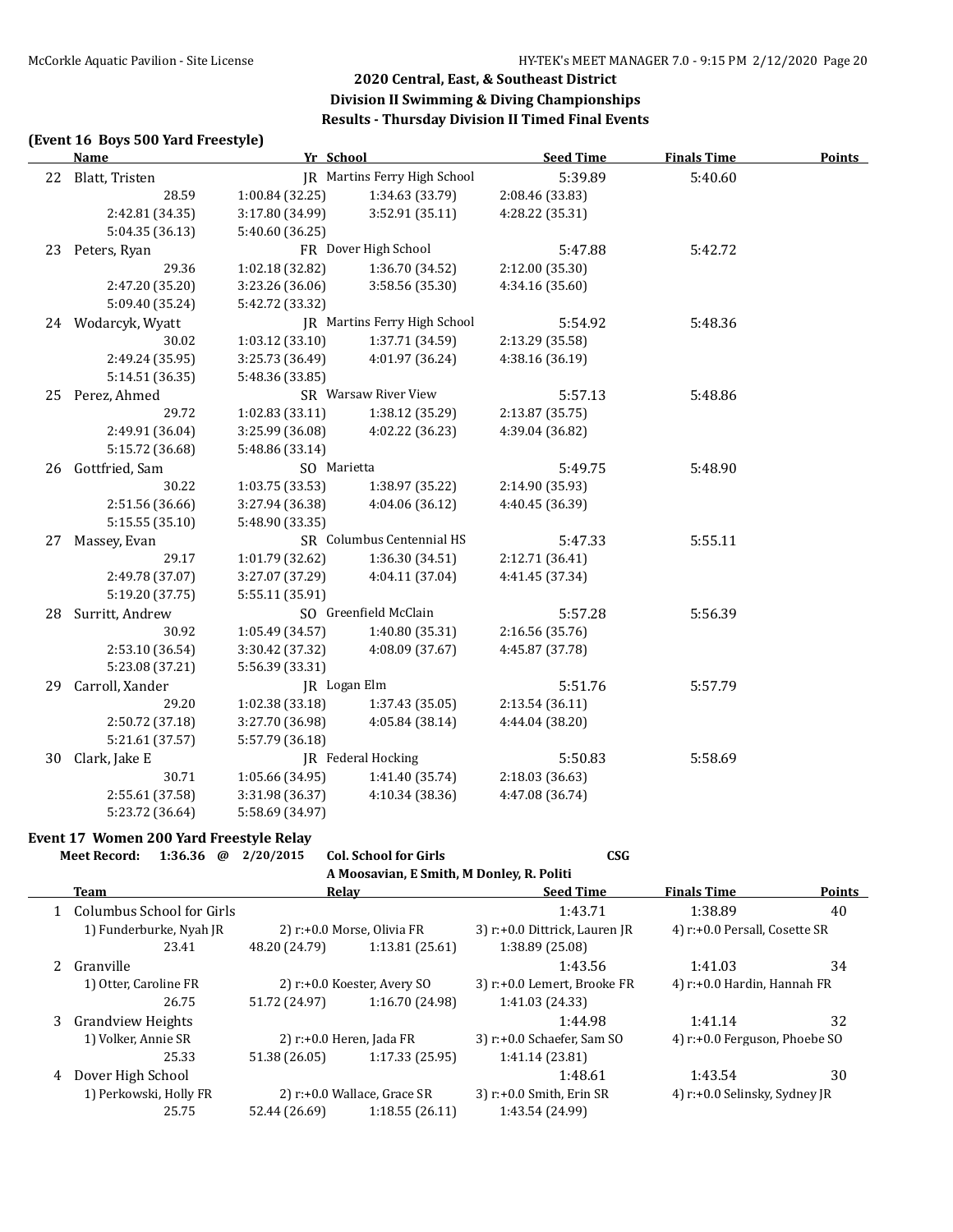### **Division II Swimming & Diving Championships Results - Thursday Division II Timed Final Events**

#### **(Event 17 Women 200 Yard Freestyle Relay)**

|    | Team                         | Relay                      |                                  | <b>Seed Time</b>               | <b>Finals Time</b>                 | <b>Points</b>  |
|----|------------------------------|----------------------------|----------------------------------|--------------------------------|------------------------------------|----------------|
|    | 5 Columbus Academy           |                            |                                  | 1:46.24                        | 1:45.99                            | 28             |
|    | 1) Butnariu, Alexandra SO    |                            | 2) r:+0.0 Richardson, Claire FR  | 3) r:+0.0 Yakam, Emma SO       | 4) r:+0.0 Grammel, Annalise SR     |                |
|    | 25.85                        | 52.97 (27.12)              | 1:20.15(27.18)                   | 1:45.99 (25.84)                |                                    |                |
| 6  | Liberty Union                |                            |                                  | 1:50.45                        | 1:46.00                            | 26             |
|    | 1) Bowers, Sonia JR          |                            | 2) r:+0.0 Looney, Alyse SR       | 3) r:+0.0 Lewellen, Devan SR   | 4) r:+0.0 Lawhorn, Logan SR        |                |
|    | 25.12                        | 53.85 (28.73)              | 1:21.46 (27.61)                  | 1:46.00 (24.54)                |                                    |                |
|    | 7 Bishop Hartley             |                            |                                  | 1:48.55                        | 1:47.13                            | 24             |
|    | 1) Phillips, Mia A SR        |                            | 2) r:+0.0 Simone, Emma JR        | 3) r:+0.0 Albrecht, Chloe FR   | 4) r:+0.0 Goodwin, Grace FR        |                |
|    | 25.87                        | 53.08 (27.21)              | 1:21.12 (28.04)                  | 1:47.13 (26.01)                |                                    |                |
| 8  | St Clairsville High School   |                            |                                  | 1:50.31                        | 1:47.70                            | 22             |
|    | 1) Moyer, Olivia SO          |                            | 2) r:+0.0 Thomas, Ellie JR       | 3) r:+0.0 Rocchi, Taya JR      | 4) r:+0.0 Marody, Maggie JR        |                |
|    | 25.69                        | 53.60 (27.91)              | 1:21.68 (28.08)                  | 1:47.70 (26.02)                |                                    |                |
| 9  | The Plains Athens            |                            |                                  | 1:51.84                        | 1:48.94                            | 18             |
|    | 1) Suh, Alyssa SR            | 2) r:+0.0 Rice, Kella JR   |                                  | 3) r:+0.0 Pittaway, Izzy JR    | 4) r:+0.0 Benencia Courreges, Lour |                |
|    | 28.05                        | 55.75 (27.70)              | 1:22.10 (26.35)                  | 1:48.94 (26.84)                |                                    |                |
|    | 10 Johnathan Alder           |                            |                                  | 1:51.94                        | 1:51.16                            | 14             |
|    | 1) Wynk, Avery G FR          |                            | 2) r:+0.0 Dutt, Stasha SR        | 3) r:+0.0 Dygert, Claire FR    | 4) r:+0.0 Dygert, Elise SR         |                |
|    | 27.02                        | 56.47 (29.45)              | 1:24.90 (28.43)                  | 1:51.16 (26.26)                |                                    |                |
| 11 | Warsaw River View            |                            |                                  | 1:53.72                        | 1:52.01                            | 12             |
|    | 1) Vidal, Berta SR           |                            | 2) r:+0.0 White, Michaela SO     | 3) r:+0.0 Smalley, Raychel JR  | 4) r:+0.0 Ashcraft, Lindsey SR     |                |
|    | 26.12                        | 56.15 (30.03)              | 1:24.96 (28.81)                  | 1:52.01 (27.05)                |                                    |                |
| 12 | Beaver Local Lisbon          |                            |                                  | 1:53.82                        | 1:52.04                            | 10             |
|    | 1) Sullivan, Chloe SO        |                            | 2) r:+0.0 Voorhees, Sammi SR     | 3) r:+0.0 Prince, Olivia SR    | 4) r:+0.0 Hill, Grace SO           |                |
|    | 28.14                        | 57.30 (29.16)              | 1:24.99 (27.69)                  | 1:52.04 (27.05)                |                                    |                |
| 13 | The Wellington School        |                            |                                  | 1:57.05                        | 1:52.21                            | 8              |
|    | 1) Olson, Kath SR            |                            | 2) r:+0.0 Bennett, Paige JR      | 3) r:+0.0 Cooke, Christine JR  | 4) r:+0.0 Anderson, Sarah SR       |                |
|    | 27.17                        | 57.34 (30.17)              | 1:26.19 (28.85)                  | 1:52.21 (26.02)                |                                    |                |
|    | 14 Dresden - Tri-Valley      |                            |                                  | 1:54.42                        | 1:52.85                            | 6              |
|    | 1) Clark, Mariah M SR        | 2) $r: +0.0$ Dale, Alex FR |                                  | 3) r:+0.0 Sees, Marissa SR     | 4) r:+0.0 Mann, Seryna SO          |                |
|    | 29.04                        | 57.05 (28.01)              | 1:24.99 (27.94)                  | 1:52.85 (27.86)                |                                    |                |
|    |                              |                            |                                  |                                |                                    |                |
|    | 15 Pleasant                  |                            |                                  | 1:56.04                        | 1:53.80                            | 4              |
|    | 1) Vela, Katie JR            |                            | 2) r:+0.0 James, Sydney JR       | 3) r:+0.0 Dunham, Emma SR      | 4) r:+0.0 De Wet, Shana SR         |                |
|    | 27.25                        | 57.75 (30.50)              | 1:25.65 (27.90)                  | 1:53.80 (28.15)                |                                    |                |
|    | 16 Northridge                |                            |                                  | 1:55.58                        | 1:53.93                            | $\overline{c}$ |
|    | 1) Glynn, Sierra SO          |                            | 2) r:+0.0 BeVier, Nicole FR      | 3) r:+0.0 Martin, Whitney SR   | 4) r:+0.0 Vance, Hannah SO         |                |
|    | 28.98                        | 57.93 (28.95)              | 1:26.15 (28.22)                  | 1:53.93 (27.78)                |                                    |                |
|    | 17 Martins Ferry High School |                            |                                  | 1:57.78                        | 1:54.19                            |                |
|    | 1) Wyatt, Skylar SR          |                            | 2) r:+0.0 Jones, Kayana SR       | 3) r:+0.0 Starkey, Gia FR      | 4) r:+0.0 Williams, Ashlyn FR      |                |
|    | 28.13                        | 57.01 (28.88)              | 1:25.63 (28.62)                  | 1:54.19 (28.56)                |                                    |                |
| 18 | Chillicothe                  |                            |                                  | 1:54.45                        | 1:54.55                            |                |
|    | 1) Brier, Cressa SR          |                            | 2) r:+0.0 Wissler, Sydney JR     | 3) r:+0.0 Fisk, Abby JR        | 4) r:+0.0 Fischer, Isabella FR     |                |
|    | 30.19                        | 58.09 (27.90)              | 1:26.74 (28.65)                  | 1:54.55 (27.81)                |                                    |                |
| 19 | Worthington Christian        |                            |                                  | 1:56.05                        | 1:55.02                            |                |
|    | 1) Lake, Mary JR             |                            | 2) r:+0.0 Lawrence, Morgan SO    | 3) r:+0.0 Stathulis, Anna SR   | 4) r:+0.0 Stoll, Emma FR           |                |
|    | 27.62                        | 57.49 (29.87)              | 1:28.25 (30.76)                  | 1:55.02 (26.77)                |                                    |                |
| 20 | Caledonia River Valley       |                            |                                  | 1:57.26                        | 1:55.87                            |                |
|    | 1) Lehner, Rachel SR         |                            | 2) r:+0.0 Rawlins, Addie SR      | 3) r:+0.0 Phillians, Skylar JR | 4) $r: +0.0$ Gray, Kylie JR        |                |
|    | 28.82                        | 58.65 (29.83)              | 1:27.19 (28.54)                  | 1:55.87 (28.68)                |                                    |                |
|    | 21 Steubenville High School  |                            |                                  | 1:53.77                        | 1:56.14                            |                |
|    | 1) Phillips, Isabella SO     |                            | 2) r:+0.0 Crisante, Anastasia SO | 3) r:+0.0 Beadling, Madison JR | 4) r:+0.0 Irvin, Diana SO          |                |
|    | 29.06                        | 59.46 (30.40)              | 1:26.91 (27.45)                  | 1:56.14 (29.23)                |                                    |                |
|    |                              |                            |                                  |                                |                                    |                |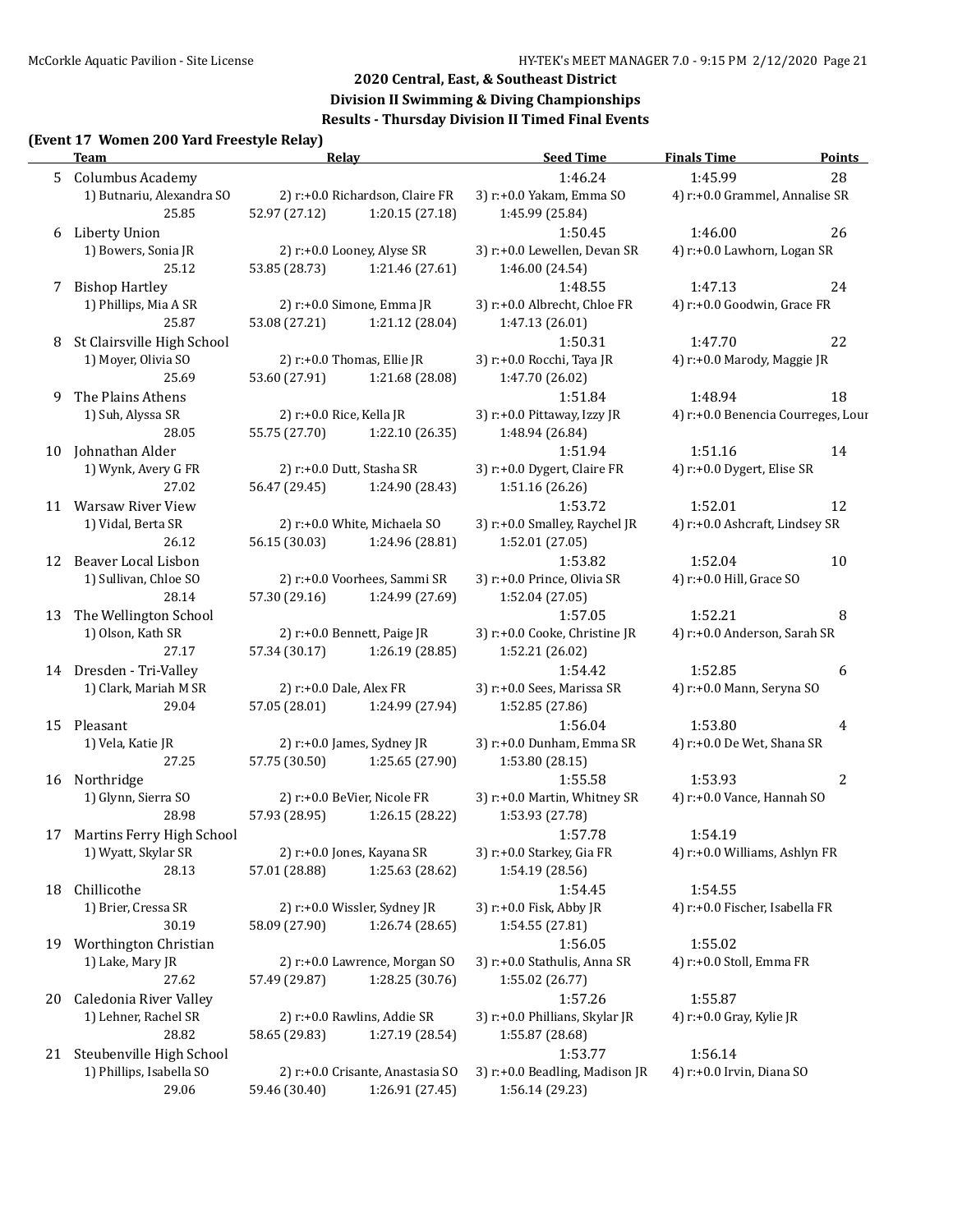### **Division II Swimming & Diving Championships Results - Thursday Division II Timed Final Events**

#### **(Event 17 Women 200 Yard Freestyle Relay)**

| Team |                              | Relav           |                                  | <b>Seed Time</b>              | <b>Finals Time</b><br><b>Points</b> |  |
|------|------------------------------|-----------------|----------------------------------|-------------------------------|-------------------------------------|--|
|      | 22 Bexley                    |                 |                                  | 1:51.99                       | 1:56.66                             |  |
|      | 1) Evans, Ilsa SR            |                 | 2) r:+0.0 McCann, Eimear JR      | 3) r:+0.0 Holzhalll, Evie FR  | 4) r:+0.0 Mitchell, Olivia JR       |  |
|      | 29.28                        | 1:00.99(31.71)  | 1:29.13 (28.14)                  | 1:56.66 (27.53)               |                                     |  |
| 23   | Greenfield McClain           |                 |                                  | 1:59.27                       | 1:56.87                             |  |
|      | 1) Pollard, Kerigan JR       |                 | 2) $r: +0.0$ Snyder, Sarah SO    | 3) r:+0.0 Smith, Beckley SR   | 4) r:+0.0 Voss, Peyton SR           |  |
|      | 27.59                        | 58.10 (30.51)   | 1:29.54 (31.44)                  | 1:56.87 (27.33)               |                                     |  |
|      | 24 Coshocton High School     |                 |                                  | 1:57.77                       | 1:57.02                             |  |
|      | 1) Hall, Chloe SO            |                 | 2) r:+0.0 Jackson, Kendall SO    | 3) r:+0.0 Jones, Autumn SO    | 4) $r: +0.0$ Hall, Bella SR         |  |
|      | 30.72                        | 1:00.72(30.00)  | 1:29.38 (28.66)                  | 1:57.02 (27.64)               |                                     |  |
| 25   | Fairfield Christian Academy  |                 |                                  | 1:55.70                       | 1:57.55                             |  |
|      | 1) Smeltzer, Emma E SO       |                 | 2) $r: +0.0$ Johnson, Madison JR | 3) $r: +0.0$ Witte, Faith SO  | 4) r:+0.0 Hildenbrand, Joanna FR    |  |
|      | 28.29                        | 1:00.05(31.76)  | 1:29.68 (29.63)                  | 1:57.55 (27.87)               |                                     |  |
| 26   | Fairfiield Union             |                 |                                  | 1:58.65                       | 1:58.11                             |  |
|      | 1) McMahon, Bailey FR        |                 | 2) r:+0.0 Baker, Amanda SR       | 3) r:+0.0 Vail, Claire SR     | 4) $r$ :+0.0 Conrad, Elise JR       |  |
|      | 30.40                        | 1:00.81(30.41)  | 1:29.44 (28.63)                  | 1:58.11 (28.67)               |                                     |  |
| 27   | <b>Portsmouth Notre Dame</b> |                 |                                  | 1:59.34                       | 1:58.16                             |  |
|      | 1) Pettay, Kalie SO          |                 | 2) $r+0.0$ West, Millie JR       | 3) r:+0.0 McKinney, Kaia SO   | 4) r:+0.0 Fraley, Hanna SR          |  |
|      | 30.28                        | 1:00.16 (29.88) | 1:29.43 (29.27)                  | 1:58.16 (28.73)               |                                     |  |
| 28   | Zanesville West Muskingum    |                 |                                  | 2:00.14                       | 1:59.05                             |  |
|      | 1) Mercer, Jenna JR          |                 | 2) $r: +0.0$ Padar, Riley JR     | 3) $r: +0.0$ Judson, Megan SR | 4) r:+0.0 Oliver, Kalynn JR         |  |
|      | 31.00                        | 59.48 (28.48)   | 1:30.95 (31.47)                  | 1:59.05 (28.10)               |                                     |  |
| 29   | Columbus Centennial HS       |                 |                                  | 1:58.06                       | 2:01.20                             |  |
|      | 1) Dixon, Cada SR            |                 | 2) r:+0.0 Hoffman, Olivia SO     | 3) r:+0.0 Nelson, Maddie SO   | 4) $r: +0.0$ Chambers, Joy JR       |  |
|      | 30.33                        | 1:01.81(31.48)  | 1:32.00 (30.19)                  | 2:01.20 (29.20)               |                                     |  |
| 30   | Mount Gilead                 |                 |                                  | 1:59.56                       | 2:02.87                             |  |
|      | 1) McGill, Michaela SO       |                 | 2) r:+0.0 Hack, Madison FR       | 3) r:+0.0 Tinch, Adriana JR   | 4) r:+0.0 Snopik, Cassandra SR      |  |
|      | 32.55                        | 1:04.66(32.11)  | 1:33.83(29.17)                   | 2:02.87 (29.04)               |                                     |  |

# **Event 18 Boys 200 Yard Freestyle Relay**

|    | <b>Meet Record:</b><br>1:26.17<br>@ | 2/20/2009                       | <b>New Albany</b>                           | <b>New Albany</b>             |                               |               |
|----|-------------------------------------|---------------------------------|---------------------------------------------|-------------------------------|-------------------------------|---------------|
|    |                                     |                                 | M Gleason, A Sybert, S Sliwowski, B Barrett |                               |                               |               |
|    | Team                                |                                 | <b>Relay</b>                                | <b>Seed Time</b>              | <b>Finals Time</b>            | <b>Points</b> |
| 1  | Dover High School                   |                                 |                                             | 1:34.26                       | 1:30.15                       | 40            |
|    | 1) McCrate, Will JR                 |                                 | 2) $r: +0.0$ Burris, Blaze SO               | 3) $r: +0.0$ Wilson, Ty SR    | 4) r:+0.0 Burris, Peyton SR   |               |
|    | 22.68                               | 45.99 (23.31)                   | 1:08.67 (22.68)                             | 1:30.15 (21.48)               |                               |               |
| 2  | Granville                           |                                 |                                             | 1:33.60                       | 1:30.25                       | 34            |
|    | 1) McDermott, Cole SR               | 2) r:+0.0 Hauenstein, Bryson SR |                                             | 3) r:+0.0 Rodgers, Julian SO  | 4) r:+0.0 Litle, Benjamin SR  |               |
|    | 23.05                               | 46.20 (23.15)                   | 1:08.57 (22.37)                             | 1:30.25 (21.68)               |                               |               |
| 3  | <b>Warsaw River View</b>            |                                 |                                             | 1:34.42                       | 1:32.69                       | 32            |
|    | 1) Pepper, Reas JR                  |                                 | 2) $r$ :+0.0 Karr, Brayden JR               | 3) r:+0.0 Shroyer, Lincoln JR | 4) $r: +0.0$ Roberts, JT JR   |               |
|    | 22.89                               | 46.42 (23.53)                   | 1:09.81 (23.39)                             | 1:32.69 (22.88)               |                               |               |
| 4  | New Philadlephia High School        |                                 |                                             | 1:36.59                       | 1:33.91                       | 30            |
|    | 1) Billman, Brenton SO              |                                 | 2) $r$ :+0.0 Banks, Nick SR                 | 3) r:+0.0 Polka, Nick SR      | 4) $r: +0.0$ Cox, Kyle SR     |               |
|    | 23.60                               | 47.25 (23.65)                   | 1:10.02 (22.77)                             | 1:33.91 (23.89)               |                               |               |
| 5. | <b>Columbus St Francis Desales</b>  |                                 |                                             | 1:37.52                       | 1:34.24                       | 28            |
|    | 1) McInerney, Brady SO              |                                 | 2) $r: +0.0$ Hanley, Wyatt FR               | 3) r:+0.0 Spittell, Aaron SR  | 4) $r$ :+0.0 Jordan, Will SO  |               |
|    | 21.80                               | 45.32 (23.52)                   | 1:09.12(23.80)                              | 1:34.24 (25.12)               |                               |               |
| 6  | <b>Buckeye Valley</b>               |                                 |                                             | 1:34.96                       | 1:34.26                       | 26            |
|    | 1) Holst, Philip A JR               |                                 | 2) r:+0.0 Vaulx, Carson SO                  | 3) r:+0.0 Tseng, Jarek JR     | 4) $r$ :+0.0 Fisher, Dylan JR |               |
|    | 23.32                               | 47.29 (23.97)                   | 1:11.12 (23.83)                             | 1:34.26 (23.14)               |                               |               |
| 7  | Steubenville High School            |                                 |                                             | 1:38.52                       | 1:36.44                       | 24            |
|    | 1) Gundrum, Blane JR                |                                 | 2) $r: +0.0$ Rusnak, Jaden SR               | 3) r:+0.0 Norris, Kaleb SR    | 4) r:+0.0 Power, Tanner SR    |               |
|    | 26.01                               | 49.67 (23.66)                   | 1:12.94 (23.27)                             | 1:36.44(23.50)                |                               |               |
|    |                                     |                                 |                                             |                               |                               |               |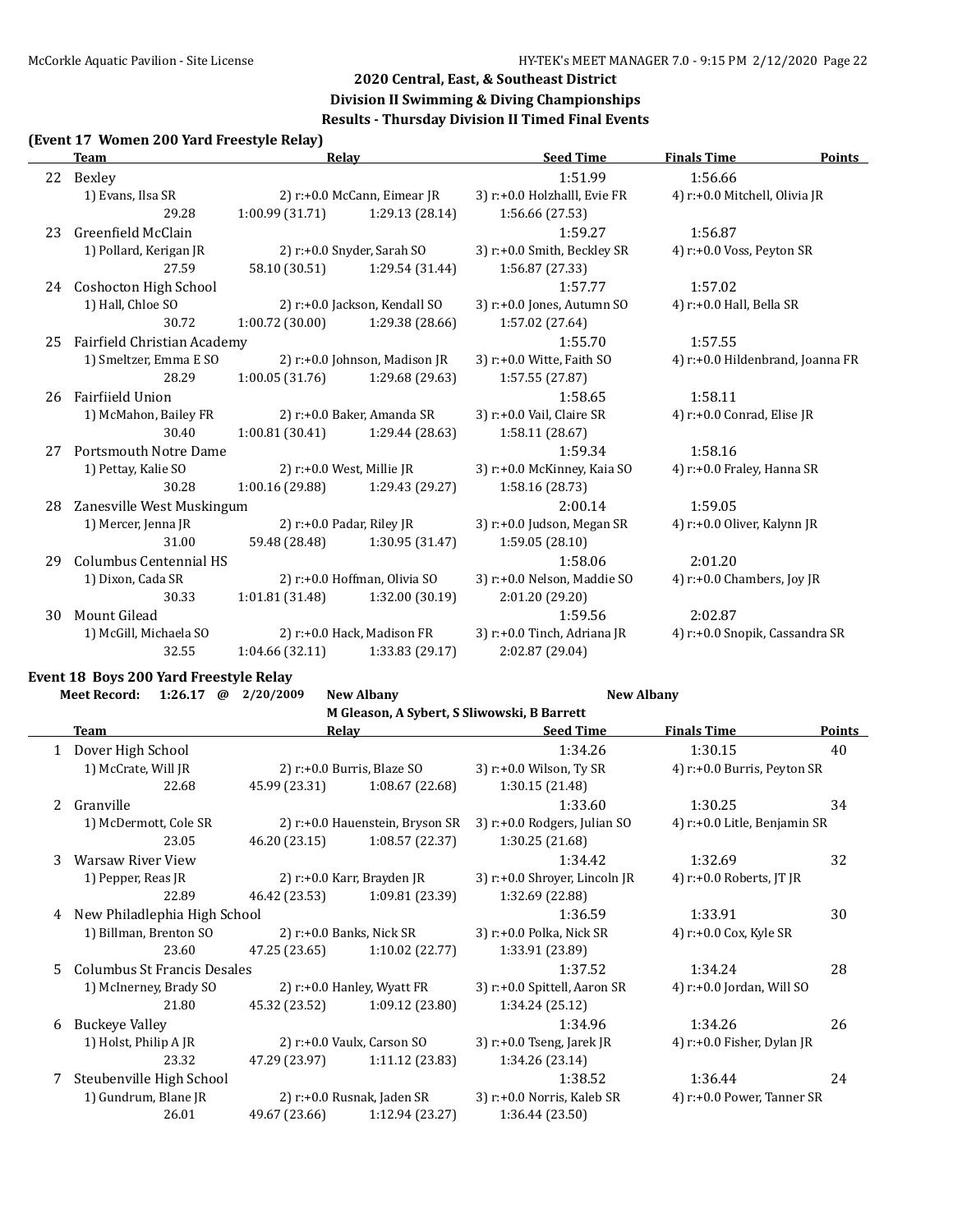### **(Event 18 Boys 200 Yard Freestyle Relay)**

|    | Event To Doys 200 Taru Freestyle Relay J<br><b>Team</b> | <b>Relay</b>           |                                | <b>Seed Time</b>              | <b>Finals Time</b>             | <b>Points</b> |
|----|---------------------------------------------------------|------------------------|--------------------------------|-------------------------------|--------------------------------|---------------|
| 8  | <b>Grandview Heights</b>                                |                        |                                | 1:40.44                       | 1:36.85                        | 22            |
|    | 1) Ferguson, Charlie R SR                               |                        | 2) r:+0.0 Ellis, Adam JR       | 3) r:+0.0 Deis, Ethan JR      | 4) r:+0.0 Yates, Blake FR      |               |
|    | 22.02                                                   | 47.07 (25.05)          | 1:12.95 (25.88)                | 1:36.85 (23.90)               |                                |               |
| 9  | Columbus Academy                                        |                        |                                | 1:38.26                       | 1:37.06                        | 18            |
|    | 1) Balaloski, Alek FR                                   |                        | 2) r:+0.0 Hennessy, Rowan JR   | 3) r:+0.0 Hannallah, Cyrus SO | 4) r:+0.0 Johnson, Ezra SR     |               |
|    | 24.72                                                   | 49.04 (24.32)          | 1:13.95 (24.91)                | 1:37.06 (23.11)               |                                |               |
| 10 | Mount Gilead                                            |                        |                                | 1:40.87                       | 1:37.19                        | 14            |
|    | 1) Knight, Tyler JR                                     |                        | 2) r:+0.0 Mowery, Eric JR      | 3) r:+0.0 Snopik, Michael SO  | 4) r:+0.0 Conrad, Joel SO      |               |
|    | 25.48                                                   | 50.32 (24.84)          | 1:14.16 (23.84)                | 1:37.19 (23.03)               |                                |               |
|    | 11 Columbus Centennial HS                               |                        |                                | 1:42.58                       | 1:37.60                        | 12            |
|    | 1) Smith, Andrew SR                                     |                        | 2) $r$ :+0.0 Miller, Jabe JR   | 3) r:+0.0 Proudfoot, Alec SO  | 4) r:+0.0 Juracich, Kyle SR    |               |
|    | 25.14                                                   | 49.81 (24.67)          | 1:14.28 (24.47)                | 1:37.60 (23.32)               |                                |               |
| 12 | Northridge                                              |                        |                                | 1:39.91                       | 1:38.01                        | 10            |
|    | 1) Farthing, Gabe M SR                                  |                        | 2) r:+0.0 Rahde, Jackson SO    | 3) r:+0.0 Best, Christian SR  | 4) r:+0.0 Holt, William JR     |               |
|    | 24.41                                                   | 48.97 (24.56)          | 1:13.99 (25.02)                | 1:38.01 (24.02)               |                                |               |
| 13 | <b>Bishop Hartley</b>                                   |                        |                                | 1:40.55                       | 1:39.22                        | 8             |
|    | 1) LeMay, Sam JR                                        | 2) r:+0.0 Noll, Leo JR |                                | 3) r:+0.0 Landry, Stuart SO   | 4) r:+0.0 Sheridan, William SO |               |
|    | 23.33                                                   | 46.19 (22.86)          | 1:12.67 (26.48)                | 1:39.22 (26.55)               |                                |               |
|    | 14 Greenfield McClain                                   |                        |                                | 1:40.55                       | 1:39.88                        | 6             |
|    | 1) Milnes, Matthew SR                                   |                        | 2) r:+0.0 Scales, Logan JR     | 3) r:+0.0 Bliss, Luke SO      | 4) r:+0.0 Borsini, Cody SR     |               |
|    | 25.23                                                   | 51.20 (25.97)          | 1:16.49 (25.29)                | 1:39.88 (23.39)               |                                |               |
| 15 | Marietta                                                |                        |                                | 1:42.08                       | 1:39.91                        | 4             |
|    | 1) Powers, Shaun JR                                     |                        | 2) r:+0.0 Macatol, Jackson SR  | 3) r:+0.0 Hampton, Oscar SR   | 4) $r: +0.0$ Wharff, John JR   |               |
|    | 24.60                                                   | 50.20 (25.60)          | 1:15.30(25.10)                 | 1:39.91 (24.61)               |                                |               |
| 16 | Pleasant                                                |                        |                                | 1:45.72                       | 1:40.05                        | 2             |
|    | 1) Martin, Matthew JR                                   |                        | 2) r:+0.0 Tighe, Declan JR     | 3) r:+0.0 Zachmann, Eian JR   | 4) r:+0.0 Dunham, Ben FR       |               |
|    | 24.12                                                   | 52.04 (27.92)          | 1:16.70 (24.66)                | 1:40.05 (23.35)               |                                |               |
| 17 | <b>Columbus Bishop Watterson</b>                        |                        |                                | 1:41.44                       | 1:40.36                        |               |
|    | 1) Latshaw, Max J SO                                    |                        | 2) r:+0.0 Pitones, Mateo SO    | 3) r:+0.0 Newcomb, Ryan SR    | 4) r:+0.0 Vondran, Michael SR  |               |
|    | 24.89                                                   | 51.96 (27.07)          | 1:17.85 (25.89)                | 1:40.36 (22.51)               |                                |               |
| 18 | St Clairsville High School                              |                        |                                | 1:43.60                       | 1:40.54                        |               |
|    | 1) McKeegan, Caleb FR                                   |                        | 2) r:+0.0 Phillips, Michael SO | 3) r:+0.0 Miller, Brendan SO  | 4) r:+0.0 Gasber, Jack SO      |               |
|    | 24.76                                                   | 50.33 (25.57)          | 1:16.10(25.77)                 | 1:40.54 (24.44)               |                                |               |
| 19 | Bexley                                                  |                        |                                | 1:42.39                       | 1:41.23                        |               |
|    | 1) Rogers, Danner SR                                    |                        | 2) r:+0.0 Clous, Maxwell JR    | 3) r:+0.0 Kemp, Ryan JR       | 4) r:+0.0 Johnson, Hunter SR   |               |
|    | 24.87                                                   | 50.36 (25.49)          | 1:17.45 (27.09)                | 1:41.23 (23.78)               |                                |               |
| 20 | East Liverpool High School                              |                        |                                | 1:42.06                       | 1:41.38                        |               |
|    | 1) Latshaw, Nathan SR                                   |                        | 2) r:+0.0 Dawson, Nathan JR    | 3) r:+0.0 Smith, Brannan JR   | 4) r:+0.0 Myers, Jacob SO      |               |
|    | 24.97                                                   | 51.36 (26.39)          | 1:17.06 (25.70)                | 1:41.38 (24.32)               |                                |               |
|    | 21 Heath                                                |                        |                                | 1:44.72                       | 1:42.06                        |               |
|    | 1) Gill, Walter SR                                      |                        | 2) r:+0.0 Bradley, Collin JR   | 3) r:+0.0 Barrick, Cole JR    | 4) r:+0.0 McColley, Dylan SR   |               |
|    | 26.19                                                   | 52.70 (26.51)          | 1:18.86 (26.16)                | 1:42.06 (23.20)               |                                |               |
|    | 22 Bidwell River Valley                                 |                        |                                | 1:45.87                       | 1:42.34                        |               |
|    | 1) Lollathin, Ryan JR                                   |                        | 2) r:+0.0 Wooldridge, Riley SO | 3) r:+0.0 Santos, John SR     | 4) r:+0.0 Cline, Ethan SR      |               |
|    | 25.05                                                   | 53.14 (28.09)          | 1:19.05(25.91)                 | 1:42.34 (23.29)               |                                |               |
| 23 | The Wellington School                                   |                        |                                | 1:45.74                       | 1:42.71                        |               |
|    | 1) Cios, Josef SO                                       |                        | 2) r:+0.0 Anderson, Simon SO   | 3) r:+0.0 Miller, Will JR     | 4) r:+0.0 Rennick, Avery JR    |               |
|    | 26.59                                                   | 53.44 (26.85)          | 1:18.99 (25.55)                | 1:42.71 (23.72)               |                                |               |
|    | 24 The Plains Athens                                    |                        |                                | 1:44.73                       | 1:43.67                        |               |
|    | 1) Santiago Flores, Gabi A JR                           |                        | 2) r:+0.0 Gutekanst, Sam SO    | 3) r:+0.0 Pagan, Andy SO      | 4) r:+0.0 Albert, Cole SR      |               |
|    | 26.51                                                   | 51.71 (25.20)          | 1:18.87 (27.16)                | 1:43.67 (24.80)               |                                |               |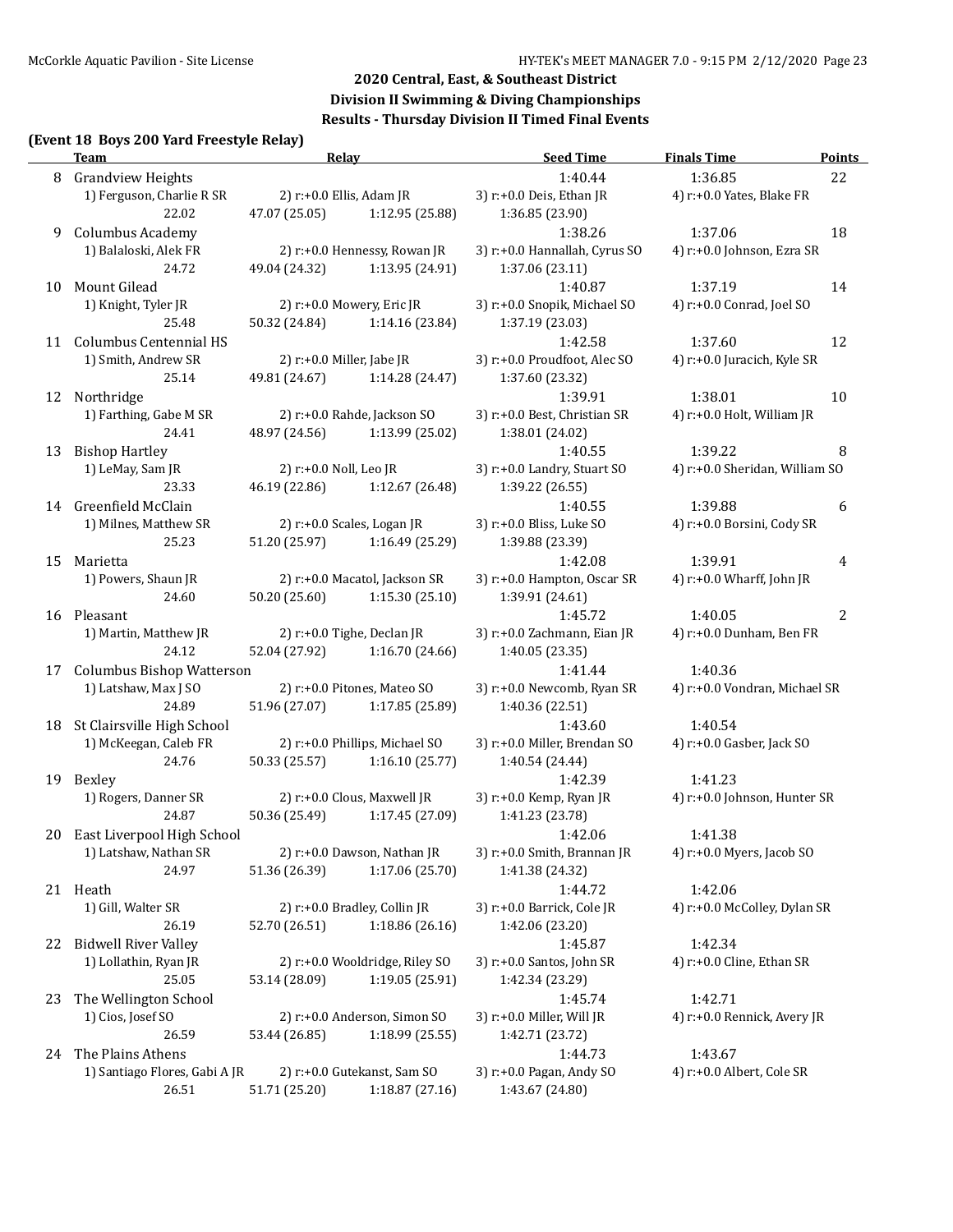#### **(Event 18 Boys 200 Yard Freestyle Relay)**

|       | Team                      | Relav                       |                               | <b>Seed Time</b>               | <b>Finals Time</b><br>Points |
|-------|---------------------------|-----------------------------|-------------------------------|--------------------------------|------------------------------|
| 25    | Chillicothe               |                             |                               | 1:44.01                        | 1:43.75                      |
|       | 1) Harshbarger, Nelson FR |                             | 2) $r.+0.0$ Downing, Dylan SR | 3) r:+0.0 McCallum, Andrew SR  | 4) r:+0.0 Alflen, Clayton SR |
|       | 26.24                     | 52.73 (26.49)               | 1:19.84(27.11)                | 1:43.75 (23.91)                |                              |
| $*26$ | Indian Creek High School  |                             |                               | 1:43.59                        | 1:44.43                      |
|       | 1) Pietro, Pierce JR      | 2) $r: +0.0$ Howell, Sy FR  |                               | 3) r:+0.0 Baksa, Sam SR        | 4) r:+0.0 Rose, Dakota SR    |
|       | 27.67                     | 54.10 (26.43)               | 1:19.71(25.61)                | 1:44.43 (24.72)                |                              |
| $*26$ | Barnesville Swim Team     |                             |                               | 1:45.14                        | 1:44.43                      |
|       | 1) Spangenburg, Ethan SO  |                             | 2) $r: +0.0$ Dodd, Logan FR   | $3)$ r:+0.0 Stephen, Jett SO   | 4) r:+0.0 Johnson, Payne SR  |
|       | 26.78                     | 52.86 (26.08)               | 1:19.48 (26.62)               | 1:44.43 (24.95)                |                              |
| 28    | Dresden - Tri-Valley      |                             |                               | 1:46.20                        | 1:47.34                      |
|       | 1) McDonald, Schawn m JR  | 2) $r: +0.0$ Cox, Blaine SO |                               | 3) r:+0.0 Sauerbrey, Nathan SO | 4) r:+0.0 McDaniel, Mason JR |
|       | 27.37                     | 54.66 (27.29)               | 1:21.75 (27.09)               | 1:47.34 (25.59)                |                              |
| 29    | Portsmouth                |                             |                               | 1:47.45                        | 1:47.37                      |
|       | 1) Keys, Christian JR     |                             | $2)$ r:+0.0 Lee, Donnie SR    | 3) r:+0.0 Fannin, Brady SR     | 4) $r: +0.0$ McCoy, Tyler SR |
|       | 27.18                     | 53.95 (26.77)               | 1:21.08(27.13)                | 1:47.37 (26.29)                |                              |
| 30    | Cambridge High School     |                             |                               | 1:46.01                        | 1:47.48                      |
|       | 1) Caldwell, Xander FR    | 2) $r: +0.0$ Goodman, AJ SR |                               | 3) r:+0.0 Lopez, Antonio SR    | 4) r:+0.0 Shockley, Alex SO  |
|       | 26.83                     | 57.05 (30.22)               | 1:23.36 (26.31)               | 1:47.48 (24.12)                |                              |

# **Event 19 Women 100 Yard Backstroke**

|    | <b>Meet Record:</b> | 55.23 @ 2/14/2014 | <b>Abby Stone</b>             | <b>GRA</b>       |                    |        |
|----|---------------------|-------------------|-------------------------------|------------------|--------------------|--------|
|    | <b>Name</b>         |                   | Yr School                     | <b>Seed Time</b> | <b>Finals Time</b> | Points |
|    | 1 Funderburke, Nyah |                   | JR Columbus School for Girls  | 57.96            | 54.58@             | 20     |
|    | $r: +0.67$ 26.80    | 54.58 (27.78)     |                               |                  |                    |        |
|    | 2 Bunstine, Riley L |                   | SR Northridge                 | 58.92            | 56.75              | 17     |
|    | $r: +0.59$ 27.76    | 56.75 (28.99)     |                               |                  |                    |        |
| 3  | Holmes, Caroline O  |                   | SR Dresden - Tri-Valley       | 58.53            | 57.87              | 16     |
|    | $r: +0.54$ 28.22    | 57.87 (29.65)     |                               |                  |                    |        |
|    | 4 Volker, Annie     |                   | SR Grandview Heights          | 1:02.32          | 59.18              | 15     |
|    | $r: +0.56$ 28.50    | 59.18 (30.68)     |                               |                  |                    |        |
| 5  | Dygert, Elise       |                   | SR Johnathan Alder            | 1:02.53          | 59.58              | 14     |
|    | $r: +0.64$ 28.77    | 59.58 (30.81)     |                               |                  |                    |        |
| 6  | Moyer, Olivia       |                   | SO St Clairsville High School | 1:04.74          | 1:00.33            | 13     |
|    | $r: +0.60$ 29.57    | 1:00.33(30.76)    |                               |                  |                    |        |
|    | Durbin, Reagan      |                   | FR Dover High School          | 1:01.51          | 1:00.48            | 12     |
|    | $r: +0.59$ 29.21    | 1:00.48(31.27)    |                               |                  |                    |        |
| 8  | Rana, Kristina A    |                   | JR The Plains Athens          | 1:03.64          | 1:00.93            | 11     |
|    | $r: +0.69$ 29.84    | 1:00.93 (31.09)   |                               |                  |                    |        |
| 9  | Murphy, Riley       |                   | SO Columbus School for Girls  | 1:06.65          | 1:01.04            | 9      |
|    | $r: +0.68$ 29.66    | 1:01.04 (31.38)   |                               |                  |                    |        |
|    | 10 Prall, Mary Kate |                   | SO Columbus Academy           | 1:05.14          | 1:01.50            | 7      |
|    | $r: +0.63$ 29.87    | 1:01.50 (31.63)   |                               |                  |                    |        |
|    | 11 Vidal, Berta     |                   | SR Warsaw River View          | 1:01.52          | 1:02.02            | 6      |
|    | $r: +0.62$ 29.87    | 1:02.02(32.15)    |                               |                  |                    |        |
| 12 | Stamm, Leah         |                   | SR Bexley                     | 1:03.27          | 1:02.43            | 5      |
|    | $r: +0.58$ 29.93    | 1:02.43 (32.50)   |                               |                  |                    |        |
|    | 13 Warren, Taylor   |                   | SR Columbus Academy           | 1:04.21          | 1:03.37            | 4      |
|    | $r: +0.56$ 30.16    | 1:03.37 (33.21)   |                               |                  |                    |        |
|    | 14 Knight, Alia     |                   | FR Columbus School for Girls  | 1:06.84          | 1:06.04            | 3      |
|    | $r: +0.74$ 31.46    | 1:06.04 (34.58)   |                               |                  |                    |        |
| 15 | Anderson, Sarah     |                   | SR The Wellington School      | 1:06.95          | 1:06.08            | 2      |
|    | $r: +0.64$ 31.32    | 1:06.08 (34.76)   |                               |                  |                    |        |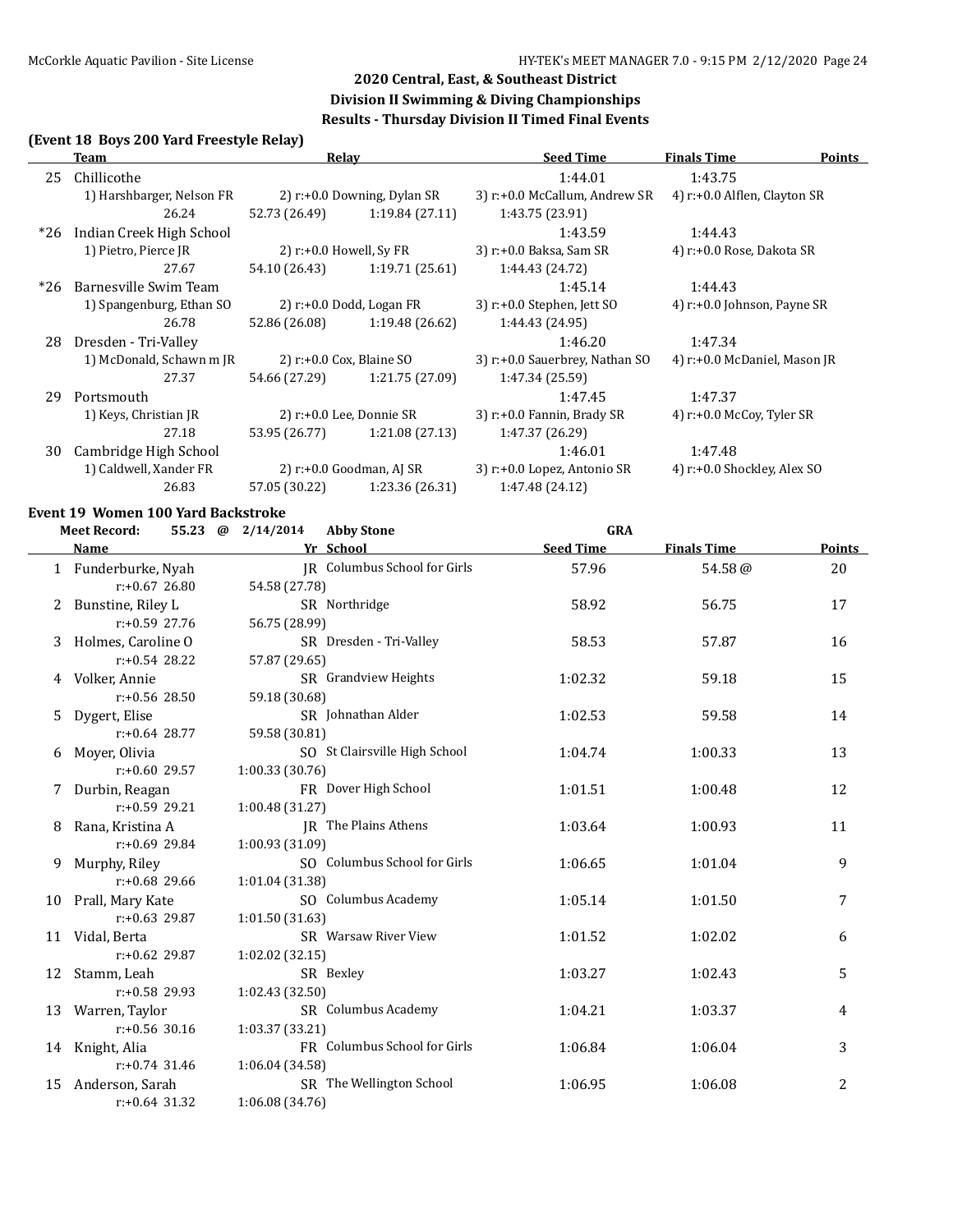### **(Event 19 Women 100 Yard Backstroke)**

|       | Name                    | Yr School                                    | <b>Seed Time</b> | <b>Finals Time</b> | <b>Points</b> |
|-------|-------------------------|----------------------------------------------|------------------|--------------------|---------------|
|       | 16 Frizzell, Mackenzie  | FR Bishop Hartley                            | 1:07.85          | 1:06.73            | 1             |
|       | $r: +0.66$ 31.83        | 1:06.73 (34.90)                              |                  |                    |               |
| 17    | Martin, Arianna         | IR Bexley                                    | 1:05.43          | 1:07.04            |               |
|       | $r: +0.66$ 32.76        | 1:07.04 (34.28)                              |                  |                    |               |
|       | 18 Yuan, Gabrielle      | FR Columbus School for Girls                 | 1:09.05          | 1:07.24            |               |
|       | $r: +0.67$ 32.23        | 1:07.24 (35.01)                              |                  |                    |               |
|       | 19 Schaefer, Sam J      | SO Grandview Heights                         | 1:09.16          | 1:07.99            |               |
|       | $r: +0.69$ 32.88        | 1:07.99 (35.11)                              |                  |                    |               |
|       | 20 Langhirt, Kimberly L | SR Buckeye Valley                            | 1:09.84          | 1:08.07            |               |
|       | $r: +0.62$ 32.88        | 1:08.07 (35.19)                              |                  |                    |               |
|       | 21 O'Reilly, Bridget    | FR Bexley                                    | 1:08.06          | 1:08.09            |               |
|       | $r: +0.59$ 32.37        | 1:08.09 (35.72)                              |                  |                    |               |
|       | 22 Krogh, McKinley      | SR Logan Elm                                 | 1:09.39          | 1:08.77            |               |
|       | $r: +0.69$ 33.27        | 1:08.77 (35.50)                              |                  |                    |               |
|       | *23 Bobak, Olivia       | SR Bishop Hartley                            | 1:10.05          | 1:09.48            |               |
|       | $r: +0.62$ 33.27        | 1:09.48 (36.21)                              |                  |                    |               |
|       | *23 Henry, Abby         | JR Heath                                     | 1:10.04          | 1:09.48            |               |
|       | $r: +0.67$ 33.44        | 1:09.48 (36.04)                              |                  |                    |               |
|       | 25 Beadling, Madison    | JR Steubenville High School                  | 1:08.44          | 1:09.56            |               |
|       | $r: +0.66$ 32.63        | 1:09.56 (36.93)                              |                  |                    |               |
|       | 26 Leeper, Jenna        | FR Dover High School                         | 1:10.15          | 1:10.09            |               |
|       | $r: +0.74$ 34.05        | 1:10.09 (36.04)                              |                  |                    |               |
| 27    | Voorhees, Sammi         | SR Beaver Local Lisbon                       | 1:10.34          | 1:10.65            |               |
|       | $r: +0.61$ 33.05        | 1:10.65(37.60)                               |                  |                    |               |
|       | 28 Vance, Hannah        | SO Northridge                                | 1:10.46          | 1:11.33            |               |
|       | $r: +0.70$ 33.75        | 1:11.33 (37.58)                              |                  |                    |               |
|       | Schafer, Maddie         | IR Chillicothe                               | 1:08.47          | DQ                 |               |
|       | No Show Penalty Event   |                                              |                  |                    |               |
|       | $r: +0.61$ 32.84        | DQ (35.68)                                   |                  |                    |               |
| $---$ | Butler, Alayna          | FR Zane Trace                                | 1:08.70          | DQ                 |               |
|       |                         | Completely submerged prior to turn or finish |                  |                    |               |
|       | $r: +0.61$ 32.51        | DQ (35.93)                                   |                  |                    |               |

#### **Event 20 Boys 100 Yard Backstroke**

|    | <b>Meet Record:</b><br>49.73<br>@ | 2/14/2019<br>Jacob Eismann     |                  | <b>Columbus Academy</b> |        |
|----|-----------------------------------|--------------------------------|------------------|-------------------------|--------|
|    | Name                              | Yr School                      | <b>Seed Time</b> | <b>Finals Time</b>      | Points |
|    | Stoll, Eli C                      | FR Johnathan Alder             | 52.72            | 51.22                   | 20     |
|    | $r: +0.63$ 24.77                  | 51.22 (26.45)                  |                  |                         |        |
| 2  | Sexton, Blake                     | IR Dover High School           | 54.15            | 52.65                   | 17     |
|    | $r: +0.52$ 25.44                  | 52.65 (27.21)                  |                  |                         |        |
| 3  | McInerney, Brady                  | SO Columbus St Francis Desales | 55.55            | 53.97                   | 16     |
|    | $r: +0.60$ 26.19                  | 53.97 (27.78)                  |                  |                         |        |
| 4  | Mayberry, Graham                  | SO Granville                   | 56.92            | 55.09                   | 15     |
|    | $r: +0.57$ 26.80                  | 55.09 (28.29)                  |                  |                         |        |
| 5. | Minkin, Nicholas                  | FR Bexley                      | 58.95            | 56.82                   | 14     |
|    | $r: +0.62$ 27.19                  | 56.82 (29.63)                  |                  |                         |        |
| 6  | Hanley, Wyatt T                   | FR Columbus St Francis Desales | 59.23            | 57.06                   | 13     |
|    | $r: +0.55$ 27.92                  | 57.06 (29.14)                  |                  |                         |        |
|    | Holmes, Hansel W                  | FR Dresden - Tri-Valley        | 59.18            | 57.75                   | 12     |
|    | $r: +0.60$ 28.00                  | 57.75 (29.75)                  |                  |                         |        |
| 8  | Yost, Nathan                      | JR St Clairsville High School  | 1:00.05          | 58.43                   | 11     |
|    | $r: +0.60$ 28.28                  | 58.43 (30.15)                  |                  |                         |        |
|    |                                   |                                |                  |                         |        |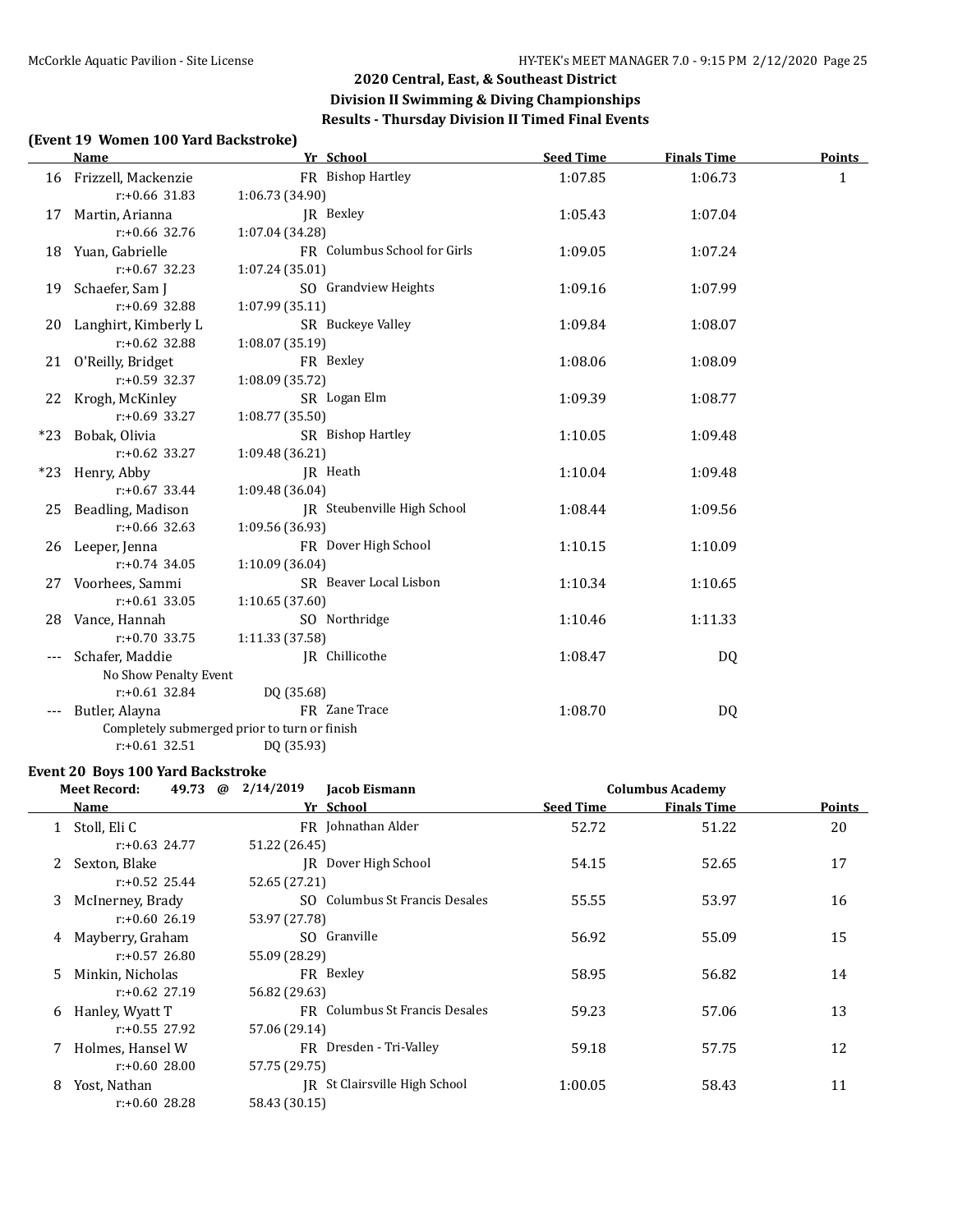#### **(Event 20 Boys 100 Yard Backstroke)**

|                    | <b>Name</b>             | Yr School                       | <b>Seed Time</b> | <b>Finals Time</b> | <b>Points</b> |
|--------------------|-------------------------|---------------------------------|------------------|--------------------|---------------|
|                    | 9 Johnson, Nathan       | SO Marietta                     | 59.66            | 58.61              | 9             |
|                    | r:+0.67 27.97           | 58.61 (30.64)                   |                  |                    |               |
| 10 Ross, Patrick J |                         | JR Meadowbrook                  | 1:00.64          | 58.86              | 7             |
|                    | $r: +0.69$ 28.41        | 58.86 (30.45)                   |                  |                    |               |
|                    | 11 Cao, James           | SR Columbus Academy             | 58.82            | 59.32              | 6             |
|                    | r:+0.68 28.86           | 59.32 (30.46)                   |                  |                    |               |
|                    | 12 Blum, Andy           | SR Chillicothe                  | 59.57            | 59.75              | 5             |
|                    | r:+0.59 28.58           | 59.75 (31.17)                   |                  |                    |               |
|                    | 13 Massie, Luke         | JR Warsaw River View            | 1:02.91          | 1:00.88            | 4             |
|                    | r:+0.58 29.21           | 1:00.88 (31.67)                 |                  |                    |               |
|                    | 14 Mertz, Viktor        | JR Johnstown-Monroe             | 1:01.49          | 1:01.10            | 3             |
|                    | $r: +0.65$ 29.72        | 1:01.10 (31.38)                 |                  |                    |               |
|                    | 15 Philabaum, Brady     | JR Warsaw River View            | 1:01.50          | 1:01.79            | 2             |
|                    | $r: +0.59$ 30.04        | 1:01.79 (31.75)                 |                  |                    |               |
|                    | 16 Teter, Jacob         | FR Granville                    | 1:02.38          | 1:01.86            | $\mathbf{1}$  |
|                    | r:+0.65 29.89           | 1:01.86 (31.97)                 |                  |                    |               |
|                    | 17 Pease, Parker        | SO Beaver Local Lisbon          | 1:02.10          | 1:02.06            |               |
|                    | r:+0.67 29.87           | 1:02.06 (32.19)                 |                  |                    |               |
|                    | 18 McDaniel, Mason R    | JR Dresden - Tri-Valley         | 1:04.18          | 1:02.40            |               |
|                    | $r: +0.70$ 30.12        | 1:02.40 (32.28)                 |                  |                    |               |
|                    | 19 Sheridan, William    | SO Bishop Hartley               | 1:04.85          | 1:03.35            |               |
|                    | $r: +0.69$ 31.61        | 1:03.35 (31.74)                 |                  |                    |               |
|                    | 20 Pratt, Luke          | SO Bishop Rosecrans High School | 1:03.92          | 1:03.85            |               |
|                    | $r: +0.68$ 30.62        | 1:03.85 (33.23)                 |                  |                    |               |
|                    | 21 Ellis, Adam          | JR Grandview Heights            | 1:03.43          | 1:03.86            |               |
|                    | $r: +0.54$ 31.07        | 1:03.86 (32.79)                 |                  |                    |               |
|                    | 22 Marshall, Cam        | FR Dover High School            | 1:04.77          | 1:03.97            |               |
|                    | $r: +0.71$ 31.09        | 1:03.97 (32.88)                 |                  |                    |               |
|                    | 23 Myers, Jacob         | SO East Liverpool High School   | 1:05.29          | 1:04.11            |               |
|                    | $r: +0.64$ 30.38        | 1:04.11 (33.73)                 |                  |                    |               |
|                    | 24 Smith, Andrew        | SR Columbus Centennial HS       | 1:02.83          | 1:04.26            |               |
|                    | $r: +0.69$ 31.20        | 1:04.26 (33.06)                 |                  |                    |               |
|                    | 25 Ater, Evan D         | SO Frankfort Adena              | 1:04.09          | 1:04.63            |               |
|                    | $r: +0.62$ 31.20        | 1:04.63 (33.43)                 |                  |                    |               |
|                    | 26 Simpson, Steven      | SO New Philadlephia High School | 1:05.85          | 1:04.96            |               |
|                    | $r: +0.63$ 31.72        | 1:04.96 (33.24)                 |                  |                    |               |
|                    | 27 Fuller, Noah         | SO Northridge                   | 1:05.78          | 1:05.57            |               |
|                    | r:+0.58 32.01           | 1:05.57(33.56)                  |                  |                    |               |
| 28                 | Herb, Garrett           | SR Marietta                     | 1:05.54          | 1:05.89            |               |
|                    | $r: +0.75$ 31.70        | 1:05.89 (34.19)                 |                  |                    |               |
| 29                 | Santiago Flores, Gabi A | <b>IR</b> The Plains Athens     | 1:04.29          | 1:05.92            |               |
|                    | r:+0.59 31.86           | 1:05.92 (34.06)                 |                  |                    |               |
| 30                 | Stein, Aiden            | SO Coshocton High School        | 1:05.40          | 1:07.64            |               |
|                    | r:+0.53 32.88           | 1:07.64(34.76)                  |                  |                    |               |

#### **Event 21 Women 100 Yard Breaststroke**

| 1:03.18<br>Meet Record: | 2/14/2019<br>@<br><b>Grace Butcher</b> |                  | <b>Olentangy Berlin</b> |               |
|-------------------------|----------------------------------------|------------------|-------------------------|---------------|
| <b>Name</b>             | Yr School                              | <b>Seed Time</b> | <b>Finals Time</b>      | <b>Points</b> |
| DiBetta, Casadie        | SO St Clairsville High School          | 1:05.00          | $1:03.08\omega$         | 20            |
| 30.11                   | 1:03.08(32.97)                         |                  |                         |               |
| Lawhorn, Logan          | SR Liberty Union                       | 1:08.62          | 1:05.23                 | 17            |
| 30.11                   | 1:05.23(35.12)                         |                  |                         |               |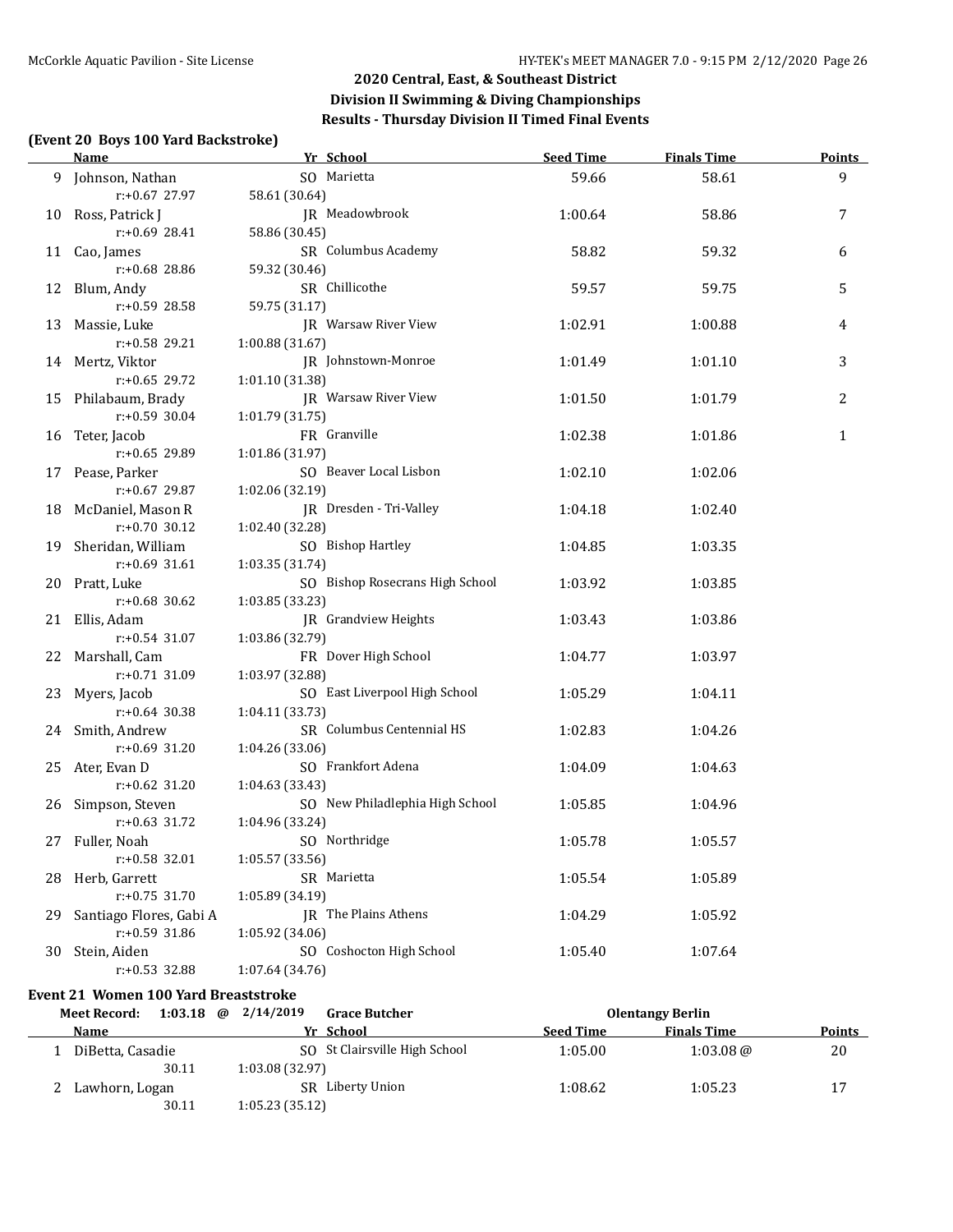### **Division II Swimming & Diving Championships Results - Thursday Division II Timed Final Events**

#### **(Event 21 Women 100 Yard Breaststroke)**

|    | <b>Name</b>                              | Yr School                                       | Seed Time | <b>Finals Time</b> | <b>Points</b> |
|----|------------------------------------------|-------------------------------------------------|-----------|--------------------|---------------|
|    | 3 Fortney, Ava C<br>31.34                | JR Columbus School for Girls<br>1:07.57 (36.23) | 1:10.05   | 1:07.57            | 16            |
|    | 4 Benencia Courreges, Lourdes M<br>33.17 | JR The Plains Athens<br>1:09.26 (36.09)         | 1:09.91   | 1:09.26            | 15            |
|    | 5 Hollenbaugh, Jenna<br>33.20            | FR Pleasant<br>1:09.52 (36.32)                  | 1:10.47   | 1:09.52            | 14            |
| 6  | Phillips, Mia A<br>32.71                 | SR Bishop Hartley<br>1:09.75 (37.04)            | 1:11.18   | 1:09.75            | 13            |
|    | 7 Yakam, Emma<br>33.06                   | SO Columbus Academy<br>1:10.38 (37.32)          | 1:11.34   | 1:10.38            | 12            |
| 8  | Di-Nardo, Abby<br>32.98                  | FR Bishop Hartley<br>1:10.66 (37.68)            | 1:11.72   | 1:10.66            | 11            |
|    | 9 Spiker, Avery<br>34.21                 | SO Granville<br>1:10.93 (36.72)                 | 1:13.37   | 1:10.93            | 9             |
|    | 10 Clayton, Janie<br>33.24               | SO Fairbanks<br>1:11.07 (37.83)                 | 1:12.99   | 1:11.07            | 7             |
|    | 11 Spangler, Emma<br>33.08               | SO Columbus School for Girls<br>1:11.24 (38.16) | 1:14.24   | 1:11.24            | 6             |
|    | 12 Spivak, Natasha<br>34.05              | SO Columbus School for Girls<br>1:12.36 (38.31) | 1:13.60   | 1:12.36            | 5             |
|    | 13 Hannallah, Whitney<br>34.36           | SR Columbus Academy<br>1:12.54 (38.18)          | 1:16.78   | 1:12.54            | 4             |
|    | 14 Rowe, Erin E<br>33.88                 | SR Fairland<br>1:14.27 (40.39)                  | 1:16.64   | 1:14.27            | 3             |
|    | 15 Connare, Cassy<br>35.85               | FR Dover High School<br>1:14.55 (38.70)         | 1:15.93   | 1:14.55            | 2             |
|    | 16 Curtis, Tara<br>34.68                 | SR John Glenn<br>1:15.46 (40.78)                | 1:14.25   | 1:15.46            | $\mathbf{1}$  |
|    | 17 Ashcraft, Lindsey<br>35.55            | SR Warsaw River View<br>1:15.58 (40.03)         | 1:16.35   | 1:15.58            |               |
|    | *18 McClung, Liza<br>35.82               | JR Bishop Hartley<br>1:15.61 (39.79)            | 1:16.32   | 1:15.61            |               |
|    | *18 Tanner, Ellie I<br>34.86             | SR Bishop Hartley<br>1:15.61 (40.75)            | 1:15.54   | 1:15.61            |               |
|    | 20 Glaser, Krista L<br>36.95             | FR Magnolia Sandy Valley<br>1:15.74 (38.79)     | 1:16.05   | 1:15.74            |               |
|    | 21 Hill, Grace<br>35.51                  | SO Beaver Local Lisbon<br>1:15.95 (40.44)       | 1:14.25   | 1:15.95            |               |
| 22 | Vail, Claire<br>35.90                    | SR Fairfiield Union<br>1:16.01(40.11)           | 1:15.82   | 1:16.01            |               |
| 23 | Pittaway, Izzy R<br>36.28                | JR The Plains Athens<br>1:16.12 (39.84)         | 1:16.79   | 1:16.12            |               |
| 24 | Waggle, Clare<br>36.04                   | JR Dresden - Tri-Valley<br>1:16.27 (40.23)      | 1:18.29   | 1:16.27            |               |
| 25 | Suh, Alyssa<br>35.67                     | SR The Plains Athens<br>1:16.40 (40.73)         | 1:15.57   | 1:16.40            |               |
| 26 | Wynk, Avery G<br>36.61                   | FR Johnathan Alder<br>1:16.56 (39.95)           | 1:16.99   | 1:16.56            |               |
| 27 | Bailey, Julianne<br>36.00                | JR Washington Court House<br>1:17.02 (41.02)    | 1:15.90   | 1:17.02            |               |
| 28 | Padar, Riley<br>36.66                    | JR Zanesville West Muskingum<br>1:17.28 (40.62) | 1:18.57   | 1:17.28            |               |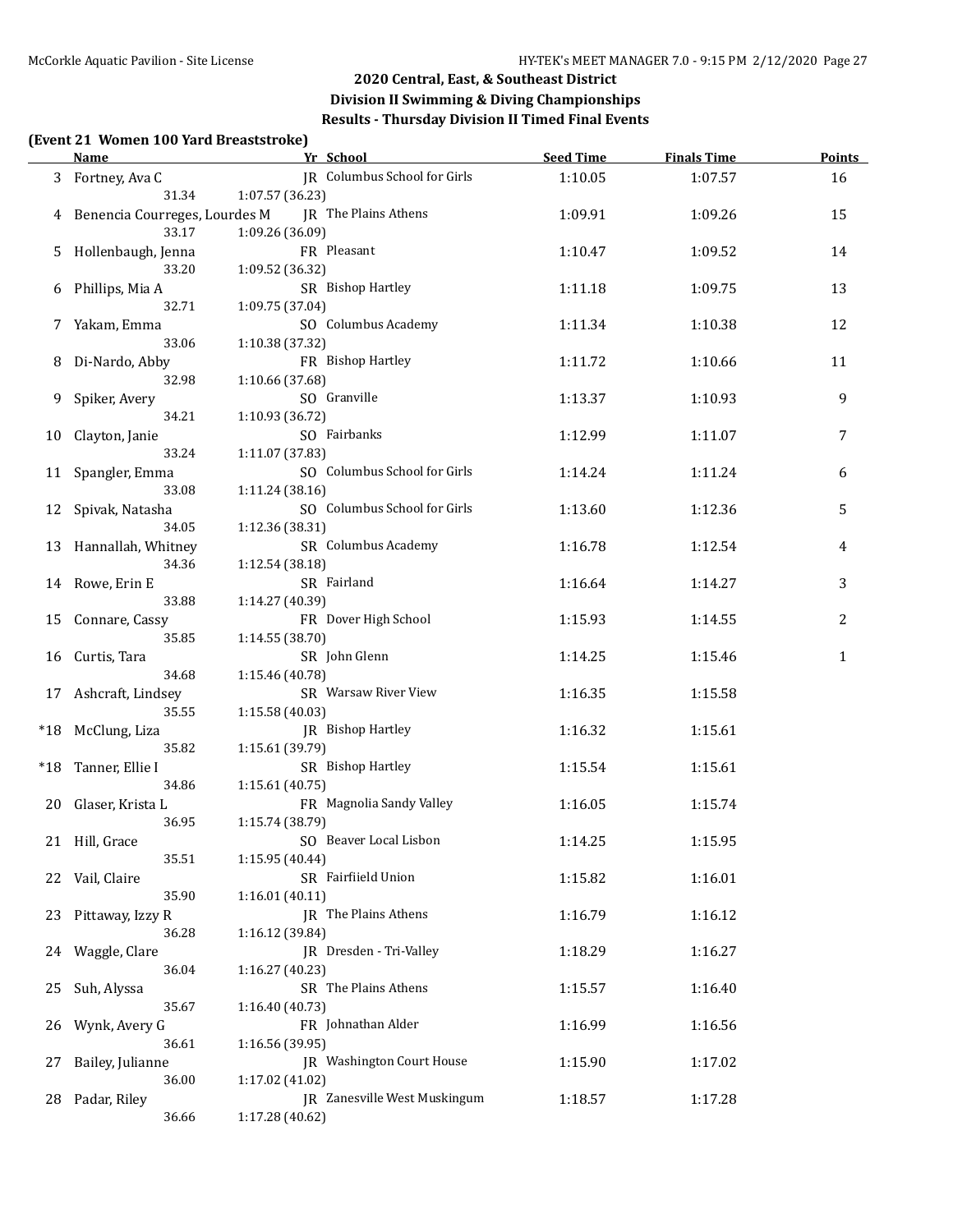# **Division II Swimming & Diving Championships Results - Thursday Division II Timed Final Events**

|    | (Event 21 Women 100 Yard Breaststroke)<br><b>Name</b> | Yr School                                       | <b>Seed Time</b> | <b>Finals Time</b> | Points |
|----|-------------------------------------------------------|-------------------------------------------------|------------------|--------------------|--------|
| 29 | Bennett, Emily R                                      | SR London                                       | 1:16.13          | 1:17.31            |        |
|    | 35.91                                                 | 1:17.31(41.40)                                  |                  |                    |        |
|    | 30 Hoover, Siarra N                                   | SR Licking Valley                               | 1:12.38          | 1:17.59            |        |
|    | 36.15                                                 | 1:17.59 (41.44)                                 |                  |                    |        |
|    |                                                       |                                                 |                  |                    |        |
|    | Event 22 Boys 100 Yard Breaststroke                   |                                                 |                  |                    |        |
|    | <b>Meet Record:</b>                                   | 55.71 @ 2/20/2015<br><b>Frannie Brogan</b>      | <b>Dover</b>     |                    |        |
|    | <b>Name</b>                                           | Yr School                                       | <b>Seed Time</b> | <b>Finals Time</b> | Points |
|    | 1 Siberell, Evan                                      | JR Chillicothe                                  | 1:01.43          | 59.74              | 20     |
|    | 28.53                                                 | 59.74 (31.21)                                   |                  |                    |        |
|    | Lawhorn, Lonnie D<br>28.53                            | SR Liberty Union                                | 1:04.14          | 1:00.29            | 17     |
|    |                                                       | 1:00.29 (31.76)<br>SR Grandview Heights         |                  |                    |        |
| 3  | Ferguson, Charlie R<br>28.49                          |                                                 | 1:02.97          | 1:00.86            | 16     |
|    |                                                       | 1:00.86 (32.37)<br>SR Martins Ferry High School |                  |                    |        |
| 4  | Bolinger, Jarrett<br>28.36                            | 1:01.21 (32.85)                                 | 1:03.16          | 1:01.21            | 15     |
|    | Power, Tanner                                         | SR Steubenville High School                     | 1:04.73          | 1:02.56            | 14     |
| 5. | 29.07                                                 | 1:02.56 (33.49)                                 |                  |                    |        |
|    |                                                       | JR Dover High School                            | 1:04.27          | 1:03.29            | 13     |
| 6  | McCrate, Will<br>28.98                                | 1:03.29 (34.31)                                 |                  |                    |        |
| 7  | Gasber, Jack                                          | SO St Clairsville High School                   | 1:05.98          | 1:03.38            | 12     |
|    | 29.79                                                 | 1:03.38 (33.59)                                 |                  |                    |        |
|    | Tseng, Jarek                                          | JR Buckeye Valley                               | 1:03.73          | 1:04.02            | 11     |
| 8  | 29.57                                                 | 1:04.02 (34.45)                                 |                  |                    |        |
|    | Hall, Quinn E                                         | SO Bexley                                       | 1:09.33          | 1:04.90            | 9      |
|    | 30.33                                                 | 1:04.90 (34.57)                                 |                  |                    |        |
| 10 | Dittmar, Cyrus B                                      | JR Dresden - Tri-Valley                         | 1:08.79          | 1:05.36            | 7      |
|    | 30.32                                                 | 1:05.36 (35.04)                                 |                  |                    |        |
|    | 11 Latshaw, Max J                                     | SO Columbus Bishop Watterson                    | 1:07.30          | 1:05.63            | 6      |
|    | 30.88                                                 | 1:05.63 (34.75)                                 |                  |                    |        |
| 12 | Banks, Nick                                           | SR New Philadlephia High School                 | 1:06.28          | 1:05.91            | 5      |
|    | 30.59                                                 | 1:05.91 (35.32)                                 |                  |                    |        |
| 13 | Albers, Eric                                          | FR The Wellington School                        | 1:09.03          | 1:06.23            | 4      |
|    | 30.83                                                 | 1:06.23 (35.40)                                 |                  |                    |        |
| 14 | Collette, Matt                                        | FR Martins Ferry High School                    | 1:08.73          | 1:07.26            | 3      |
|    | 31.81                                                 | 1:07.26 (35.45)                                 |                  |                    |        |
|    | 15 Stricklin, Ashton                                  | FR Hebron Lakewood                              | 1:10.96          | 1:07.34            | 2      |
|    | 31.91                                                 | 1:07.34 (35.43)                                 |                  |                    |        |
| 16 | Noll, Leo                                             | JR Bishop Hartley                               | 1:07.86          | 1:07.55            | 1      |
|    | 31.39                                                 | 1:07.55(36.16)                                  |                  |                    |        |
| 17 | Teter, Jacob                                          | FR Granville                                    | 1:08.36          | 1:07.96            |        |
|    | 31.97                                                 | 1:07.96 (35.99)                                 |                  |                    |        |
| 18 | Rahde, Jackson                                        | SO Northridge                                   | 1:09.71          | 1:08.00            |        |
|    | 30.87                                                 | 1:08.00 (37.13)                                 |                  |                    |        |
| 19 | Karr, Brayden                                         | IR Warsaw River View                            | 1:10.07          | 1:08.38            |        |
|    | 31.87                                                 | 1:08.38 (36.51)                                 |                  |                    |        |
| 20 | Hannallah, Cyrus                                      | SO Columbus Academy                             | 1:10.42          | 1:08.60            |        |
|    | 31.65                                                 | 1:08.60 (36.95)                                 |                  |                    |        |
| 21 | Lambert, Michael                                      | JR Heath                                        | 1:10.54          | 1:09.87            |        |
|    | 32.63                                                 | 1:09.87 (37.24)                                 |                  |                    |        |
| 22 | Tackett, Orville                                      | SO McDermott Northwest                          | 1:11.32          | 1:09.95            |        |
|    | 32.16                                                 | 1:09.95 (37.79)                                 |                  |                    |        |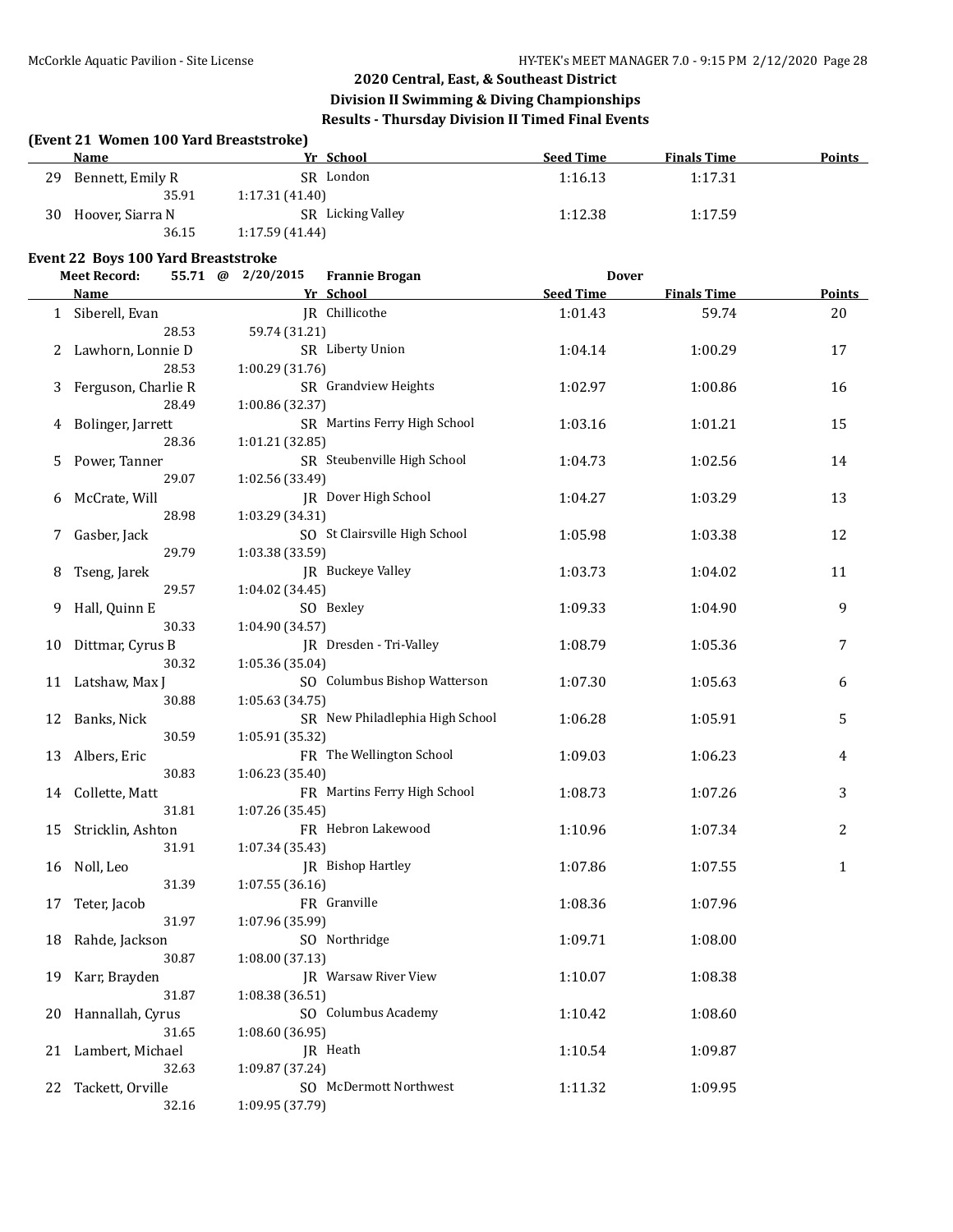#### **(Event 22 Boys 100 Yard Breaststroke)**

|    | Name            | Yr School                     | <b>Seed Time</b> | <b>Finals Time</b> | <b>Points</b> |
|----|-----------------|-------------------------------|------------------|--------------------|---------------|
| 23 | Hoover, Ian     | IR Fairfiield Union           | 1:08.30          | 1:10.04            |               |
|    | 32.45           | 1:10.04(37.59)                |                  |                    |               |
| 24 | Kemp, Ryan      | IR Bexley                     | 1:09.98          | 1:10.16            |               |
|    | 32.59           | 1:10.16(37.57)                |                  |                    |               |
| 25 | Zundell, Owen   | SO Marietta                   | 1:10.75          | 1:10.56            |               |
|    | 33.19           | 1:10.56 (37.37)               |                  |                    |               |
| 26 | Miller, Brendan | SO St Clairsville High School | 1:12.03          | 1:11.34            |               |
|    | 32.90           | 1:11.34 (38.44)               |                  |                    |               |
| 27 | Latshaw, Nathan | SR East Liverpool High School | 1:10.68          | 1:11.37            |               |
|    | 31.75           | 1:11.37 (39.62)               |                  |                    |               |
| 28 | Allen, Daylen   | Beechcroft<br>SO.             | 1:09.70          | 1:11.48            |               |
|    | 32.68           | 1:11.48(38.80)                |                  |                    |               |
| 29 | Hambel, Kade    | SR Zanesville High School     | 1:10.17          | 1:11.87            |               |
|    | 32.28           | 1:11.87(39.59)                |                  |                    |               |
|    |                 |                               |                  |                    |               |

#### **Event 23 Women 400 Yard Freestyle Relay**

**Meet Record: 3:30.39 @ 2/14/2014 Granville GRA**

**A Stone, K Lovern, P Griesse, S King**

|    | <b>Team</b>                 | Relay             |                                  | <b>Seed Time</b>               | <b>Finals Time</b>                | <b>Points</b> |
|----|-----------------------------|-------------------|----------------------------------|--------------------------------|-----------------------------------|---------------|
|    | 1 Columbus School for Girls |                   |                                  | 3:47.39                        | 3:37.67                           | 40            |
|    | 1) Aslaner, Julie S SO      |                   | 2) r:+0.0 Murphy, Riley SO       | 3) r:+0.0 Fortney, Ava JR      | 4) r:+0.0 Aurnou-Rhees, Jordan SR |               |
|    | 26.97                       | 56.73 (56.73)     | 1:22.97 (26.24)                  | 1:51.97 (55.24)                |                                   |               |
|    | 2:17.64 (25.67)             | 2:45.81 (53.84)   | 3:10.30 (24.49)                  | 3:37.67 (51.86)                |                                   |               |
| 2  | <b>Grandview Heights</b>    |                   |                                  | 3:49.46                        | 3:40.51                           | 34            |
|    | 1) Volker, Annie SR         |                   | 2) $r: +0.0$ Heren, Jada FR      | 3) r:+0.0 Schaefer, Sam SO     | 4) r:+0.0 Ferguson, Phoebe SO     |               |
|    | 26.50                       | 54.83 (54.83)     | 1:21.45 (26.62)                  | 1:50.79 (55.96)                |                                   |               |
|    | 2:17.86 (27.07)             | 2:48.35(57.56)    | 3:13.07 (24.72)                  | 3:40.51 (52.16)                |                                   |               |
| 3  | Columbus Academy            |                   |                                  | 3:46.66                        | 3:41.64                           | 32            |
|    | 1) Grammel, Annalise SR     |                   | 2) r:+0.0 Butnariu, Alexandra SO | 3) r:+0.0 Prall, Mary Kate SO  | 4) r:+0.0 Klinefelter, Lauren SO  |               |
|    | 26.74                       | 56.05 (56.05)     | 1:22.03 (25.98)                  | 1:51.62 (55.57)                |                                   |               |
|    | 2:18.47 (26.85)             | 2:47.96 (56.34)   | 3:13.10(25.14)                   | 3:41.64 (53.68)                |                                   |               |
| 4  | St Clairsville High School  |                   |                                  | 3:47.99                        | 3:45.32                           | 30            |
|    | 1) McKeegan, Kylie SO       |                   | 2) r:+0.0 Planey, Brenna SO      | 3) r:+0.0 Marody, Maggie JR    | 4) r:+0.0 DiBetta, Casadie SO     |               |
|    | 26.68                       | 57.44 (57.44)     | 1:23.84 (26.40)                  | 1:53.46 (56.02)                |                                   |               |
|    | 2:20.68 (27.22)             | 2:50.41(56.95)    | 3:16.67(26.26)                   | 3:45.32 (54.91)                |                                   |               |
| 5. | Granville                   |                   |                                  | 3:51.58                        | 3:45.41                           | 28            |
|    | 1) Koester, Avery SO        |                   | 2) r:+0.0 Spiker, Avery SO       | 3) r:+0.0 Lemert, Brooke FR    | 4) r:+0.0 Hardin, Hannah FR       |               |
|    | 27.00                       | 56.94 (56.94)     | 1:25.04 (28.10)                  | 1:56.01 (59.07)                |                                   |               |
|    | 2:22.05 (26.04)             | 2:50.55 (54.54)   | 3:16.73(26.18)                   | 3:45.41 (54.86)                |                                   |               |
| 6  | Dover High School           |                   |                                  | 3:52.25                        | 3:47.51                           | 26            |
|    | 1) Perkowski, Holly FR      |                   | 2) r:+0.0 Peters, Riley SR       | 3) r:+0.0 Durbin, Reagan FR    | 4) r:+0.0 Selinsky, Sydney JR     |               |
|    | 26.88                       | 56.29 (56.29)     | 1:24.03 (27.74)                  | 1:54.05 (57.76)                |                                   |               |
|    | 2:22.05 (28.00)             | 2:51.19(57.14)    | 3:17.80 (26.61)                  | 3:47.51 (56.32)                |                                   |               |
| 7  | Northridge                  |                   |                                  | 3:55.79                        | 3:50.13                           | 24            |
|    | 1) Cannone, Alexandra FR    |                   | 2) r:+0.0 Love, Quinn SR         | 3) r:+0.0 Rowe, Chloe SO       | 4) r:+0.0 Bunstine, Riley SR      |               |
|    | 26.79                       | 56.87 (56.87)     | 1:24.75 (27.88)                  | 1:55.56 (58.69)                |                                   |               |
|    | 2:23.91 (28.35)             | 2:57.05 (1:01.49) | 3:22.14 (25.09)                  | 3:50.13 (53.08)                |                                   |               |
| 8  | Bexley                      |                   |                                  | 3:54.94                        | 3:52.84                           | 22            |
|    | 1) Grieshop, Ally JR        |                   | 2) r:+0.0 Martin, Arianna JR     | 3) r:+0.0 O'Reilly, Bridget FR | 4) r:+0.0 Mitchell, Olivia JR     |               |
|    | 27.00                       | 56.64 (56.64)     | 1:23.63 (26.99)                  | 1:53.91 (57.27)                |                                   |               |
|    | 2:21.44 (27.53)             | 2:53.16 (59.25)   | 3:21.44 (28.28)                  | 3:52.84 (59.68)                |                                   |               |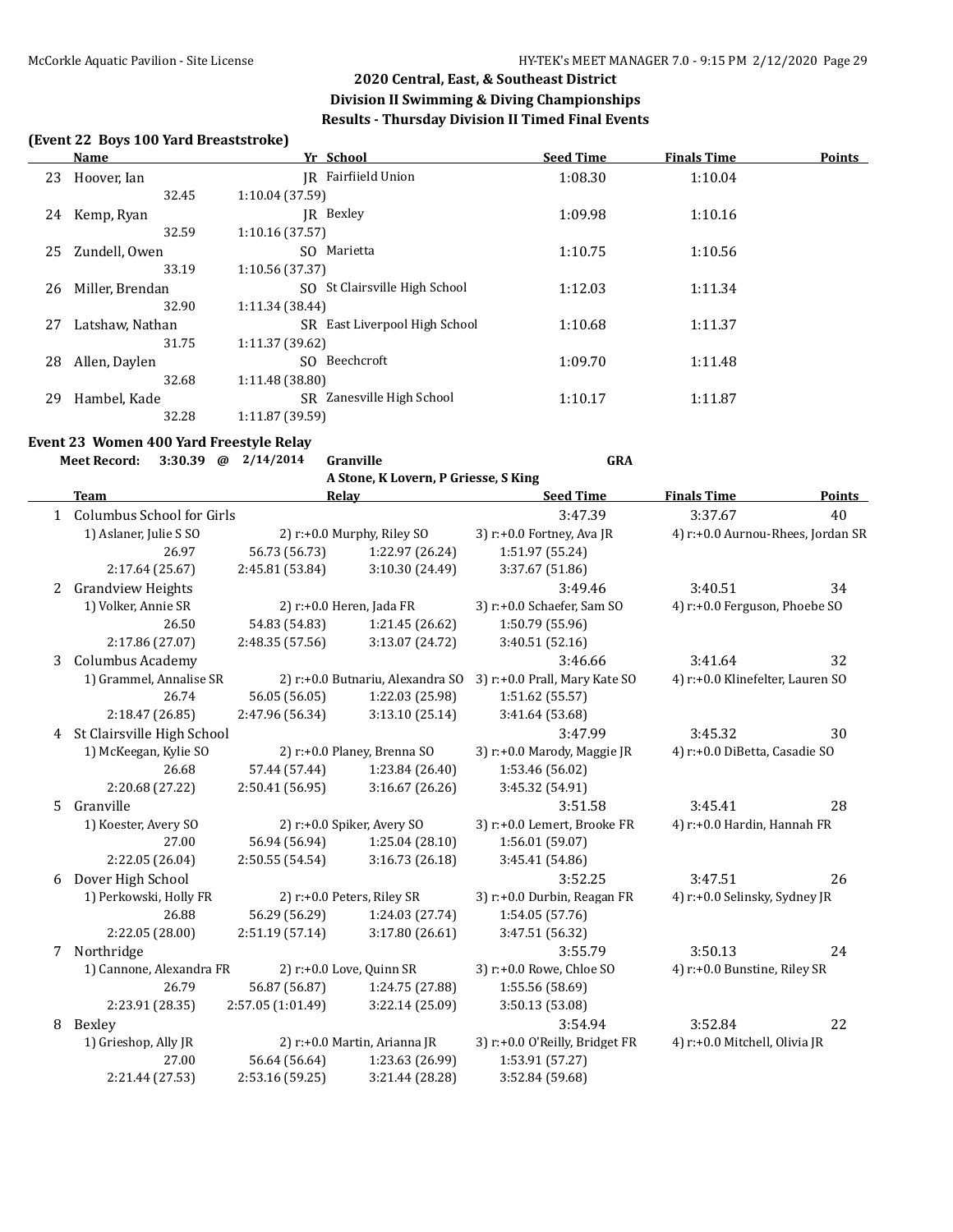### **Division II Swimming & Diving Championships Results - Thursday Division II Timed Final Events**

### **(Event 23 Women 400 Yard Freestyle Relay)**

|    | <b>Team</b>                           |                   | <u>Relav</u>                     | <b>Seed Time</b>                                              | <b>Finals Time</b>                     | <b>Points</b>  |
|----|---------------------------------------|-------------------|----------------------------------|---------------------------------------------------------------|----------------------------------------|----------------|
| 9  | Fairfield Christian Academy           |                   |                                  | 3:58.72                                                       | 3:57.42                                | 18             |
|    | 1) Hendrickson, Karly J SR            |                   | 2) r:+0.0 Smeltzer, Emma SO      | 3) r:+0.0 Hildenbrand, Joanna FR 4) r:+0.0 Barnhart, Grace SO |                                        |                |
|    | 27.31                                 | 57.33 (57.33)     | 1:26.34 (29.01)                  | 1:59.72 (1:02.39)                                             |                                        |                |
|    | 2:28.25 (28.53)                       | 3:00.24 (1:00.52) | 3:27.52 (27.28)                  | 3:57.42 (57.18)                                               |                                        |                |
| 10 | The Plains Athens                     |                   |                                  | 4:02.26                                                       | 3:57.82                                | 14             |
|    | 1) Bean, Nikki JR                     |                   | 2) r:+0.0 Rice, Kella JR         | 3) r:+0.0 Pittaway, Izzy JR                                   | 4) r:+0.0 Rana, Kristina JR            |                |
|    | 28.18                                 | 1:00.88 (1:00.88) | 1:29.04 (28.16)                  | 2:00.24 (59.36)                                               |                                        |                |
|    | 2:28.51 (28.27)                       | 2:59.95 (59.71)   | 3:27.61 (27.66)                  | 3:57.82 (57.87)                                               |                                        |                |
|    | 11 Chillicothe                        |                   |                                  | 3:59.99                                                       | 4:01.15                                | 12             |
|    | 1) Fleurima, Danielle JR              |                   | 2) r:+0.0 Wissler, Sydney JR     | 3) r:+0.0 Schafer, Maddie JR                                  | 4) r:+0.0 Tapp, Hannah SR              |                |
|    | 28.12                                 | 59.44 (59.44)     | 1:28.81 (29.37)                  | 2:02.63 (1:03.19)                                             |                                        |                |
|    | 2:31.21 (28.58)                       | 3:04.22 (1:01.59) | 3:31.01 (26.79)                  | 4:01.15 (56.93)                                               |                                        |                |
| 12 | <b>Bishop Hartley</b>                 |                   |                                  | 4:05.30                                                       | 4:03.40                                | 10             |
|    | 1) Kitsmiller, Ellie JR               |                   | 2) r:+0.0 Luallen, Megan JR      | 3) r:+0.0 Lindemann, Lily JR                                  | 4) r:+0.0 Shafhausen, Maddy SR         |                |
|    | 28.91                                 | 1:00.76 (1:00.76) | 1:28.91 (28.15)                  | 2:01.25 (1:00.49)                                             |                                        |                |
|    | 2:29.08 (27.83)                       | 3:02.90(1:01.65)  | 3:31.20 (28.30)                  | 4:03.40 (1:00.50)                                             |                                        |                |
|    | 13 Pleasant                           |                   |                                  | 4:16.10                                                       | 4:09.85                                | 8              |
|    | 1) De Wet, Shana SR                   |                   | 2) r:+0.0 Dunham, Emma SR        | 3) r:+0.0 Vela, Katie JR                                      | 4) r:+0.0 Hollenbaugh, Jenna FR        |                |
|    | 30.25                                 | 1:03.95 (1:03.95) | 1:33.49 (29.54)                  | 2:07.84 (1:03.89)                                             |                                        |                |
|    | 2:37.39 (29.55)                       | 3:11.95 (1:04.11) | 3:38.89 (26.94)                  | 4:09.85 (57.90)                                               |                                        |                |
|    | 14 Martins Ferry High School          |                   |                                  | 4:17.54                                                       | 4:12.35                                | 6              |
|    | 1) Fogle, Kayla SR                    |                   | 2) r:+0.0 Starkey, Gia FR        | 3) r:+0.0 Jones, Kayana SR                                    | 4) r:+0.0 Wyatt, Skylar SR             |                |
|    | 29.12                                 | 1:00.48 (1:00.48) | 1:31.01 (30.53)                  | 2:06.55 (1:06.07)                                             |                                        |                |
|    | 2:36.69 (30.14)                       | 3:10.71 (1:04.16) | 3:39.84 (29.13)                  | 4:12.35 (1:01.64)                                             |                                        |                |
| 15 | Steubenville High School              |                   |                                  | 4:13.81                                                       | 4:12.97                                | 4              |
|    | 1) Phillips, Isabella SO              |                   | 2) r:+0.0 Crisante, Anastasia SO | 3) r:+0.0 Beadling, Madison JR                                | 4) r:+0.0 Irvin, Diana SO              |                |
|    | 29.95                                 | 1:03.51 (1:03.51) | 1:34.65 (31.14)                  | 2:09.74 (1:06.23)                                             |                                        |                |
|    | 2:39.14 (29.40)<br>16 Johnathan Alder | 3:12.34 (1:02.60) | 3:41.26 (28.92)                  | 4:12.97 (1:00.63)                                             |                                        |                |
|    | 1) Vaughn, Katie A SR                 |                   | 2) r:+0.0 Baker, Madi SR         | 4:22.42                                                       | 4:16.16<br>4) r:+0.0 Dygert, Claire FR | $\overline{2}$ |
|    | 29.22                                 | 1:01.20 (1:01.20) | 1:33.01 (31.81)                  | 3) r:+0.0 Matessa, Maggie FR<br>2:09.04 (1:07.84)             |                                        |                |
|    | 2:38.43 (29.39)                       | 3:12.95 (1:03.91) | 3:43.05 (30.10)                  | 4:16.16 (1:03.21)                                             |                                        |                |
| 17 | Coshocton High School                 |                   |                                  | 4:20.46                                                       | 4:17.69                                |                |
|    | 1) Hall, Chloe SO                     |                   | 2) r:+0.0 Modlin, Peyton SO      | 3) r:+0.0 Jones, Autumn SO                                    | 4) r:+0.0 Hall, Bella SR               |                |
|    | 32.08                                 | 1:06.75 (1:06.75) | 1:37.19 (30.44)                  | 2:11.75 (1:05.00)                                             |                                        |                |
|    | 2:40.78 (29.03)                       | 3:15.74 (1:03.99) | 3:44.60 (28.86)                  | 4:17.69 (1:01.95)                                             |                                        |                |
|    | 18 Caledonia River Valley             |                   |                                  | 4:22.71                                                       | 4:18.50                                |                |
|    | 1) Lehner, Rachel SR                  |                   | 2) r:+0.0 Rawlins, Addie SR      | 3) r:+0.0 Phillians, Skylar JR                                | 4) r:+0.0 Gray, Kylie JR               |                |
|    | 31.68                                 | 1:05.06 (1:05.06) | 1:36.27 (31.21)                  | 2:11.64 (1:06.58)                                             |                                        |                |
|    | 2:41.83 (30.19)                       | 3:15.71 (1:04.07) | 3:45.53 (29.82)                  | 4:18.50 (1:02.79)                                             |                                        |                |
|    | 19 Heath                              |                   |                                  | 4:25.04                                                       | 4:19.44                                |                |
|    | 1) Henry, Abby JR                     |                   | 2) r:+0.0 Alonso, Cayetana JR    | 3) r:+0.0 Hogue, Isabel JR                                    | 4) r:+0.0 Lees, Kalista JR             |                |
|    | 29.73                                 | 1:01.97 (1:01.97) | 1:33.74 (31.77)                  | 2:09.13 (1:07.16)                                             |                                        |                |
|    | 2:40.61 (31.48)                       | 3:23.36 (1:14.23) | 3:45.79 (22.43)                  | 4:19.44 (56.08)                                               |                                        |                |
|    | 20 Buckeye Valley                     |                   |                                  | 4:23.39                                                       | 4:24.03                                |                |
|    | 1) Penry, Bella A SO                  |                   | 2) r:+0.0 Rock, Skyelar SR       | 3) r:+0.0 Mylin, Caitlin JR                                   | 4) r:+0.0 Langhirt, Kimberly SR        |                |
|    | 33.00                                 | 1:10.77 (1:10.77) | 1:42.83 (32.06)                  | 2:19.58 (1:08.81)                                             |                                        |                |
|    | 2:48.49 (28.91)                       | 3:20.72 (1:01.14) | 3:50.43 (29.71)                  | 4:24.03 (1:03.31)                                             |                                        |                |
| 21 | Barnesville Swim Team                 |                   |                                  | 4:30.04                                                       | 4:25.15                                |                |
|    | 1) Morris, Kyla SR                    |                   | 2) r:+0.0 Strous, Jordyn SO      | 3) r:+0.0 Stephen, Jacey SR                                   | 4) r:+0.0 Moore, Abby JR               |                |
|    | 33.58                                 | 1:09.58 (1:09.58) | 1:42.28 (32.70)                  | 2:18.35 (1:08.77)                                             |                                        |                |
|    | 2:48.31 (29.96)                       | 3:22.44 (1:04.09) | 3:52.43 (29.99)                  | 4:25.15 (1:02.71)                                             |                                        |                |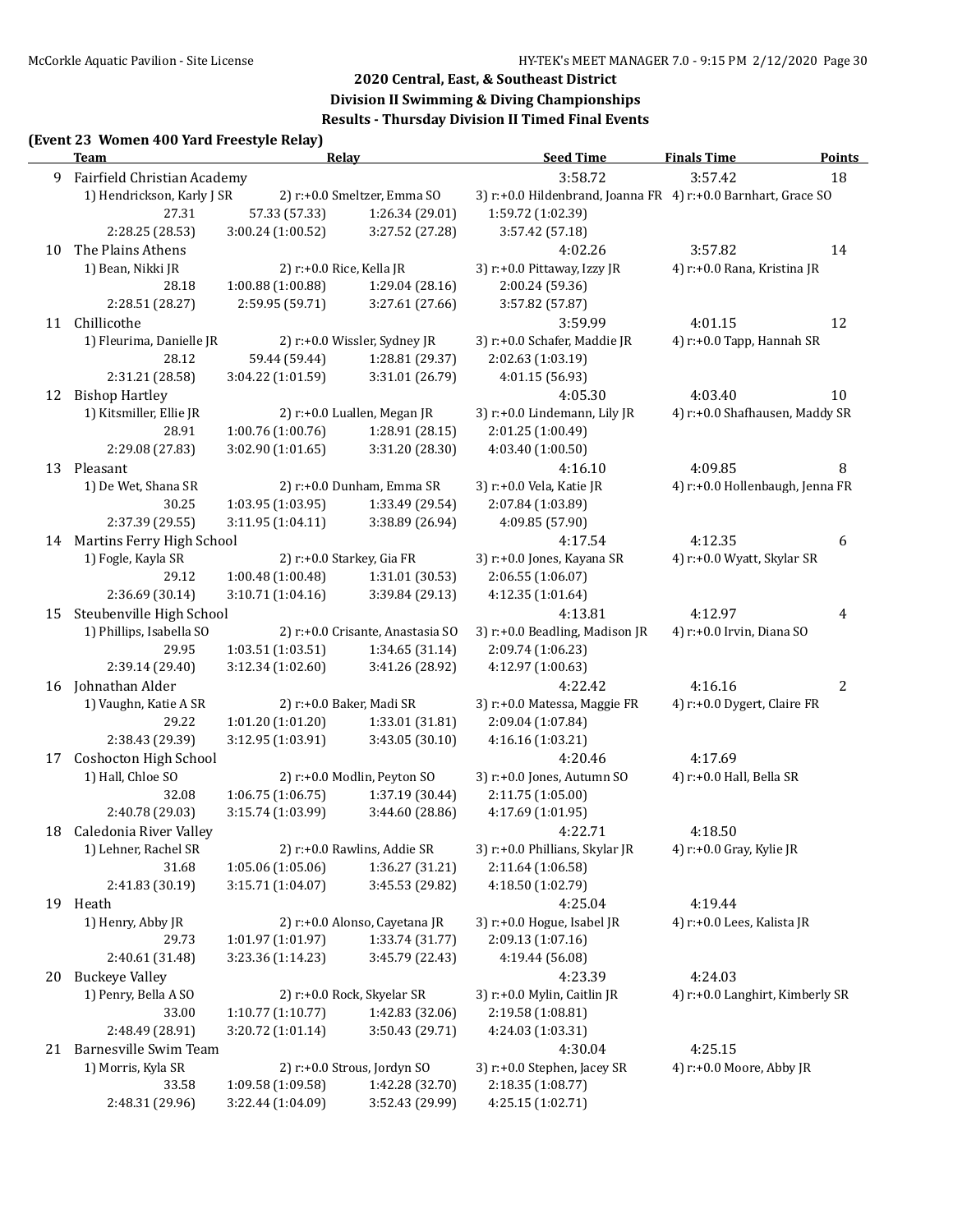### **Division II Swimming & Diving Championships Results - Thursday Division II Timed Final Events**

### **(Event 23 Women 400 Yard Freestyle Relay)**

|       | <b>Team</b>                   | <b>Relay</b>      |                              | <b>Seed Time</b>             | <b>Finals Time</b>              | <b>Points</b> |
|-------|-------------------------------|-------------------|------------------------------|------------------------------|---------------------------------|---------------|
|       | 22 Warsaw River View          |                   |                              | 4:26.84                      | 4:25.75                         |               |
|       | 1) Lozowski, MaryAnn JR       |                   | 2) r:+0.0 White, Michaela SO | 3) r:+0.0 Hardesty, Katie SR | 4) r:+0.0 Vandenbark, Rachel SR |               |
|       | 30.95                         | 1:06.66 (1:06.66) | 1:38.28 (31.62)              | 2:14.32 (1:07.66)            |                                 |               |
|       | 2:44.82 (30.50)               | 3:18.90 (1:04.58) | 3:50.92 (32.02)              | 4:25.75 (1:06.85)            |                                 |               |
| 23    | The Wellington School         |                   |                              | 4:33.92                      | 4:26.49                         |               |
|       | 1) Cooke, Christine JR        |                   | 2) r:+0.0 Oocumma, D'Nisa SR | 3) r:+0.0 Bennett, Paige JR  | 4) r:+0.0 Olson, Kath SR        |               |
|       | 31.18                         | 1:06.13 (1:06.13) | 1:38.30 (32.17)              | 2:16.97 (1:10.84)            |                                 |               |
|       | 2:50.39 (33.42)               | 3:26.66 (1:09.69) | 3:55.08 (28.42)              | 4:26.49 (59.83)              |                                 |               |
|       | *24 Miami Trace               |                   |                              | 4:33.54                      | 4:28.22                         |               |
|       | 1) Bucher, Cameron SR         |                   | 2) r:+0.0 McBride, Keely SO  | 3) r:+0.0 Pettit, Kylie SR   | 4) r:+0.0 Litteral, Lilly SR    |               |
|       | 30.52                         | 1:19.25 (1:19.25) | 2:16.94 (57.69)              | 2:43.92 (1:24.67)            |                                 |               |
|       | 3:19.60 (35.68)               | 3:51.67 (1:07.75) | 4:28.28 (36.61)              | 4:28.22 (36.55)              |                                 |               |
| *24   | Steubenville Catholic Central |                   |                              | 4:33.39                      | 4:28.22                         |               |
|       | 1) Bucci, Jillian FR          |                   | 2) r:+0.0 McKenna, Tess SR   | 3) r:+0.0 Orsay, Tara SR     | 4) r:+0.0 Pergi, Rachel SO      |               |
|       | 33.40                         | 1:09.57 (1:09.57) | 1:41.58 (32.01)              | 2:25.15 (1:15.58)            |                                 |               |
|       | 2:47.08 (21.93)               | 3:21.10 (55.95)   | 3:52.48 (31.38)              | 4:28.22 (1:07.12)            |                                 |               |
| 26    | Greenfield McClain            |                   |                              | 4:29.35                      | 4:29.70                         |               |
|       | 1) Pollard, Kerigan JR        |                   | 2) r:+0.0 Voss, Jillian JR   | 3) r:+0.0 Snyder, Sarah SO   | 4) r:+0.0 Voss, Peyton SR       |               |
|       | 30.28                         | 1:04.39 (1:04.39) | 1:39.39 (35.00)              | 2:18.39 (1:14.00)            |                                 |               |
|       | 2:50.25 (31.86)               | 3:28.07 (1:09.68) | 3:56.77 (28.70)              | 4:29.70 (1:01.63)            |                                 |               |
| 27    | Maysville High School         |                   |                              | 4:32.95                      | 4:30.93                         |               |
|       | 1) Aichele, Kemery JR         |                   | 2) r:+0.0 Hampp, Treva JR    | 3) r:+0.0 Lambes, Jenna JR   | 4) r:+0.0 Jinkens, Morgan SR    |               |
|       | 32.33                         | 1:08.74 (1:08.74) | 1:42.74 (34.00)              | 2:23.38 (1:14.64)            |                                 |               |
|       | 2:55.02 (31.64)               | 3:32.18 (1:08.80) | 3:59.75 (27.57)              | 4:30.93 (58.75)              |                                 |               |
| 28    | Zanesville West Muskingum     |                   |                              | 4:33.78                      | 4:31.52                         |               |
|       | 1) Judson, Megan SR           |                   | 2) r:+0.0 Mercer, Jenna JR   | 3) r:+0.0 Padar, Riley JR    | 4) r:+0.0 Oliver, Kalynn JR     |               |
|       | 33.46                         | 1:10.92 (1:10.92) | 1:43.18 (32.26)              | 2:19.62 (1:08.70)            |                                 |               |
|       | 2:51.60 (31.98)               | 3:26.98 (1:07.36) | 3:57.23 (30.25)              | 4:31.52 (1:04.54)            |                                 |               |
| 29    | Mount Gilead                  |                   |                              | 4:33.33                      | 4:33.73                         |               |
|       | 1) Robinson, Taylor SO        |                   | 2) r:+0.0 Hack, Madison FR   | 3) r:+0.0 Tinch, Adriana JR  | 4) r:+0.0 Snopik, Cassandra SR  |               |
|       | 34.70                         | 1:11.72 (1:11.72) | 1:44.80 (33.08)              | 2:23.76 (1:12.04)            |                                 |               |
|       | 2:53.62 (29.86)               | 3:28.26 (1:04.50) | 3:59.58 (31.32)              | 4:33.73 (1:05.47)            |                                 |               |
| $---$ | Dresden - Tri-Valley          |                   |                              | 4:01.05                      | DQ                              |               |
|       | Early take-off swimmer #3     |                   |                              |                              |                                 |               |
|       | 1) Holmes, Caroline O SR      |                   | 2) r:+0.0 Mann, Seryna SO    | 3) r:+0.0 Waggle, Clare JR   | 4) r:+0.0 Lynch, Larissa JR     |               |
|       | 25.77                         | 53.46 (53.46)     | 1:22.40 (28.94)              | 1:55.86 (1:02.40)            |                                 |               |
|       | 2:24.23 (28.37)               | 2:54.98 (59.12)   | 3:21.94 (26.96)              | DQ (56.43)                   |                                 |               |
|       |                               |                   |                              |                              |                                 |               |

#### **Event 24 Boys 400 Yard Freestyle Relay**

|      | <b>Meet Record:</b> | 3:13.01                    | @ | 2/16/2018      | <b>Gahanna Columbus Academy</b> |                                                  | <b>Columbus Academy</b>         |               |
|------|---------------------|----------------------------|---|----------------|---------------------------------|--------------------------------------------------|---------------------------------|---------------|
|      |                     |                            |   |                |                                 | M DeAscentis, J Campbell, M Dreisbach, J Eismann |                                 |               |
| Team |                     |                            |   |                | Relay                           | <b>Seed Time</b>                                 | <b>Finals Time</b>              | <b>Points</b> |
|      | Dover High School   |                            |   |                |                                 | 3:24.26                                          | 3:17.73                         | 40            |
|      | 1) Sexton, Blake JR |                            |   |                | 2) $r: +0.0$ Wilson, Ty SR      | 3) r:+0.0 Burris, Peyton SR                      | 4) $r: +0.0$ Lane, Lucas FR     |               |
|      |                     | 23.72                      |   | 49.92 (49.92)  | 1:14.08(24.16)                  | 1:41.36 (51.44)                                  |                                 |               |
|      |                     | 2:04.57 (23.21)            |   | 2:30.65(49.29) | 2:53.27 (22.62)                 | 3:17.73 (47.08)                                  |                                 |               |
| 2    | Granville           |                            |   |                |                                 | 3:27.47                                          | 3:19.10                         | 34            |
|      |                     | 1) McDermott, Cole SR      |   |                | 2) r:+0.0 Hauenstein, Bryson SR | 3) r:+0.0 Mayberry, Graham SO                    | 4) r:+0.0 Litle, Benjamin SR    |               |
|      |                     | 24.04                      |   | 50.52 (50.52)  | 1:14.35(23.83)                  | 1:41.49 (50.97)                                  |                                 |               |
|      |                     | 2:04.32 (22.83)            |   | 2:30.60(49.11) | 2:53.53 (22.93)                 | 3:19.10(48.50)                                   |                                 |               |
| 3    |                     | St Clairsville High School |   |                |                                 | 3:34.80                                          | 3:25.50                         | 32            |
|      | 1) Banks, Ethan SR  |                            |   |                | 2) $r: +0.0$ Yost, Nathan JR    | 3) r:+0.0 McKeegan, Caleb FR                     | 4) $r.+0.0$ Marling, Matthew SR |               |
|      |                     | 24.84                      |   | 52.01 (52.01)  | 1:17.01(25.00)                  | 1:45.34(53.33)                                   |                                 |               |
|      |                     | 2:09.48 (24.14)            |   | 2:35.60(50.26) | 2:58.68 (23.08)                 | 3:25.50 (49.90)                                  |                                 |               |
|      |                     |                            |   |                |                                 |                                                  |                                 |               |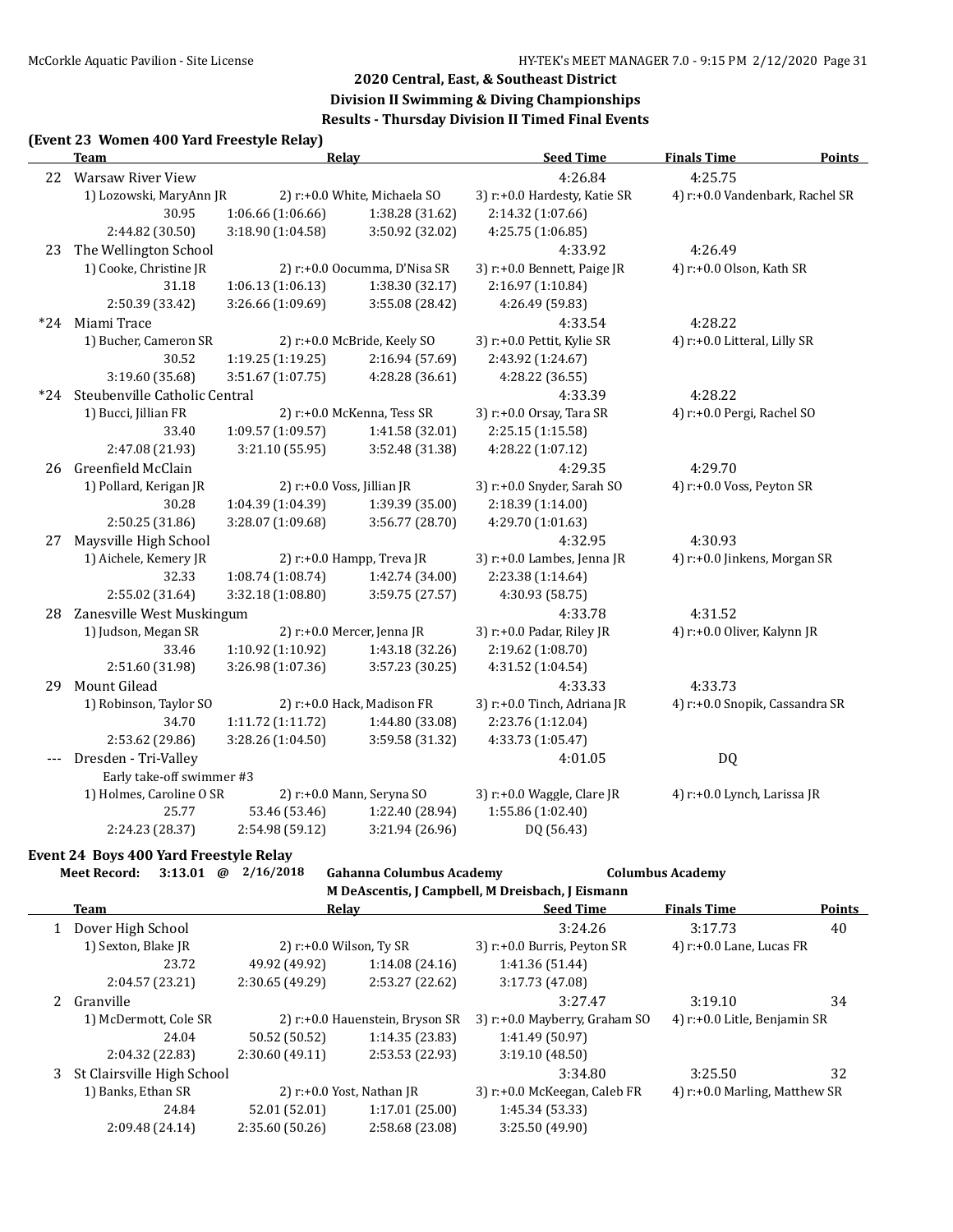### **(Event 24 Boys 400 Yard Freestyle Relay)**

|    | <u>Team</u>                    | Relay                        |                               | <b>Seed Time</b>                              | <b>Finals Time</b>             | <b>Points</b> |
|----|--------------------------------|------------------------------|-------------------------------|-----------------------------------------------|--------------------------------|---------------|
|    | 4 New Philadlephia High School |                              |                               | 3:34.57                                       | 3:28.21                        | 30            |
|    | 1) Billman, Brenton SO         |                              | 2) r:+0.0 Polka, Nick SR      | 3) r:+0.0 Orti Dolz, Miguel JR                | 4) r:+0.0 Cox, Kyle SR         |               |
|    | 24.22                          | 50.70 (50.70)                | 1:14.67 (23.97)               | 1:42.08 (51.38)                               |                                |               |
|    | 2:06.66 (24.58)                | 2:33.99 (51.91)              | 2:59.29 (25.30)               | 3:28.21 (54.22)                               |                                |               |
| 5. | <b>Warsaw River View</b>       |                              |                               | 3:33.93                                       | 3:29.99                        | 28            |
|    | 1) Bible, Coen SO              |                              | 2) r:+0.0 Philabaum, Brady JR | 3) r:+0.0 Tatro, Cole SO                      | 4) r:+0.0 Pepper, Reas JR      |               |
|    | 25.26                          | 53.39 (53.39)                | 1:19.06 (25.67)               | 1:46.78 (53.39)                               |                                |               |
|    | 2:11.59 (24.81)                | 2:40.21 (53.43)              | 3:03.33 (23.12)               | 3:29.99 (49.78)                               |                                |               |
|    | 6 Columbus Academy             |                              |                               | 3:31.36                                       | 3:30.45                        | 26            |
|    | 1) Lewis, Gavin FR             |                              | 2) r:+0.0 Boltz, Luke FR      | 3) r:+0.0 Richardson, Cyrus SO                | 4) r:+0.0 Cao, James SR        |               |
|    | 24.63                          | 52.10 (52.10)                | 1:17.21 (25.11)               | 1:45.38 (53.28)                               |                                |               |
|    | 2:10.89 (25.51)                | 2:40.03 (54.65)              | 3:04.17 (24.14)               | 3:30.45 (50.42)                               |                                |               |
| 7  | The Wellington School          |                              |                               | 3:37.63                                       | 3:34.56                        | 24            |
|    | 1) Lott, Alex SO               | 2) $r$ :+0.0 Miller, Will JR |                               | 3) r:+0.0 Rennick, Avery JR                   | 4) r:+0.0 Thomas, Heath JR     |               |
|    | 25.64                          | 54.91 (54.91)                | 1:20.90 (25.99)               | 1:49.92 (55.01)                               |                                |               |
|    | 2:15.13 (25.21)                | 2:42.83 (52.91)              | 3:07.47 (24.64)               | 3:34.56 (51.73)                               |                                |               |
| 8  | Bexley                         |                              |                               | 3:45.15                                       | 3:36.39                        | 22            |
|    | 1) Johnson, Hunter SR          |                              | 2) r:+0.0 Keels, Atticus JR   | 3) r:+0.0 Hall, Quinn SO                      | 4) r:+0.0 Minkin, Nicholas FR  |               |
|    | 26.62                          | 55.96 (55.96)                | 1:22.78 (26.82)               | 1:52.80 (56.84)                               |                                |               |
|    | 2:17.70 (24.90)                | 2:45.00 (52.20)              | 3:09.53 (24.53)               | 3:36.39 (51.39)                               |                                |               |
| 9  | Mount Gilead                   |                              |                               | 3:45.06                                       | 3:36.65                        | 18            |
|    | 1) Mowery, Eric JR             |                              | 2) r:+0.0 Kidwell, Mason SO   | 3) r:+0.0 Snopik, Michael SO                  | 4) r:+0.0 Conrad, Joel SO      |               |
|    | 26.45                          | 54.72 (54.72)                | 1:22.44 (27.72)               | 1:52.15 (57.43)                               |                                |               |
|    | 2:17.28 (25.13)                | 2:45.60 (53.45)              | 3:10.04 (24.44)               | 3:36.65 (51.05)                               |                                |               |
| 10 | Chillicothe                    |                              |                               | 3:37.32                                       | 3:37.48                        | 14            |
|    | 1) Harshbarger, Nelson FR      | 2) r:+0.0 Byrd, Jake FR      |                               | 3) r:+0.0 Siberell, Evan JR                   | 4) r:+0.0 Blum, Andy SR        |               |
|    | 26.83                          | 57.00 (57.00)                | 1:22.53 (25.53)               | 1:50.04 (53.04)                               |                                |               |
|    | 2:16.43 (26.39)                | 2:45.11 (55.07)              | 3:09.68 (24.57)               | 3:37.48 (52.37)                               |                                |               |
|    | 11 Northridge                  |                              |                               | 3:50.95                                       | 3:39.81                        | 12            |
|    | 1) Best, Christian SR          |                              | 2) r:+0.0 Holt, William JR    | 3) r:+0.0 Rahde, Jackson SO                   | 4) r:+0.0 Farthing, Gabe SR    |               |
|    | 26.76                          | 56.95 (56.95)                | 1:22.41 (25.46)               | 1:51.31 (54.36)                               |                                |               |
|    | 2:17.38 (26.07)                | 2:47.13 (55.82)              | 3:12.14(25.01)                | 3:39.81 (52.68)                               |                                |               |
|    | 12 Martins Ferry High School   |                              |                               | 3:44.40                                       | 3:40.99                        | 10            |
|    | 1) Blatt, Tristen JR           |                              | 2) r:+0.0 Wodarcyk, Wyatt JR  | 3) r:+0.0 Collette, Matt FR                   | 4) r:+0.0 Bolinger, Jarrett SR |               |
|    | 26.43                          | 56.43 (56.43)                | 1:23.55 (27.12)               | 1:53.27 (56.84)                               |                                |               |
|    | 2:20.35 (27.08)                | 2:50.35 (57.08)              | 3:13.77 (23.42)               | 3:40.99 (50.64)                               |                                |               |
|    | 13 Dresden - Tri-Valley        |                              |                               | 3:52.82                                       | 3:41.64                        | 8             |
|    | 1) Holmes, Hansel W FR         |                              | 2) r:+0.0 Cox, Blaine SO      | 3) r:+0.0 McDaniel, Mason JR                  | 4) r:+0.0 Dittmar, Cyrus JR    |               |
|    | 24.07                          | 50.99 (50.99)                | 1:18.18 (27.19)               | 1:49.17 (58.18)                               |                                |               |
|    | 2:16.12 (26.95)                | 2:46.12 (56.95)              | 3:12.78 (26.66)               | 3:41.64 (55.52)                               |                                |               |
|    | 14 Greenfield McClain          |                              |                               | 3:38.23                                       | 3:43.28                        | 6             |
|    | 1) Bliss, Luke SO              |                              | 2) r:+0.0 Surritt, Andrew SO  | 3) r:+0.0 Milnes, Matthew SR                  | 4) r:+0.0 Borsini, Cody SR     |               |
|    | 27.83                          | 57.49 (57.49)                | 1:24.54 (27.05)               | 1:54.10(56.61)                                |                                |               |
|    | 2:20.90 (26.80)                | 2:51.38 (57.28)              | 3:15.89 (24.51)               | 3:43.28 (51.90)                               |                                |               |
|    | 15 Heath                       |                              |                               | 3:47.95                                       | 3:44.21                        | 4             |
|    | 1) Gill, Walter SR             |                              | 2) r:+0.0 Barrick, Cole JR    | 3) r:+0.0 Yeagle, John SR                     | 4) r:+0.0 McColley, Dylan SR   |               |
|    | 27.36                          | 56.35 (56.35)                | 1:23.45 (27.10)               | 1:53.89 (57.54)                               |                                |               |
|    | 2:21.34 (27.45)                | 2:51.58 (57.69)              | 3:15.88 (24.30)               | 3:44.21 (52.63)                               |                                |               |
|    | 16 Marietta                    |                              |                               | 3:48.17                                       | 3:44.43                        | 2             |
|    | 1) Gottfried, Sam SO<br>27.49  | 58.50 (58.50)                | 2) r:+0.0 Reed, Hayden SR     | 3) r:+0.0 Zundell, Owen SO<br>1:57.07 (58.57) | 4) r:+0.0 Johnson, Nathan SO   |               |
|    |                                |                              | 1:26.25 (27.75)               |                                               |                                |               |
|    | 2:22.49 (25.42)                | 2:51.22 (54.15)              | 3:16.36 (25.14)               | 3:44.43 (53.21)                               |                                |               |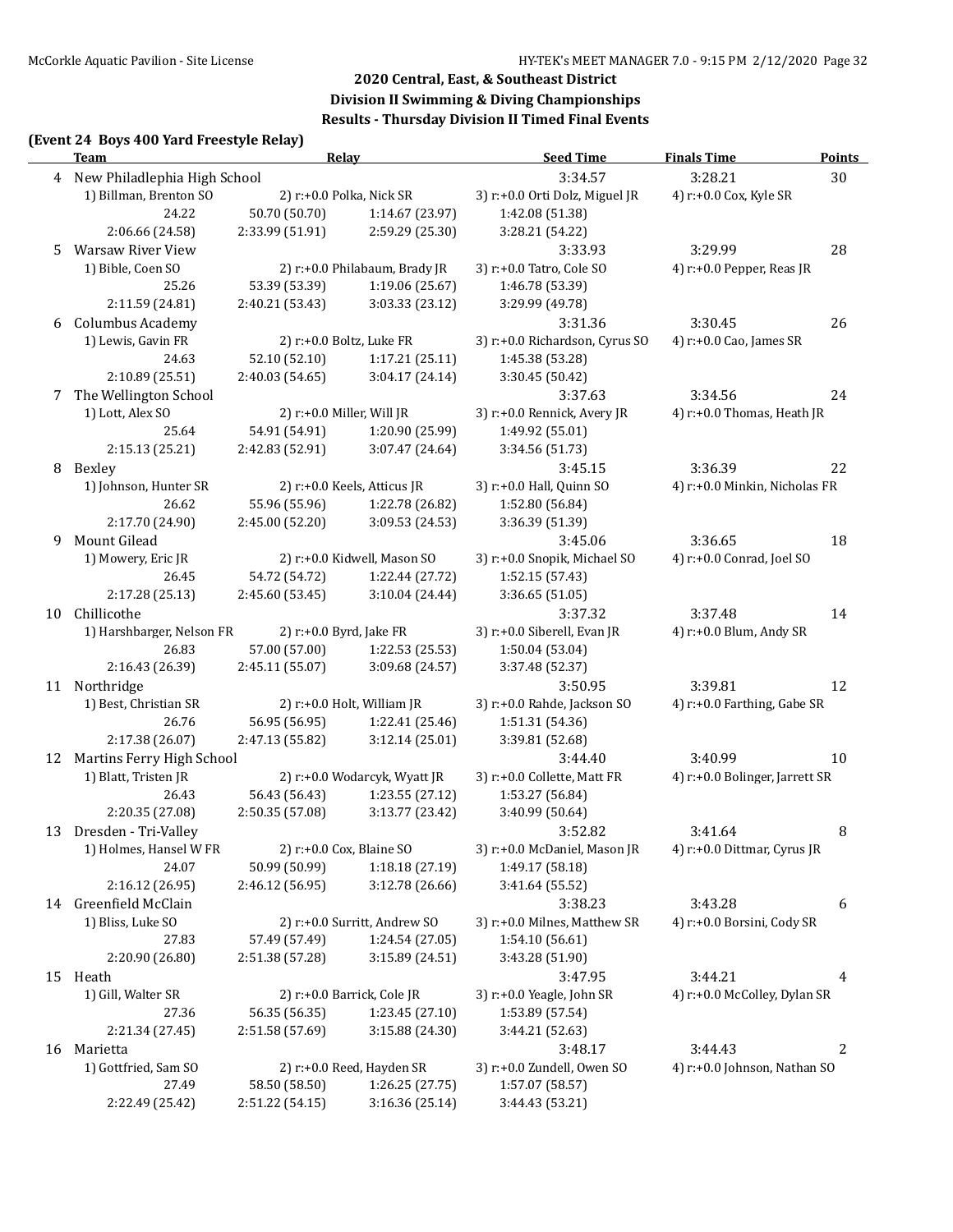#### **(Event 24 Boys 400 Yard Freestyle Relay)**

|    | $\frac{1}{2}$<br><b>Team</b>       |                   | <b>Relay</b>                   | <b>Seed Time</b>               | <b>Finals Time</b>           | <b>Points</b> |
|----|------------------------------------|-------------------|--------------------------------|--------------------------------|------------------------------|---------------|
| 17 | Steubenville High School           |                   |                                | 3:47.40                        | 3:47.85                      |               |
|    | 1) Hauck, Greg JR                  |                   | 2) r:+0.0 McGovern, Liam SR    | 3) r:+0.0 Rusnak, Jaden SR     | 4) r:+0.0 Norris, Kaleb SR   |               |
|    | 27.23                              | 57.76 (57.76)     | 1:25.30 (27.54)                | 1:56.98 (59.22)                |                              |               |
|    | 2:23.67 (26.69)                    | 2:53.77 (56.79)   | 3:19.76 (25.99)                | 3:47.85 (54.08)                |                              |               |
| 18 | Columbus Centennial HS             |                   |                                | 3:55.58                        | 3:50.11                      |               |
|    | 1) Massey, Evan SR                 |                   | 2) r:+0.0 Miller, Jabe JR      | 3) r:+0.0 Richards, Dominic JR | 4) r:+0.0 Proudfoot, Alec SO |               |
|    | 28.34                              | 59.95 (59.95)     | 1:27.01 (27.06)                | 1:57.21 (57.26)                |                              |               |
|    | 2:24.98 (27.77)                    | 2:56.12 (58.91)   | 3:21.22 (25.10)                | 3:50.11 (53.99)                |                              |               |
| 19 | The Plains Athens                  |                   |                                | 3:54.67                        | 3:51.89                      |               |
|    | 1) Santiago Flores, Gabi A JR      |                   | 2) r:+0.0 Gutekanst, Sam SO    | 3) r:+0.0 Govorov, Denis JR    | 4) r:+0.0 Albert, Cole SR    |               |
|    | 28.20                              | 59.88 (59.88)     | 1:26.11 (26.23)                | 1:55.55 (55.67)                |                              |               |
|    | 2:22.60 (27.05)                    | 2:56.10 (1:00.55) | 3:22.22 (26.12)                | 3:51.89 (55.79)                |                              |               |
|    | 20 Hebron Lakewood                 |                   |                                | 3:54.70                        | 3:54.67                      |               |
|    | 1) Pletcher, Alex SR               |                   | 2) r:+0.0 Guerin, Patrick SR   | 3) r:+0.0 Stricklin, Ashton FR | 4) r:+0.0 Masters, Austin FR |               |
|    | 27.55                              | 57.62 (57.62)     | 1:26.80 (29.18)                | 2:00.08 (1:02.46)              |                              |               |
|    | 2:29.82 (29.74)                    | 3:03.50 (1:03.42) | 3:27.72 (24.22)                | 3:54.67 (51.17)                |                              |               |
| 21 | Cambridge High School              |                   |                                | 3:58.54                        | 3:55.42                      |               |
|    | 1) Lopez, Antonio SR               |                   | 2) r:+0.0 Lopez, Noe SO        | 3) r:+0.0 Caldwell, Xander FR  | 4) r:+0.0 Shockley, Alex SO  |               |
|    | 28.56                              | 58.24 (58.24)     | 1:28.72 (30.48)                | 2:00.84 (1:02.60)              |                              |               |
|    | 2:28.80 (27.96)                    | 3:02.04 (1:01.20) | 3:27.54 (25.50)                | 3:55.42 (53.38)                |                              |               |
|    | 22 Indian Creek High School        |                   |                                | 3:59.31                        | 3:56.31                      |               |
|    | 1) Pietro, Pierce JR               |                   | 2) r:+0.0 Howell, Sy FR        | 3) r:+0.0 Baksa, Sam SR        | 4) r:+0.0 Rose, Dakota SR    |               |
|    | 28.61                              | 1:02.48 (1:02.48) | 1:30.27 (27.79)                | 2:01.17 (58.69)                |                              |               |
|    | 2:29.06 (27.89)                    | 3:26.28 (1:25.11) | 3:55.92 (29.64)                | 3:56.31 (30.03)                |                              |               |
| 23 | <b>Columbus St Francis Desales</b> |                   |                                | 4:03.33                        | 3:57.94                      |               |
|    | 1) Hanley, Reece J FR              |                   | 2) r:+0.0 Pugh, Noah FR        | 3) r:+0.0 Ricci, Luca SO       | 4) r:+0.0 Sears, Leo JR      |               |
|    | 28.11                              | 1:00.08 (1:00.08) | 1:27.96 (27.88)                | 2:00.44 (1:00.36)              |                              |               |
|    | 2:28.95 (28.51)                    | 3:00.89 (1:00.45) | 3:28.10 (27.21)                | 3:57.94 (57.05)                |                              |               |
|    | 24 Barnesville Swim Team           |                   |                                | 3:59.67                        | 3:59.98                      |               |
|    | 1) Spangenburg, Ethan SO           |                   | 2) r:+0.0 Johnson, Payne SR    | 3) r:+0.0 Dodd, Logan FR       | 4) r:+0.0 Stephen, Jett SO   |               |
|    | 28.08                              | 1:00.24 (1:00.24) | 1:29.25 (29.01)                | 2:01.80 (1:01.56)              |                              |               |
|    | 2:30.49 (28.69)                    | 3:02.25 (1:00.45) | 3:30.13 (27.88)                | 3:59.98 (57.73)                |                              |               |
| 25 | <b>Portsmouth Notre Dame</b>       |                   |                                | 4:04.52                        | 4:03.41                      |               |
|    | 1) Emnett, Logan JR                |                   | 2) r:+0.0 Shepherd, Xavier SR  | 3) r:+0.0 Vaughters, Austin JR | 4) r:+0.0 Cassidy, Alex FR   |               |
|    | 26.53                              | 57.70 (57.70)     | 1:26.41 (28.71)                | 2:00.07 (1:02.37)              |                              |               |
|    | 2:28.74 (28.67)                    | 3:02.80 (1:02.73) | 3:30.14 (27.34)                | 4:03.41 (1:00.61)              |                              |               |
| 26 | <b>McDermott Northwest</b>         |                   |                                | 4:07.30                        | 4:05.38                      |               |
|    | 1) Bower, Evan SO                  |                   | 2) r:+0.0 Yunkuan, Bo SR       | 3) r:+0.0 Tackett, Orville SO  | 4) r:+0.0 Bruch, Jeremiah SR |               |
|    | 28.92                              | 59.31 (59.31)     | 1:31.58 (32.27)                | 2:07.44 (1:08.13)              |                              |               |
|    | 2:35.29 (27.85)                    | 3:06.06 (58.62)   | 3:33.96 (27.90)                | 4:05.38 (59.32)                |                              |               |
| 27 | Pleasant                           |                   |                                | 4:03.31                        | 4:07.31                      |               |
|    | 1) Zachmann, Eian JR               |                   | 2) $r: +0.0$ Tighe, Declan JR  | 3) r:+0.0 Dendinger, Jacob FR  | 4) r:+0.0 De Wet, Nicky SO   |               |
|    | 26.90                              | 56.44 (56.44)     | 1:26.84 (30.40)                | 2:00.39 (1:03.95)              |                              |               |
|    | 2:31.48 (31.09)                    | 3:05.12 (1:04.73) | 3:33.55 (28.43)                | 4:07.31 (1:02.19)              |                              |               |
| 28 | <b>Washington Court House</b>      |                   |                                | 4:09.17                        | 4:13.55                      |               |
|    | 1) Rose, Ty JR                     |                   | 2) r:+0.0 Elrich, Ryan SO      | 3) r:+0.0 Hines, Preston JR    | 4) r:+0.0 Harper, Benaiah SO |               |
|    | 27.58                              | 59.57 (59.57)     | 1:30.60 (31.03)                | 2:06.39 (1:06.82)              |                              |               |
|    | 2:37.42 (31.03)                    | 3:14.22 (1:07.83) | 3:42.09 (27.87)                | 4:13.55 (59.33)                |                              |               |
| 29 | <b>Bishop Hartley</b>              |                   |                                | 4:21.60                        | 4:17.00                      |               |
|    | 1) Landry, Stuart SO               |                   | 2) r:+0.0 Sheridan, William SO | 3) r:+0.0 Phillips, Connor SO  | 4) r:+0.0 Madry, Jordan SO   |               |
|    | 29.64                              | 1:03.45 (1:03.45) | 1:31.91 (28.46)                | 2:02.78 (59.33)                |                              |               |
|    | 2:32.61 (29.83)                    | 3:05.98 (1:03.20) | 3:38.06 (32.08)                | 4:17.00 (1:11.02)              |                              |               |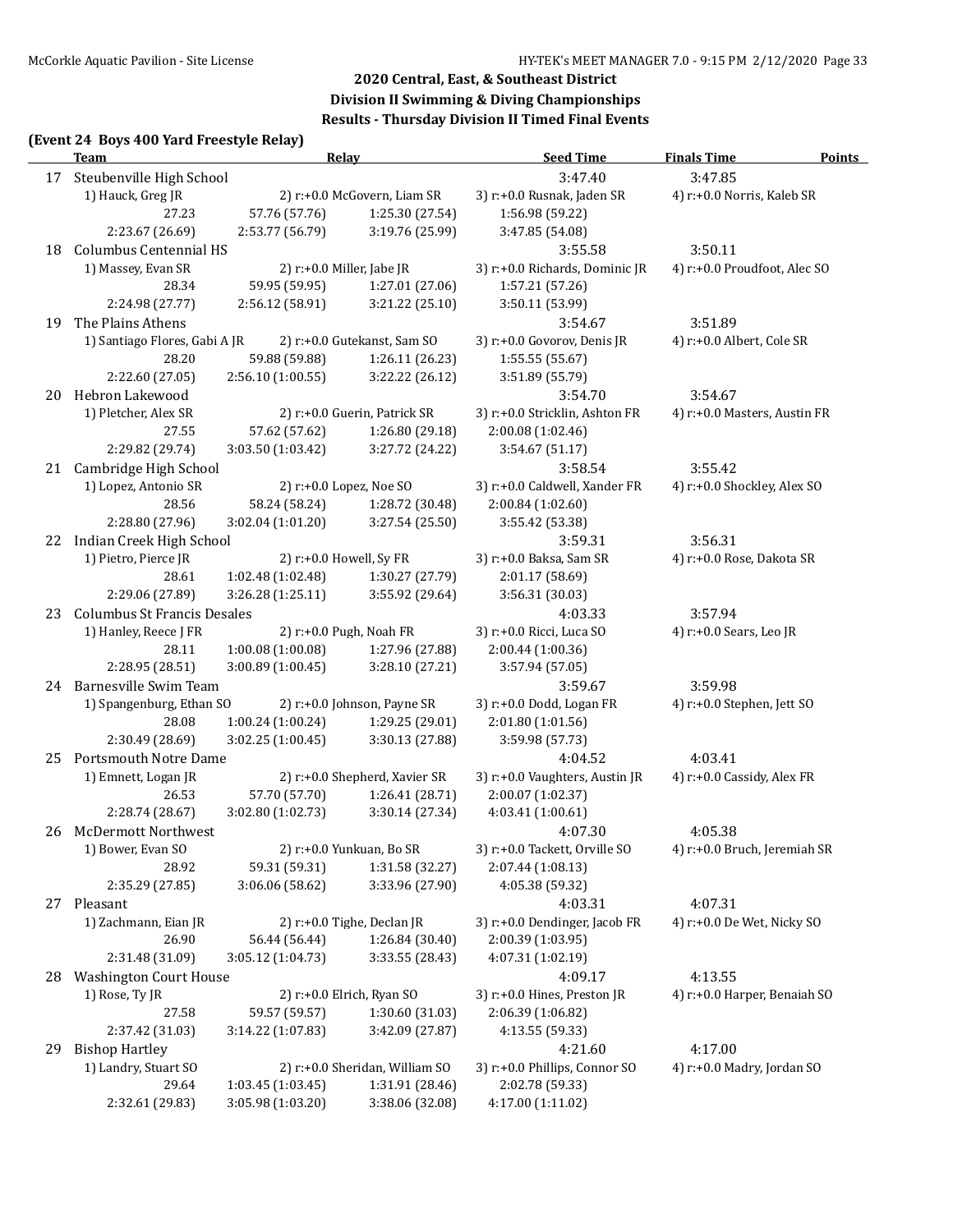#### **(Event 24 Boys 400 Yard Freestyle Relay)**

| Team                                            | Relav                                | <b>Seed Time</b>                  | <b>Finals Time</b>         | Points |
|-------------------------------------------------|--------------------------------------|-----------------------------------|----------------------------|--------|
| Zane Trace                                      |                                      | 4:17.56                           | DQ                         |        |
| False start                                     |                                      |                                   |                            |        |
| 1) VanCuren, Daley SR                           | 2) r:+0.0 Fetters, Christian SR      | $3$ ) r: $+0.0$ Sharrett, Josh SO | 4) $r: +0.0$ Fry, Caden JR |        |
| 29.68                                           | 2:01.77(1:00.96)<br>1:00.81(1:00.81) | 2:32.03 (1:31.22)                 |                            |        |
| 3:05.76 (33.73)                                 | 4:09.03 (33.94)<br>3:35.09(1:03.06)  |                                   |                            |        |
| Event 107 Mixed 50 Yard Para Freestyle          |                                      |                                   |                            |        |
| Name                                            | Yr School                            | <b>Seed Time</b>                  | <b>Finals Time</b>         |        |
| 1 Hummel, Bryson                                | IR Caledonia River Valley            | 31.90                             | 31.78                      |        |
| Hedger, Liz                                     | Granville<br>SO.                     | 37.78                             | 37.55                      |        |
| 3 Cooper, Alex                                  | <b>FR</b> Thomas Worthington         | 46.88                             | 46.10                      |        |
| <b>Event 119 Mixed 100 Yard Para Backstroke</b> |                                      |                                   |                            |        |
| Name                                            | Yr School                            | <b>Seed Time</b>                  | <b>Finals Time</b>         |        |
| Hummel, Bryson                                  | IR Caledonia River Valley            | NT                                | 1:28.37                    |        |

| $r: +0.85$ 42.78   | 1:28.37(45.59)               |         |         |  |
|--------------------|------------------------------|---------|---------|--|
| Hedger, Liz        | SO Granville                 | 1:55.41 | 1:52.93 |  |
| $r: +0.90$ 54.77   | 1:52.93(58.16)               |         |         |  |
| 3 Cooper, Alex     | <b>FR</b> Thomas Worthington | 2:10.41 | 2:03.02 |  |
| $r: +0.77$ 1:00.62 | 2:03.02(1:02.40)             |         |         |  |

#### **Scores - Women**

#### Women - Team Rankings - Through Event 119

| 1. Columbus School for Girls | 401 | 2. St Clairsville High School   | 201   |
|------------------------------|-----|---------------------------------|-------|
| 3. Columbus Academy          | 195 | 4. Dover High School            | 167.5 |
| 5. Granville                 | 161 | 6. Grandview Heights            | 148.5 |
| 7. Bishop Hartley            | 128 | 8. Liberty Union                | 119   |
| 9. Northridge                | 104 | 10. The Plains Athens           | 89    |
| 11. Bexley                   | 79  | 12. Fairfield Christian Academy | 77    |
| 12. Dresden - Tri-Valley     | 77  | 14. Johnathan Alder             | 65    |
| 15. The Wellington School    | 50  | 16. Pleasant                    | 44    |
| 17. Chillicothe              | 43  | 18. Worthington Christian       | 37    |
| 19. Warsaw River View        | 34  | 20. Martins Ferry High School   | 21    |
| 21. Beaver Local Lisbon      | 18  | 22. Fairfiield Union            | 9     |
| 23. Fairbanks                | 7   | 24. Bishop Ready                | 5     |
| 25. Steubenville High School | 4   | 26. Ironton                     | 3     |
| 26. Grove City Christian     | 3   | 26. Fairland                    | 3     |
| 29. Johnstown-Monroe         | 2   | 30. Greenfield McClain          | 1     |
| 30. John Glenn               |     |                                 |       |

#### **Scores - Men**

#### Men - Team Rankings - Through Event 119

| 253                                                                                                                                       | 2. Dover High School            | 248 |
|-------------------------------------------------------------------------------------------------------------------------------------------|---------------------------------|-----|
| 159                                                                                                                                       | 4. New Philadlephia High School | 119 |
| 115                                                                                                                                       | 6. Columbus Academy             | 111 |
| 111                                                                                                                                       | 8. Columbus St Francis Desales  | 110 |
| 100                                                                                                                                       | 10. Bexley                      | 91  |
| 91                                                                                                                                        | 12. Grandview Heights           | 84  |
| 1. Granville<br>3. St Clairsville High School<br>5. Buckeye Valley<br>6. Warsaw River View<br>9. The Wellington School<br>10. Chillicothe |                                 |     |